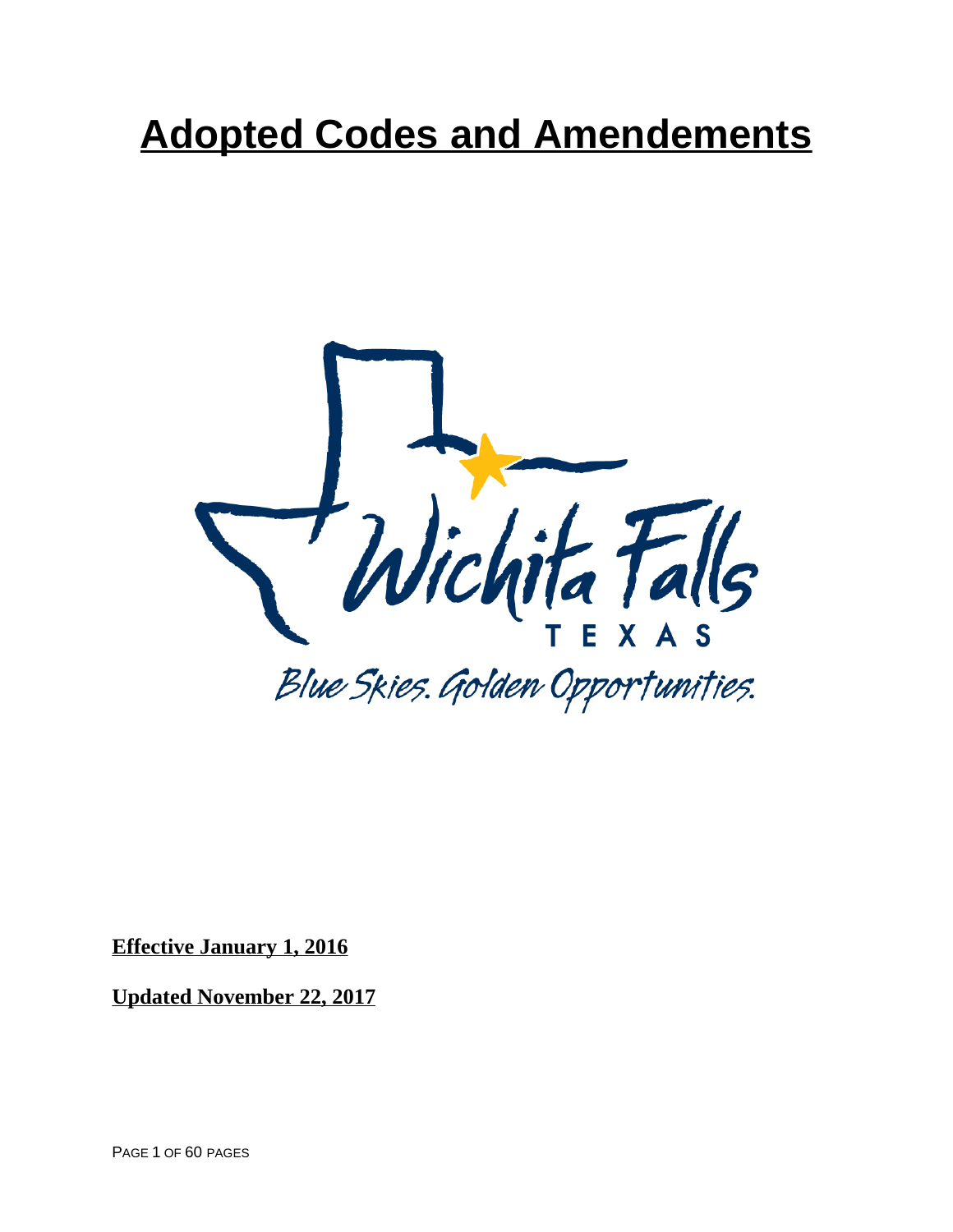# **Adopted Codes:**

**2015 International Residential Code (IRC) 2015 International Building Code (IBC) 2015 International Existing Building Code (IEBC) 2015 International Plumbing Code (IPC) 2015 International Mechanical Code (IMC) 2015 International Fuel Gas Code (IFGC) 2015 International Fire Code (IFC) 2006 International Energy Code (IECC) 2017 National Electric Code (NEC)**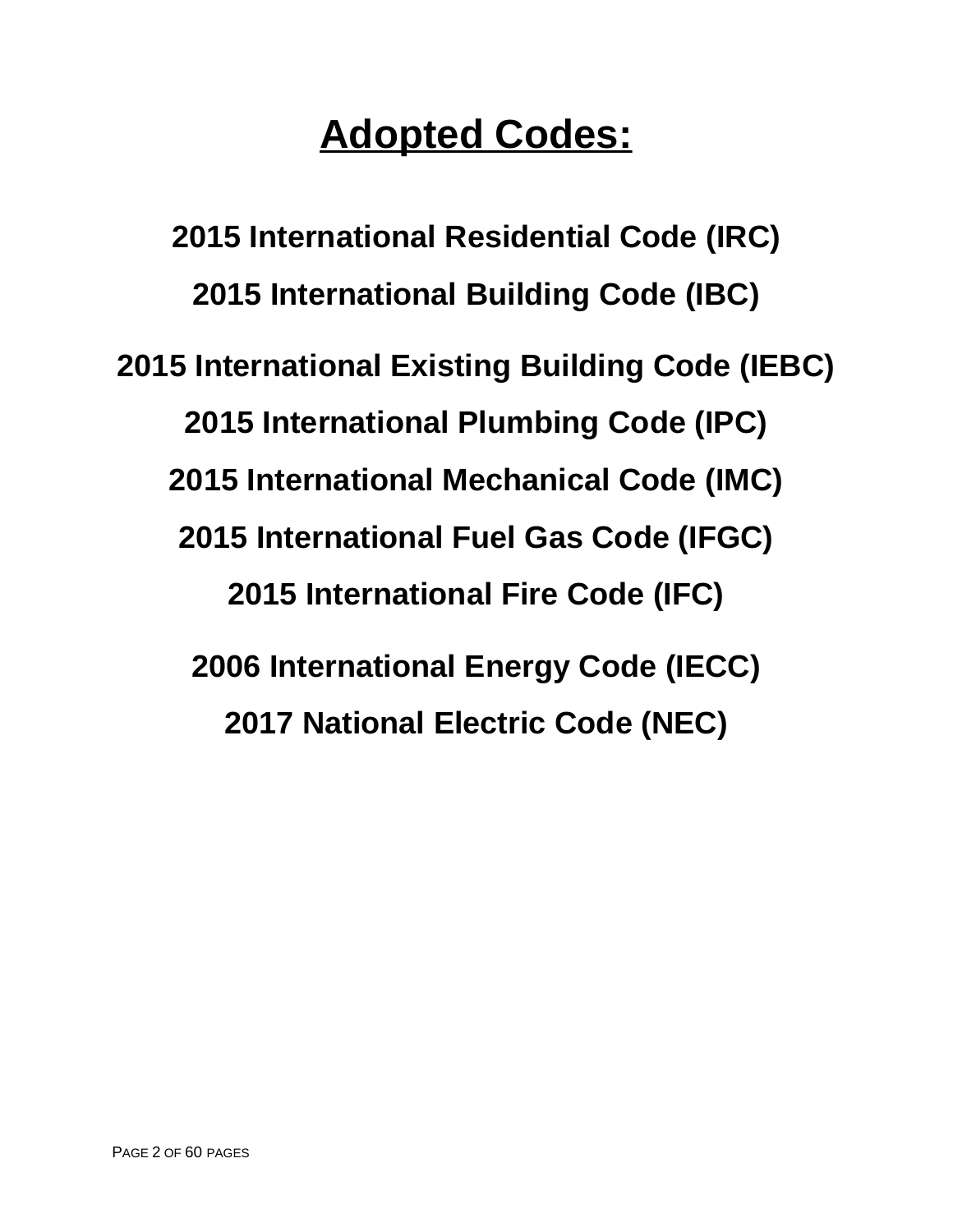# **2015 International Codes Administrative Section and Amendments**

The following is hereby adopted as **Chapter 1 of the Building Code and is intended to apply to all of the technical codes:**

CHAPTER 1: SCOPE AND ADMINISTRATION

SECTION 101 GENERAL

# 101.1 Title.

These regulations shall be known as the Building Code of the City of Wichita Falls, Texas, hereinafter referred to as "this code." The provisions of the 2015 International Building Code, the 2015 International Existing Building Code, the 2015 International Fuel Gas Code, the 2015 International Mechanical Code, the 2015 International Plumbing Code, and the 2015 International Residential Code for One- and Two-Family Dwellings adopted by the City of Wichita Falls shall be known collectively as "the technical codes of the City of Wichita Falls," or "the technical codes."

# 101.2 Scope.

The provisions of the technical codes shall apply to the construction, alteration, movement, enlargement, replacement, repair, equipment, use and occupancy, location, maintenance, removal and demolition of every building or structure or any appurtenances and systems connected or attached to such buildings or structures.

Exception: Detached one- and two-family dwellings and multiple single-family dwellings (townhouses) not more than three stories above grade plane in height with a separate means of egress and their accessory structures shall comply with the 2015 International Residential Code for One- and Two-Family Dwellings, also known as the 2015 International Residential Code.

# 101.2.1 Appendices.

Provisions in the appendices shall not apply unless specifically adopted.

# 101.3 Intent.

The purpose of the technical codes is to establish the minimum requirements to safeguard the public health, safety and general welfare through structural strength, properly installed and maintained systems, means of egress to and from facilities, stability, sanitation, adequate light and ventilation, energy conservation, and safety to life and property from fire and other hazards attributed to the built environment and to provide safety to fire fighters and emergency responders during emergency operations.

101.4 Referenced codes.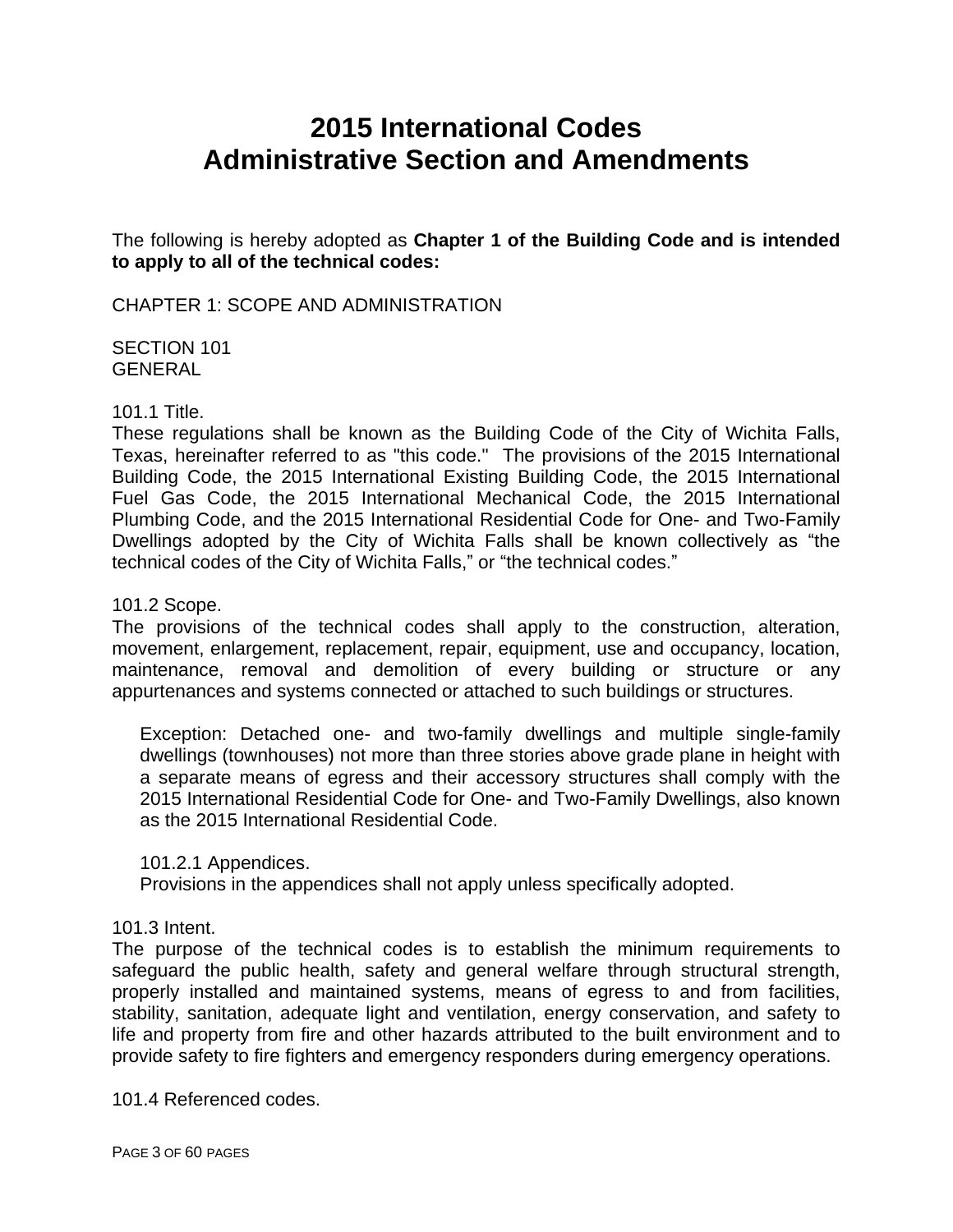The other codes listed in Sections 101.4.1 through 101.4.6 and referenced elsewhere in this code shall be considered part of the requirements of this code to the prescribed extent of each such reference.

101.4.1 Gas.

The provisions of the 2015 International Fuel Gas Code shall apply to the installation of fuel gas piping systems, fuel gas appliances, gaseous hydrogen systems and related accessories in accordance with Sections 101.4.1.1 through 101.4.1.4.

# 101.4.1.1 Piping systems.

These regulations cover piping systems for natural gas with an operating pressure of 125 pounds per square inch gauge (psig) (862 kPa gauge) or less, and for LP-gas with an operating pressure of 20 psig (140 kPa gauge) or less, except as provided in Section 402.6 of the 2015 International Fuel Gas Code. Coverage shall extend from the point of delivery to the outlet of the appliance shutoff valves. Piping system requirements shall include design, materials, components, fabrication, assembly, installation, testing, inspection, operation and maintenance.

# 101.4.1.2 Gas appliances.

Requirements for gas appliances and related accessories shall include installation, combustion and ventilation air and venting and connections to piping systems.

101.4.1.3 Systems, appliances and equipment outside the scope. The 2015 International Fuel Gas Code shall not apply to the following:

1. Portable LP-gas appliances and equipment of all types that are not connected to a fixed fuel piping system.

2. Installation of farm appliances and equipment such as brooders, dehydrators, dryers and irrigation equipment.

3. Raw material (feedstock) applications except for piping to special atmosphere generators.

4. Oxygen-fuel gas cutting and welding systems.

5. Industrial gas applications using gases such as acetylene and acetylenic compounds, hydrogen, ammonia, carbon monoxide, oxygen and nitrogen.

6. Petroleum refineries, pipeline compressor or pumping stations, loading terminals, compounding plants, refinery tank farms and natural gas processing plants.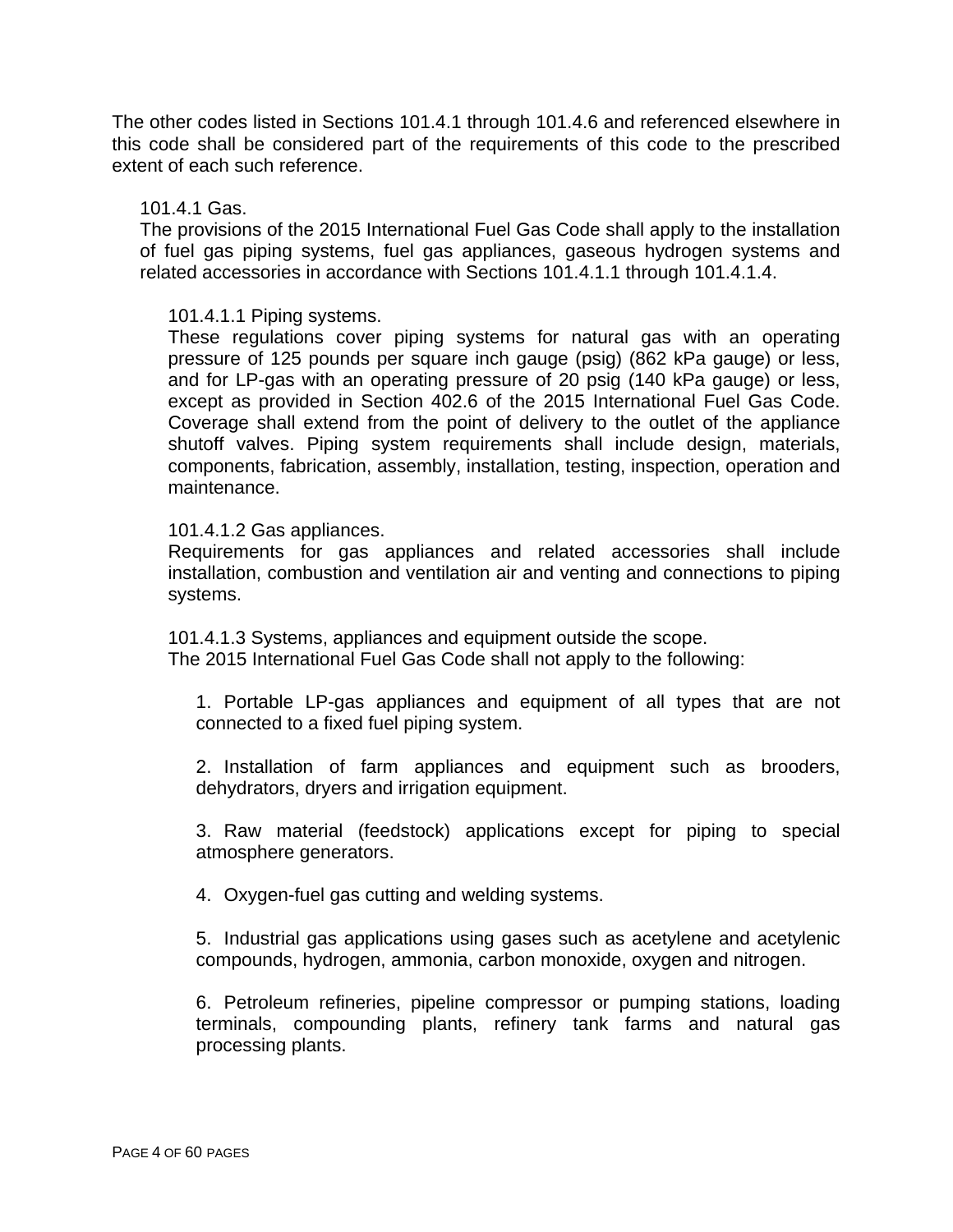7. Integrated chemical plants or portions of such plants where flammable or combustible liquids or gases are produced by, or used in, chemical reactions.

8. LP-gas installations at utility gas plants.

9. Liquefied natural gas (LNG) installations.

10.Fuel gas piping in power and atomic energy plants.

11.Proprietary items of equipment, apparatus or instruments such as gasgenerating sets, compressors and calorimeters.

12.LP-gas equipment for vaporization, gas mixing and gas manufacturing.

13.Temporary LP-gas piping for buildings under construction or renovation that is not to become part of the permanent piping system.

14.Installation of LP-gas systems for railroad switch heating.

15.Installation of hydrogen gas, LP-gas and compressed natural gas (CNG) systems on vehicles.

16.Except as provided in Section 401.1.1 of the 2015 International Fuel Gas Code, gas piping, meters, gas pressure regulators and other appurtenances used by the serving gas supplier in the distribution of gas, other than undiluted LP-gas.

17.Building design and construction, except as specified therein.

18.Piping systems for mixtures of gas and air within the flammable range with an operating pressure greater than 10 psig (69 kPa gauge).

19.Portable fuel cell appliances that are neither connected to a fixed piping system nor interconnected to a power grid.

101.4.1.4 Other fuels.

The requirements for the design, installation, maintenance, alteration and inspection of mechanical systems operating with fuels other than fuel gas shall be regulated by the 2015 International Mechanical Code.

#### 101.4.2 Mechanical.

The provisions of the 2015 International Mechanical Code shall apply to the installation, alterations, repairs and replacement of mechanical systems, including equipment, appliances, fixtures, fittings and/or appurtenances, including ventilating,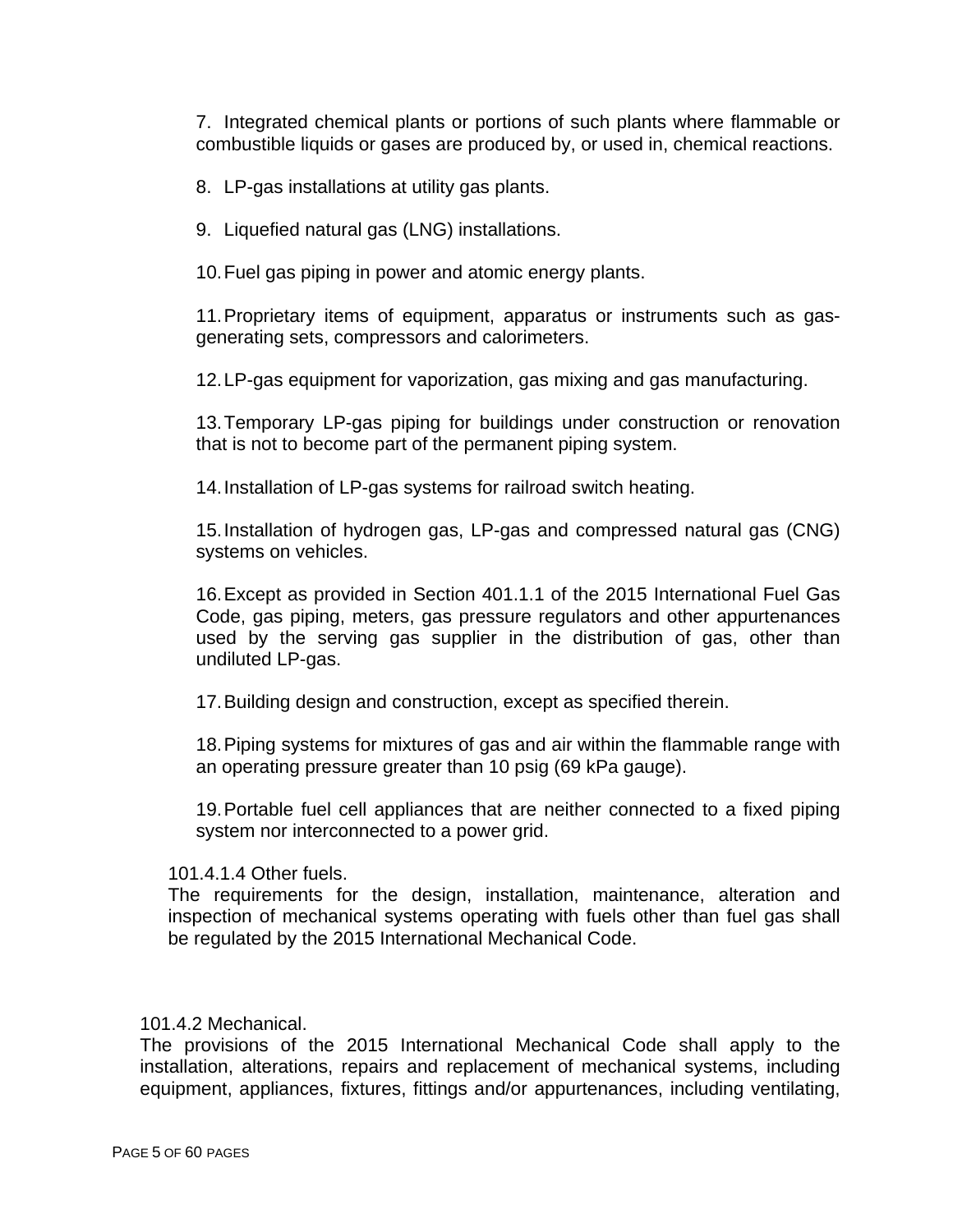heating, cooling, air-conditioning and refrigeration systems, incinerators and other energy-related systems.

# 101.4.3 Plumbing.

The provisions of the 2015 International Plumbing Code shall apply to the erection, installation, alteration, repair, relocation, replacement, addition to, use or maintenance of plumbing systems, including equipment, appliances, fixtures, fittings and appurtenances, and where connected to a water or sewage system and all aspects of a medical gas system, as that term is defined by the 2015 International Plumbing Code. The International Plumbing Code shall also regulate nonflammable medical gas, inhalation anesthetic, vacuum piping, nonmedical oxygen systems and sanitary and condensate vacuum collection systems.

# 101.4.4 Fire prevention.

The provisions of the 2015 International Fire Code shall apply to matters affecting or relating to structures, processes and premises from the hazard of fire and explosion arising from the storage, handling or use of structures, materials or devices; from conditions hazardous to life, property or public welfare in the occupancy of structures or premises; and from the construction, extension, repair, alteration or removal of fire suppression and alarm systems or fire hazards in the structure or on the premises from occupancy or operation.

# 101.4.5 Energy.

The provisions of the 2006 International Energy Conservation Code shall apply to all matters governing the design and construction of buildings for energy efficiency.

# 101.5 Existing buildings.

The provisions of the 2015 International Existing Building Code shall apply to the repair, alteration, change of occupancy, addition and relocation of all existing buildings, regardless of occupancy, subject to the criteria of Sections 101.5.1 and 101.5.2.

# 101.5.1 Buildings not previously occupied.

A building or portion of a building that has not been previously occupied or used for its intended purpose in accordance with the laws in existence at the time of its completion shall comply with the provisions of the 2015 International Building Code or the 2015 International Residential Code, as applicable, for new construction or with any current permit for such occupancy.

# 101.5.2 Buildings previously occupied.

The legal occupancy of any building existing on the date of adoption of this code shall be permitted to continue without change, except as is specifically covered in the 2015 International Existing Building Code or the International Fire Code, or as is deemed necessary by the building official for the general safety and welfare of the occupants and the public.

101.5.3 Correction of violations of other codes.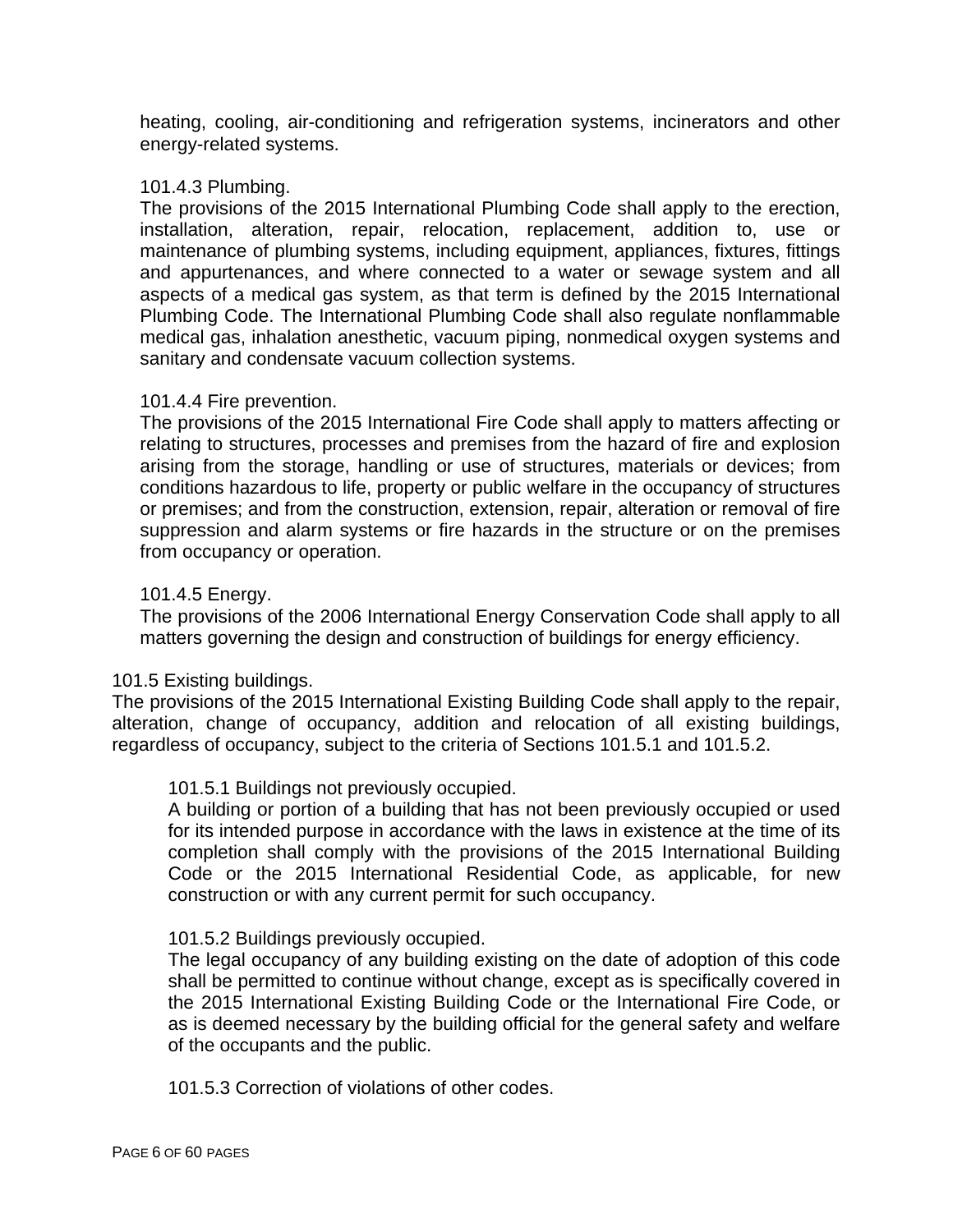Repairs or alterations to an existing building mandated by any property, housing, or fire safety maintenance code or mandated by any licensing rule or ordinance adopted pursuant to law shall conform only to the requirements of that code, rule, or ordinance and shall not be required to conform to the 2015 International Existing Building Code unless the code requiring repair or alteration so provides.

# 101.5.4 Compliance methods for existing buildings.

The repair, alteration, change of occupancy, addition or relocation of all existing buildings shall comply with one of the methods listed in Sections 101.5.4.1 through 101.5.4.3 as selected by the applicant. Application of a method shall be the sole basis for assessing the compliance of work performed under a single permit unless otherwise approved by the building official. Sections 101.5.4.1 through 101.5.4.3 shall not be applied in combination with each other. Where this code requires consideration of the seismic-force-resisting system of an existing building subject to repair, alteration, change of occupancy, addition or relocation of existing buildings, the seismic evaluation and design shall be based on Section 101.5.4.4 regardless of which compliance method is used.

Exception: Subject to the approval of the building official, alterations complying with the laws in existence at the time the building or the affected portion of the building was built shall be considered in compliance with the provisions of the 2015 International Existing Building Code unless the building is undergoing more than a limited structural alteration as defined in Section 807 of the 2015 International Existing Building Code. New structural members added as part of the alteration shall comply with the 2015 International Building Code.

# 101.5.4.1 Prescriptive compliance method.

Repairs, alterations, additions and changes of occupancy complying with Chapter 4 of the 2015 International Existing Building Code in buildings complying with the 2015 International Fire Code shall be considered in compliance with the provisions of the 2015 International Existing Building Code.

# 101.5.4.2 Work area compliance method.

Repairs, alterations, additions, changes in occupancy and relocated buildings complying with the applicable requirements of Chapters 5 through 13 of the 2015 International Existing Building Code shall be considered in compliance with the provisions of the 2015 International Existing Building Code.

# 101.5.4.3 Performance compliance method.

Repairs, alterations, additions, changes in occupancy and relocated buildings complying with Chapter 14 of the 2015 International Existing Building Code shall be considered in compliance with the provisions of the 2015 International Existing Building Code.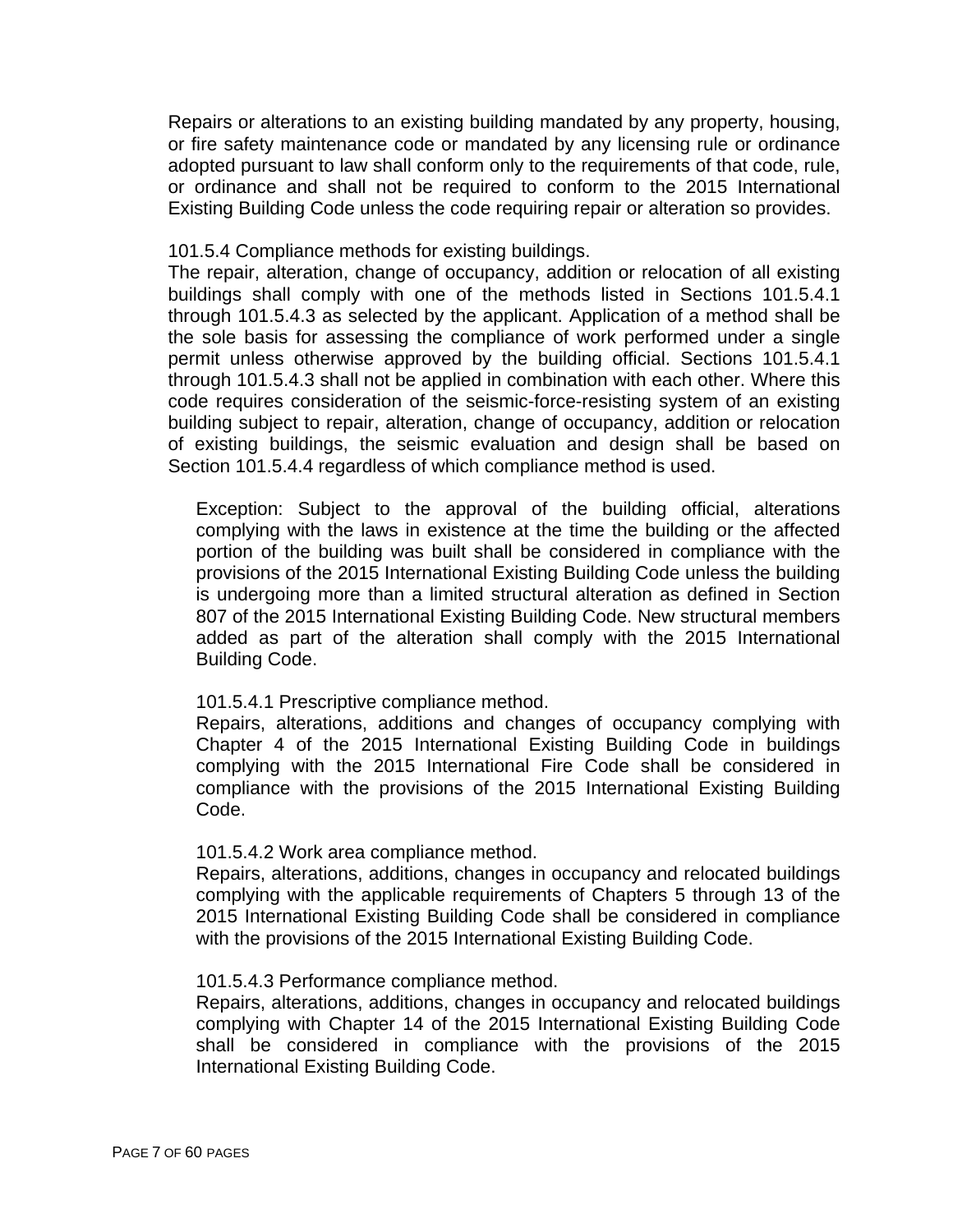101.5.4.4 Evaluation and design procedures.

The seismic evaluation and design shall be based on the procedures specified in the International Building Code, ASCE 31 or ASCE 41. The procedures contained in Appendix A of this code shall be permitted to be used as specified in Section 101.5.4.4.2.

101.5.4.4.1 Compliance with IBC level seismic forces.

Where compliance with the seismic design provisions of the 2015 International Building Code is required, the procedures shall be in accordance with one of the following:

1. The 2015 International Building Code using 100 percent of the prescribed forces. The values of R,  $\Omega_0$  and C<sub>d</sub> used for analysis in accordance with Chapter 16 of the 2015 International Building Code shall be those specified for structural systems classified as "Ordinary" in accordance with Table 12.2-1 of ASCE 7, unless it can be demonstrated that the structural system satisfies the proportioning and detailing requirements for systems classified as "Detailed," "Intermediate" or "Special."

2. Compliance with ASCE 41 using both the BSE-1 and BSE-2 earthquake hazard levels and the corresponding performance levels shown in Table 101.5.4.4.1.

|                |                                                                   | OCCUPANCY CATEGORY   PERFORMANCE LEVEL   PERFORMANCE LEVEL |  |
|----------------|-------------------------------------------------------------------|------------------------------------------------------------|--|
|                | (Based on IBC Table   FOR USE WITH ASCE 41   FOR USE WITH ASCE 41 |                                                            |  |
| 1604.5         |                                                                   | BSE-1 EARTHQUAKE   BSE-2 EARTHQUAKE                        |  |
|                | <b>HAZARD LEVEL</b>                                               | <b>HAZARD LEVEL</b>                                        |  |
|                | Life safety (LS)                                                  | Collapse prevention (CP)                                   |  |
|                | Life safety (LS)                                                  | Collapse prevention (CP)                                   |  |
| $\mathbf{III}$ | Note a below                                                      | Note a below                                               |  |
| IV             | Immediate occupancy (IO)                                          | Life safety (LS)                                           |  |

# **TABLE 101.5.4.4.1: PERFORMANCE CRITERIA FOR IBC LEVEL SEISMIC FORCES**

a. Acceptable criteria for Occupancy Category III shall be taken as 80 percent of the acceptance criteria specified for Occupancy Category IV performance levels.

101.5.4.4.2 Compliance with reduced IBC level seismic forces.

Where seismic evaluation and design is permitted to meet reduced 2015 International Building Code seismic force levels, the procedures used shall be in accordance with one of the following:

1. The 2015 International Building Code using 75 percent of the prescribed forces. Values of R,  $Ω_0$  and  $C_d$  used for analysis shall be as specified in Section 101.5.4.4.1 of this code.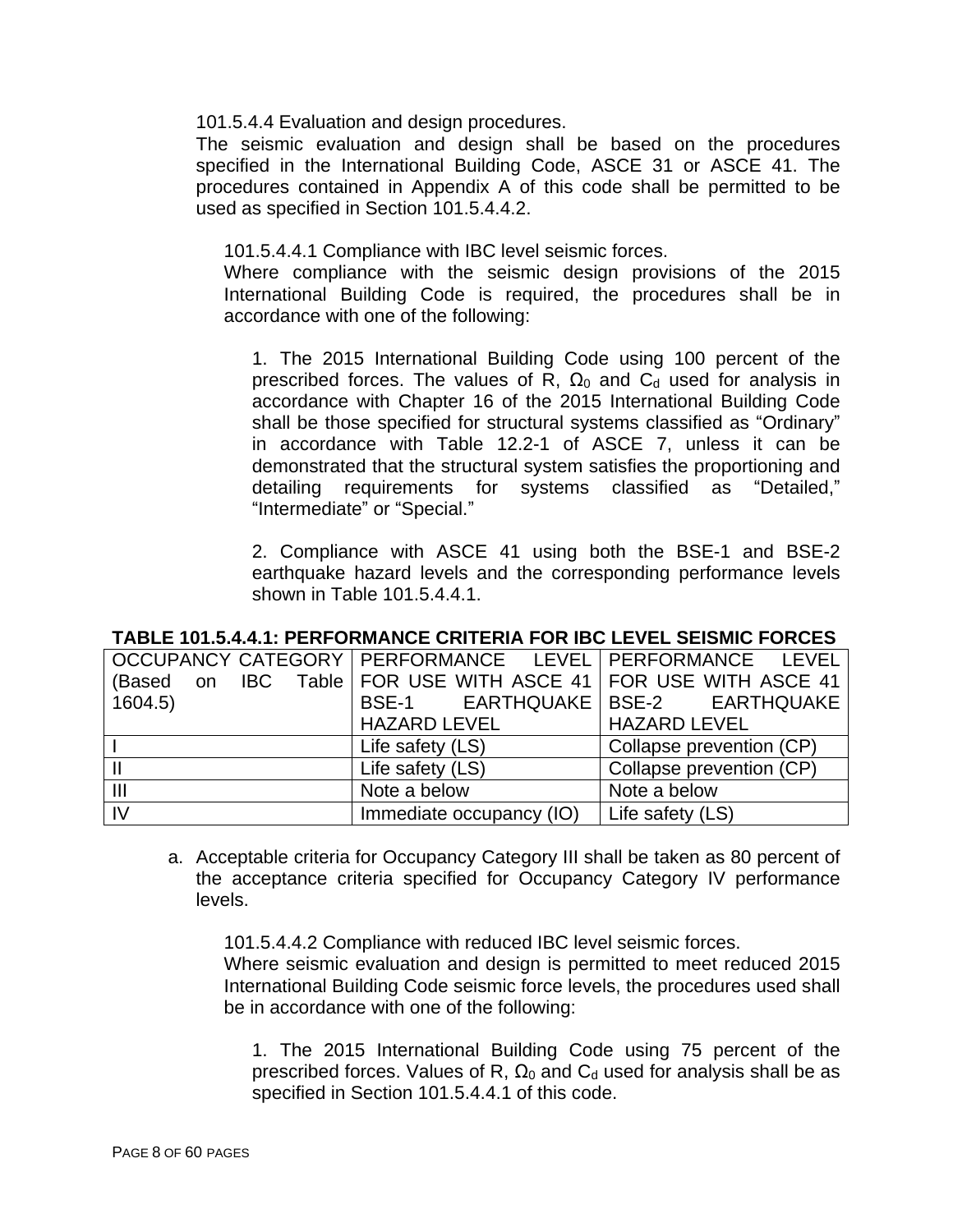2. Structures or portions of structures that comply with the requirements of the applicable chapter in Appendix A of the 2015 International Existing Building Code as specified in items 2.1 through 2.5 shall be deemed to comply with this section.

2.1. The seismic evaluation and design of unreinforced masonry bearing wall buildings in Occupancy Category I or II are permitted to be based on the procedures specified in Chapter A1 of the 2015 International Existing Building Code.

2.2. Seismic evaluation and design of the wall anchorage system in reinforced concrete and reinforced masonry wall buildings with flexible diaphragms in Occupancy Category I or II are permitted to be based on the procedures specified in Chapter A2 of the 2015 International Existing Building Code.

2.3. Seismic evaluation and design of cripple walls and sill plate anchorage in residential buildings of light-frame wood construction in Occupancy Category I or II are permitted to be based on the procedures specified in Chapter A3 of the 2015 International Existing Building Code.

2.4. Seismic evaluation and design of soft, weak, or open-front wall conditions in multiunit residential buildings of wood construction in Occupancy Category I or II are permitted to be based on the procedures specified in Chapter A4 of the 2015 International Existing Building Code.

2.5. Seismic evaluation and design of concrete buildings and concrete with masonry infill buildings in all occupancy categories are permitted to be based on the procedures specified in Chapter A5 of the 2015 International Existing Building Code.

3. Compliance with ASCE 31 based on the applicable performance level as shown in Table 101.5.4.4.2. It shall be permitted to use the BSE-1 earthquake hazard level as defined in ASCE 41 and subject to the limitations in Item 4 below.

4. Compliance with ASCE 41 using the BSE-1 Earthquake Hazard Level and the performance level shown in Table 101.5.4.4.2. The design spectral response acceleration parameters SXS and SX1 specified in ASCE 41 shall not be taken less than 75 percent of the respective design spectral response acceleration parameters SDS and SD1 defined by the 2015 International Building Code.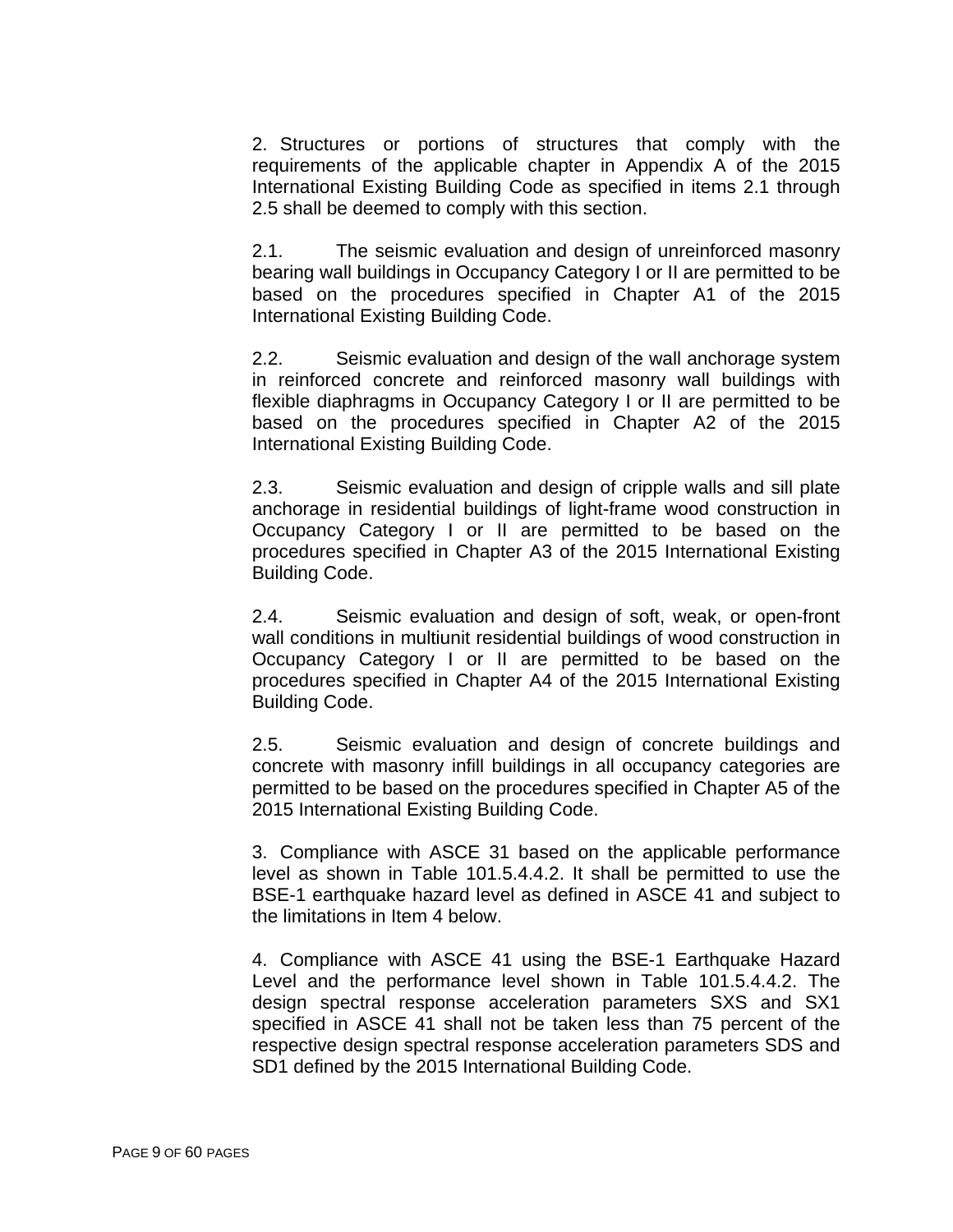# **TABLE 101.5.4.4.2: PERFORMANCE CRITERIA FOR REDUCED IBC LEVEL SEISMIC FORCES**

|                                            | OCCUPANCY CATEGORY   PERFORMANCE LEVEL   PERFORMANCE LEVEL |                          |  |
|--------------------------------------------|------------------------------------------------------------|--------------------------|--|
| (Based on IBC Table   FOR USE WITH ASCE 31 |                                                            | FOR USE WITH ASCE 41     |  |
| 1604.5                                     |                                                            | BSE-1 EARTHQUAKE         |  |
|                                            |                                                            | <b>HAZARD LEVEL</b>      |  |
|                                            | Life safety (LS)                                           | Life safety (LS)         |  |
| $\mathbf{I}$                               | Life safety (LS)                                           | Life safety (LS)         |  |
| III                                        | Notes a & b below                                          | Note a below             |  |
| IV                                         | Immediate occupancy (IO)                                   | Immediate occupancy (IO) |  |

- a. Acceptable criteria for Occupancy Category III shall be taken as 80 percent of the acceptance criteria specified for Occupancy Category IV performance levels.
- b. For Occupancy Category III, the ASCE 31 screening phase checklists shall be based on the life safety performance level.

# 101.6 One- and two-family dwellings.

The provisions of the 2015 International Residential Code shall apply to the construction, alteration, movement, enlargement, replacement, repair, equipment, use and occupancy, location, removal and demolition of detached one- and two-family dwellings and townhouses not more than three stories above grade plane in height with a separate means of egress and their accessory structures.

Exception: Live/work units complying with the requirements of Section 419 of the 2015 International Building Code shall be permitted to be built as one- and two-family dwellings or townhouses even if said live/work units do not comply with Section 419.5 of the 2015 International Building Code.

# 101.7 Areas of special flood hazard.

Where applicable, Chapter 54 of the City of Wichita Falls Code of Ordinances shall govern in areas of special flood hazard, as that phrase is defined by that chapter.

SECTION 102 APPLICABILITY

# 102.1 General.

Where there is a conflict between a general requirement and a specific requirement, the specific requirement shall be applicable. Where, in any specific case, different sections of the technical codes specify different materials, methods of construction or other requirements, the most restrictive shall govern.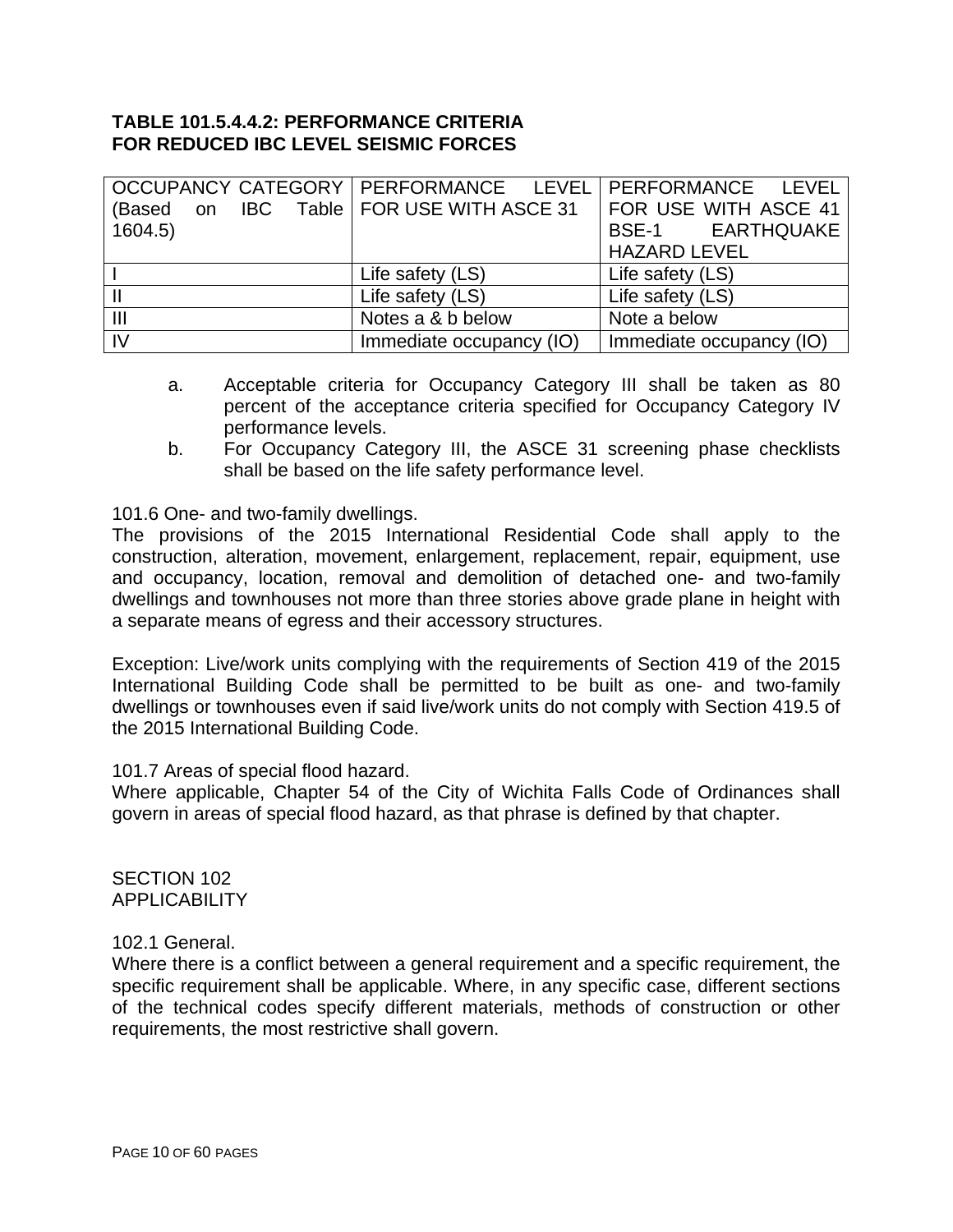#### 102.2 Other laws.

The provisions of the technical codes shall not be deemed to nullify any provisions of local, state or federal law.

#### 102.3 Application of references.

References to chapter or section numbers, or to provisions not specifically identified by number, shall be construed to refer to such chapter, section or provision of the technical codes.

#### 102.4 Referenced codes and standards.

The codes and standards referenced in the technical codes shall be considered part of the requirements of the technical codes to the prescribed extent of each such reference. Where differences occur between provisions of the technical codes and referenced codes and standards, the provisions of the 2015 International Building Code shall apply first, and then the provisions of the other technical codes shall apply.

#### 102.5 Severability.

In the event that any part, provision, section, subsection, sentence, clause or phrase of the technical codes is held to be unconstitutional, illegal or void, this shall not have the effect of making unconstitutional, void or illegal any of the other parts, provisions, sections, subsections, clauses or phrases of the technical codes.

#### 102.6 Existing structures.

The legal occupancy of any structure existing on the date of adoption of this code shall be permitted to continue without change, except as is specifically covered in this code and the 2015 International Fire Code, or as is deemed necessary by the building official for the general safety and welfare of the occupants and the public.

# 102.7 Existing installations.

Fuel gas, mechanical, electrical and plumbing systems lawfully in existence at the time of the adoption of the technical codes shall be permitted to have their use and maintenance continued if the use, maintenance or repair is in accordance with the original design and no hazard to life, health or property is created by such system.

#### 102.8 Maintenance.

All fuel gas, mechanical, electrical and plumbing systems, materials and appurtenances, both existing and new, and all parts thereof, shall be maintained in proper operating condition in accordance with the original design in a safe and sanitary condition. All devices or safeguards required by the technical codes shall be maintained in compliance with the code edition under which they were installed. The owner or the owner's designated agent shall be responsible for maintenance of systems. To determine compliance with this provision, the building official shall have the authority to require any system to be reinspected.

102.9 Additions, alterations or repairs.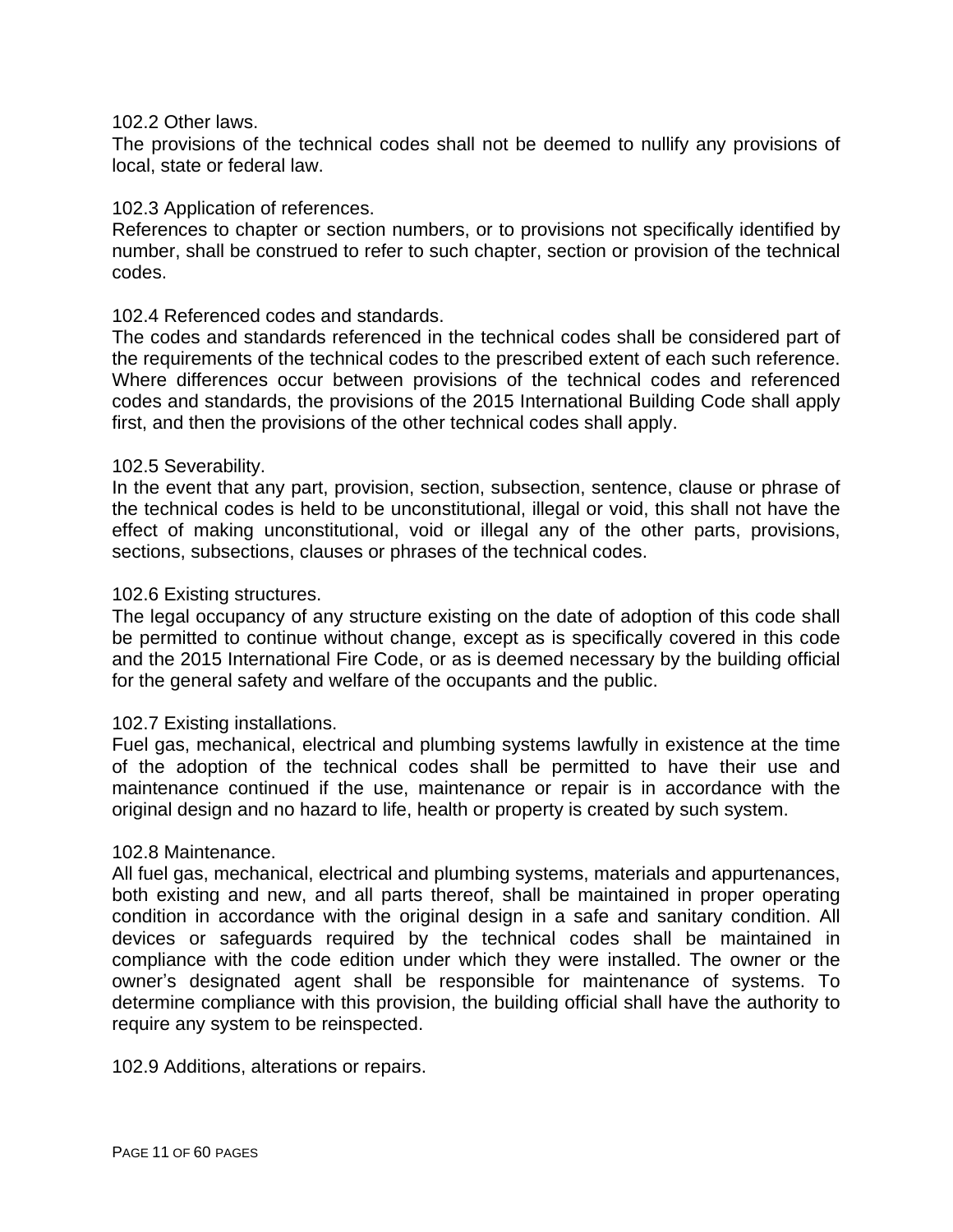Additions, alterations, renovations or repairs to any fuel gas, mechanical, electrical or plumbing system shall conform to that required for a new system without requiring the existing system to comply with all the requirements of the technical codes. Additions, alterations or repairs shall not cause an existing system to become unsafe, unsanitary or overloaded. Minor additions, alterations, renovations and repairs to existing fuel gas, mechanical, electrical or plumbing systems shall meet the provisions for new construction, unless such work is done in the same manner and arrangement as was the existing system, is not hazardous and is approved.

# 102.10 Change in occupancy.

It shall be unlawful to make any change in the occupancy of any structure that will subject the structure to any special provision of the technical codes applicable to the new occupancy without approval of the building official. The building official shall certify that such structure meets the intent of the provisions of law governing building construction for the proposed new occupancy and that such change of occupancy does not result in any hazard to the public health, safety or welfare.

# 102.11 Historic buildings.

The provisions of the 2015 International Fuel Gas Code, the 2015 International Mechanical Code and the 2015 International Plumbing Code relating to the construction, alteration, repair, enlargement, restoration, relocation or moving of buildings or structures shall not be mandatory for existing buildings or structures identified and classified by the state or local jurisdiction as historic buildings when such buildings or structures are judged by the building official to be safe and in the public interest of health, safety and welfare regarding any proposed construction, alteration, repair, enlargement, restoration, relocation or moving of buildings.

# 102.12 Moved buildings.

Except as determined by Section 102.7, electrical, fuel gas, mechanical and plumbing systems that are part of buildings or structures moved into or within the jurisdiction shall comply with the provisions of the technical codes for new installations.

# 102.13 Requirements not covered by code.

Any requirements necessary for the strength, stability or proper operation of an existing or proposed fuel gas, mechanical, electrical or plumbing system, or for the public safety, health and general welfare, not specifically covered by the technical codes shall be determined by the building official.

# 102.14 Referenced codes and standards.

The codes and standards referenced in each of the technical codes shall be those that are listed in each of the specific technical codes, and such codes and standards shall be considered part of the requirements of the technical codes to the prescribed extent of each such reference. Where differences occur between provisions of the technical codes and the referenced standards, the provisions of the technical codes shall apply.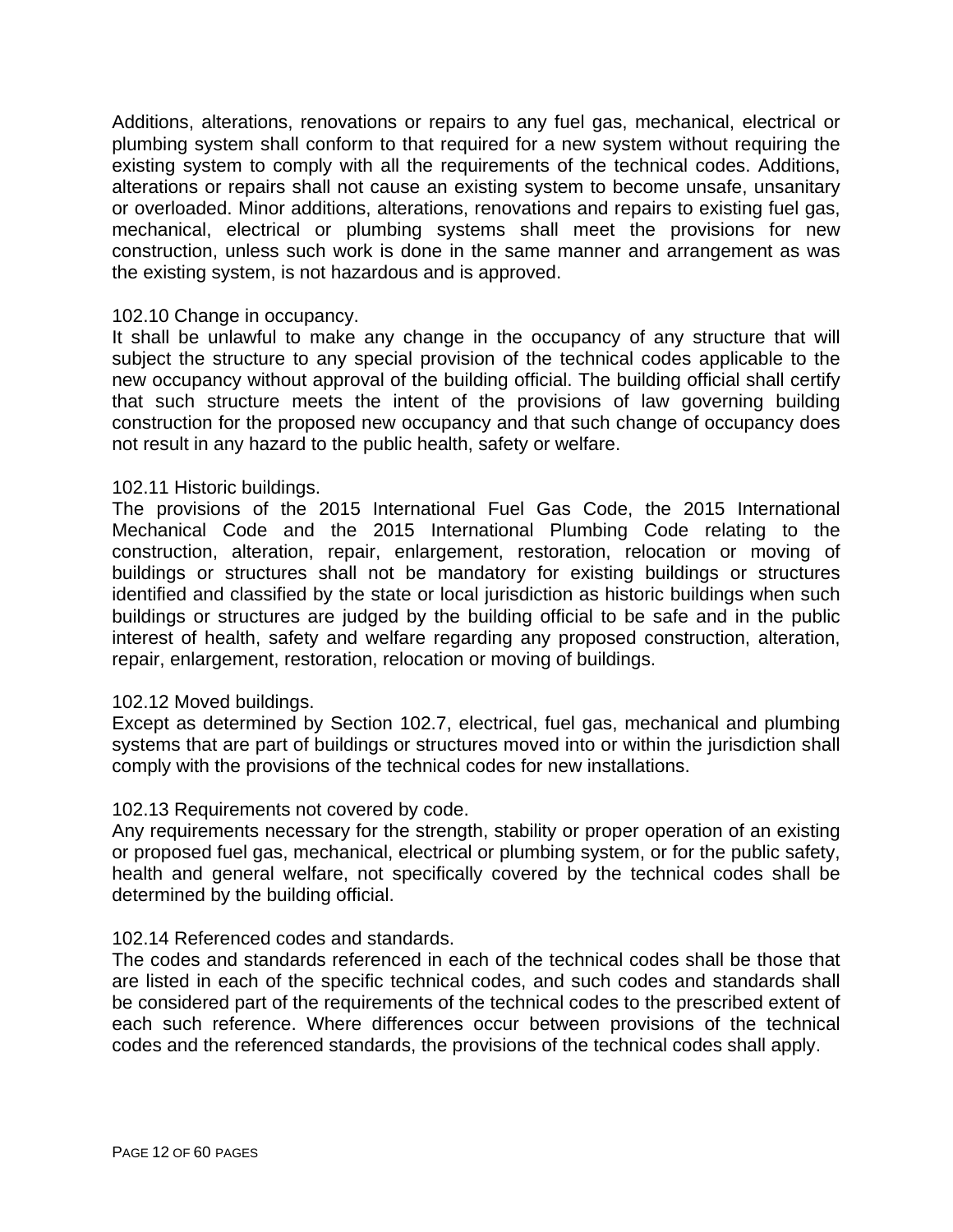102.15 Application of references.

Reference to chapter section numbers, or to provisions not specifically identified by number, shall be construed to refer to such chapter, section or provision of the technical codes.

#### SECTION 103 DUTIES AND POWERS OF BUILDING AND CODE ADMINISTRATOR

# 103.1 General.

The building and code administrator and his employees and agents are hereby authorized and directed to enforce the provisions of the technical codes. Any reference in the technical codes to "building official" or "code official" shall be held to mean "building and code administrator." The building and code administrator shall head the division of building and code administration and shall have the authority to render interpretations of the technical codes and to adopt policies and procedures in order to clarify the application of its provisions. Such interpretations, policies and procedures shall be in compliance with the intent and purpose of the technical codes. Such policies and procedures shall not have the effect of waiving requirements specifically provided for in the technical codes.

#### 103.2 Applications and permits.

The building official shall receive applications, review construction documents and issue permits for the erection, alteration, demolition and moving of buildings and structures, inspect the premises for which such permits have been issued, and enforce compliance with the provisions of the technical codes.

#### 103.3 Notices and orders.

The building official shall issue all necessary notices or orders to ensure compliance with the technical codes.

#### 103.4 Inspections.

The building official shall make all of the required inspections, or the building official shall have the authority to accept reports of inspection by approved agencies or individuals. Reports of such inspections shall be in writing and be certified by a responsible officer of such approved agency or by the responsible individual. The building official is authorized to engage such expert opinion as deemed necessary to report upon unusual technical issues that arise, subject to the approval of the appointing authority.

#### 103.5 Identification.

The building official shall carry proper identification when inspecting structures or premises in the performance of duties under the technical codes.

103.6 Right of entry.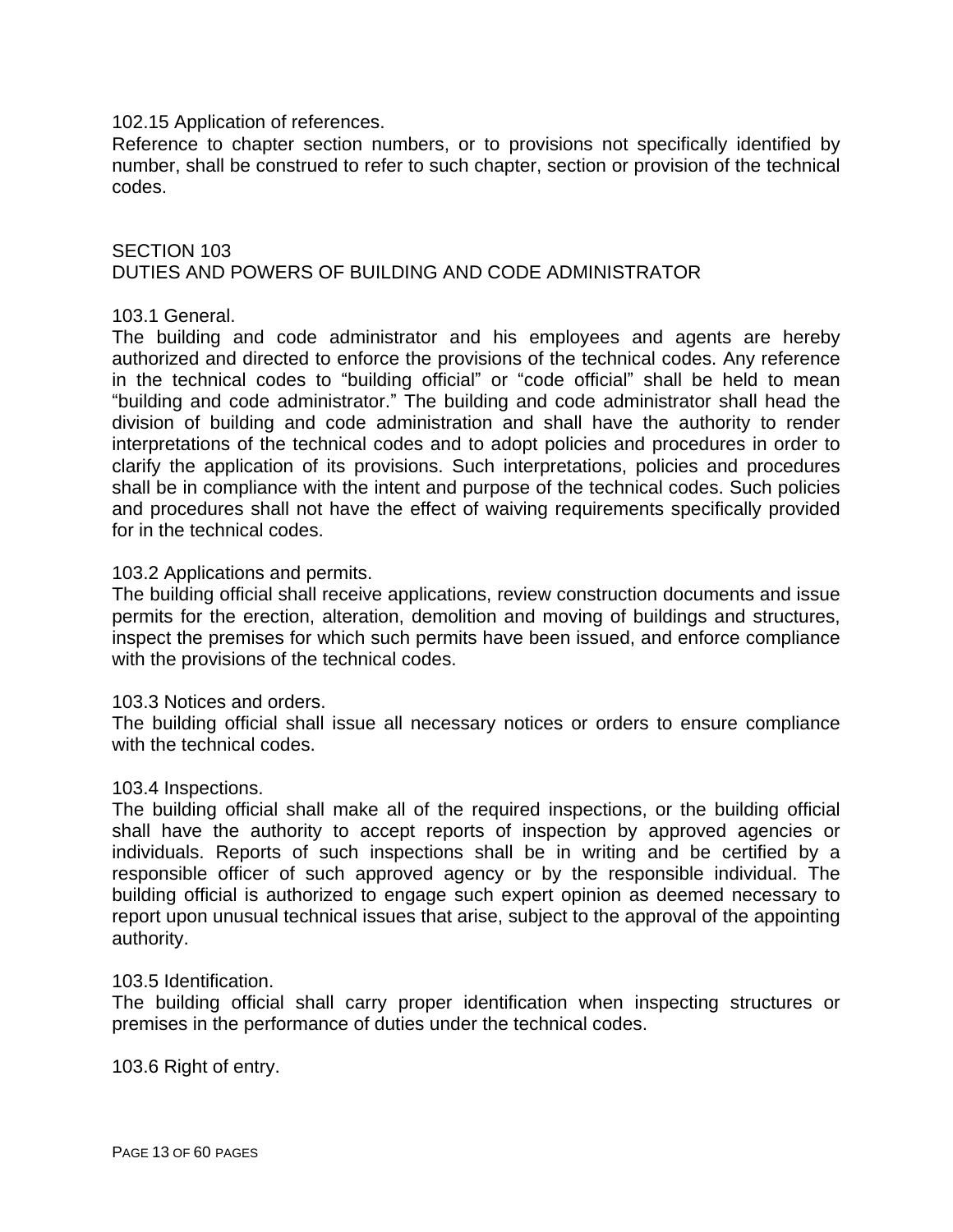Where it is necessary to make an inspection to enforce the provisions of the technical codes, or where the building official has reasonable cause to believe that there exists in a structure or upon a premises a condition which is contrary to or in violation of the technical codes which makes the structure or premises unsafe, dangerous or hazardous, the building official is authorized to enter the structure or premises at reasonable times to inspect or to perform the duties imposed by the technical codes, provided that if such structure or premises be occupied that credentials be presented to the occupant and entry requested. If such structure or premises is unoccupied, the building official shall first make a reasonable effort to locate the owner or other person having charge or control of the structure or premises and request entry. If entry is refused, the building official shall have recourse to the remedies provided by law to secure entry.

# 103.7 Official records.

The building official shall keep official records of applications received, permits and certificates issued, fees collected, reports of inspections, and notices and orders issued. Such records shall be retained in the official records for the period required for retention of public records.

# 103.8 Liability.

The building official, members of the Construction Board of Adjustment and Appeals, and employees charged with the enforcement of the technical codes, while acting for the jurisdiction in good faith and without malice in the discharge of the duties required by the technical codes or other pertinent law or ordinance, shall not thereby be rendered liable personally and are hereby relieved from personal liability for any damage accruing to persons or property as a result of any act or by reason of an act or omission in the discharge of official duties. Any suit instituted against an officer or employee because of an act performed by that officer or employee in the lawful discharge of duties and under the provisions of the technical codes shall be defended by legal representative of the jurisdiction until the final termination of the proceedings. The building official or any subordinate shall not be liable for cost in any action, suit or proceeding that is instituted in pursuance of the provisions of the technical codes.

# 103.9 Approved materials and equipment.

Materials, equipment and devices approved by the building official shall be constructed and installed in accordance with such approval.

# 103.9.1 Used materials and equipment.

The use of used materials which meet the requirements of the technical codes for new materials is permitted. Used equipment and devices shall not be reused unless approved by the building official.

# 103.10 Modifications.

Wherever there are practical difficulties involved in carrying out the provisions of the technical codes, the building official shall have the authority to grant modifications for individual cases, upon application of the owner or owner's representative, provided the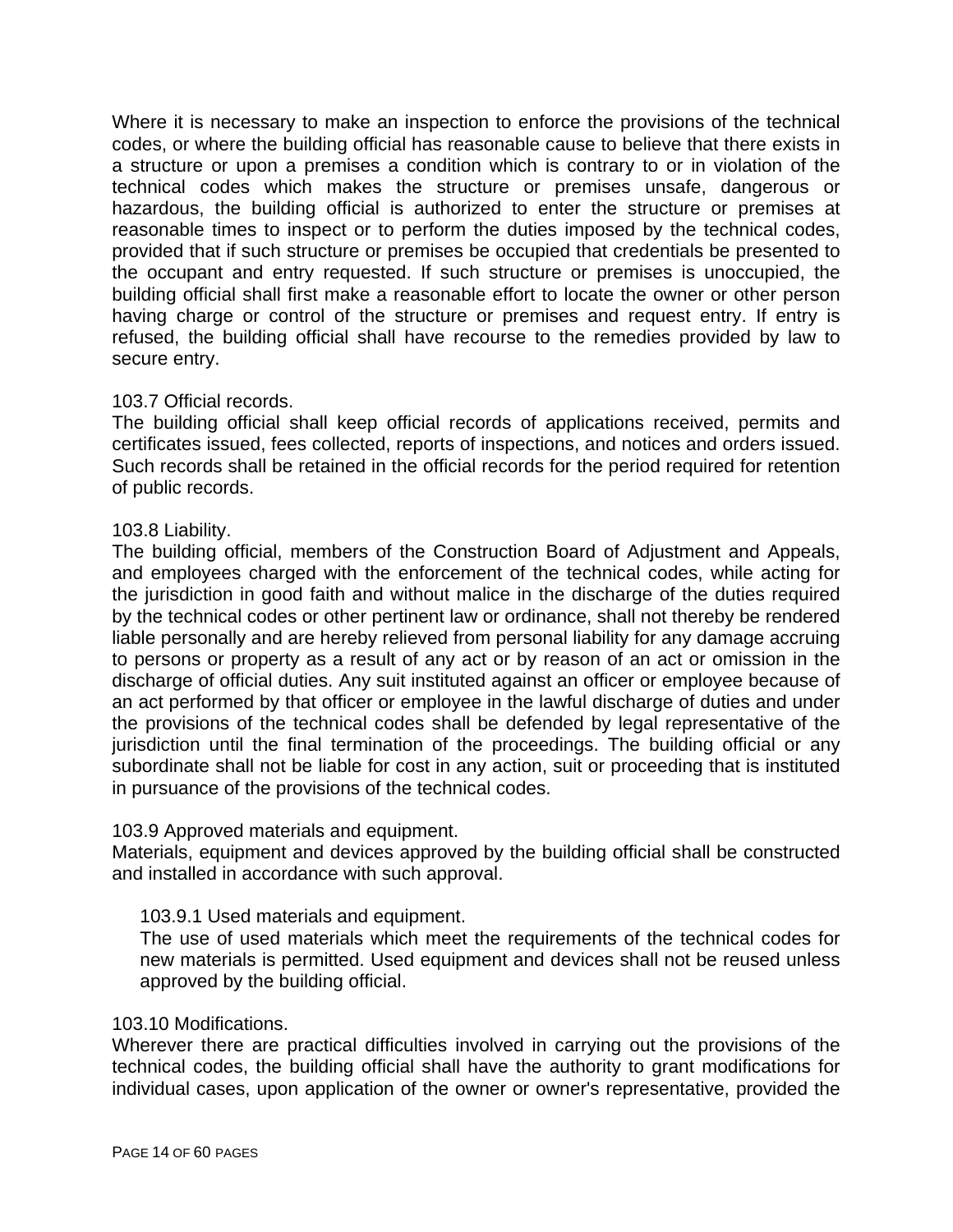building official shall first find that special individual reason makes the strict letter of the technical codes impractical and the modification is in compliance with the intent and purpose of the technical codes and that such modification does not lessen health, accessibility, life and fire safety, or structural requirements. The details of action granting modifications shall be recorded and entered in the files of the division of building and code administration.

# 103.11 Alternative materials, design and methods of construction and equipment.

The provisions of the technical codes are not intended to prevent the installation of any material or to prohibit any design or method of construction not specifically prescribed by the technical codes, provided that any such alternative has been approved. An alternative material, design or method of construction shall be approved where the building official finds that the proposed design is satisfactory and complies with the intent of the provisions of the technical codes, and that the material, method or work offered is, for the purpose intended, at least the equivalent of that prescribed in the technical codes in quality, strength, effectiveness, fire resistance, durability and safety.

# 103.11.1 Research reports.

Supporting data, where necessary to assist in the approval of materials or assemblies not specifically provided for in the technical codes, shall consist of valid research reports from approved sources.

# 103.11.2 Tests.

Whenever there is insufficient evidence of compliance with the provisions of the technical codes, or evidence that a material or method does not conform to the requirements of the technical codes, or in order to substantiate claims for alternative materials or methods, the building official shall have the authority to require tests as evidence of compliance to be made at no expense to the jurisdiction. Test methods shall be as specified in the technical codes or by other recognized test standards. In the absence of recognized and accepted test methods, the building official shall approve the testing procedures. Tests shall be performed by an approved agency. Reports of such tests shall be retained by the building official for the period required for retention of public records.

# SECTION 104 CONTRACTOR REGISTRATION

# 104.1 Definitions.

# 104.1.1 Contractor defined.

Contractor shall mean any person or entity who undertakes or attempts to submit, or does submit a price or bid to or otherwise offers to or does construct, supervise, superintend, oversee, schedule, direct, or in any manner assume charge of the construction, alteration, repair, improvement, movement, demolition, putting up, tearing down, or furnishing labor to install material or equipment for any building,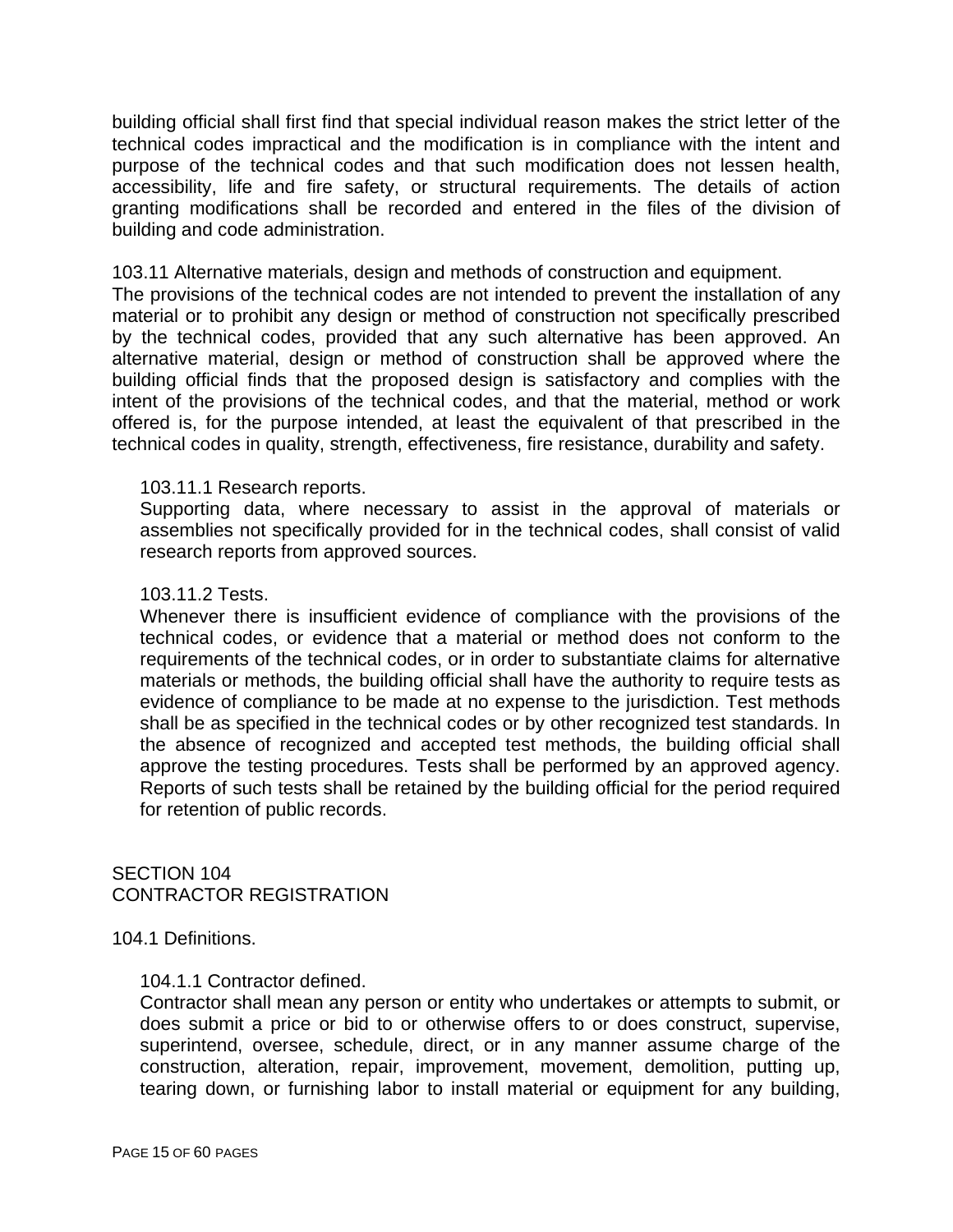highway, road, railroad, sewer, grading, excavation, pipeline, public utility, structure, project development, housing, housing development, improvement or any other construction undertaking. The terms includes, but is not limited to, a prime contractor, electrical contractor, construction manager, residential construction manager, construction consultant and any architect or engineer who conducts or provides any activity or service described herein other than the practice of engineering or architecture as those terms are governed by State law. The term also includes any person, company, firm, partnership or corporation desiring to act as an irrigator, or to engage in the business of work on fuel gas, mechanical, electrical or plumbing systems.

# 104.1.2 Maintenance work defined.

Maintenance work shall mean repair work and all other work required for the continued normal performance of a commercial property.

#### 104.1.3 Owner defined.

Owner shall mean a person or entity who possesses legal title to a property or such person or entity who may be a regular bona fide employee of the person or entity who possesses legal title to a property. Such term shall not include an "independent contractor" or self-employed individual performing work for a person or entity who possesses legal title to a property, or a person who performs the same work for members of the general public.

#### 104.2 Contractor registration required.

In order to act as a contractor or to perform work pursuant to a building permit, a person or entity must be registered as a contractor with the building official, and must reregister annually, in accordance with the following provisions:

> 1. Application for contractor registration shall be made upon forms provided by the building official and the applicant shall provide all information required by such form.

> 2. Unregistered contractors shall not acquire building permits or continue work on currently issued building permits.

> 3. Failure to keep any bond and insurance required by city, state, or federal law in force will result in revocation of contractor registration, and will invalidate any building permits issued to the contractor.

> 4. If a contractor registration expires or is revoked and is then renewed, all permits thereunder must be reissued, and the contractor will be required to pay all applicable fees, including permit fees, again.

> 5. Contractor registration may be revoked and applications for contractor registration may be rejected by the building official for the following reasons: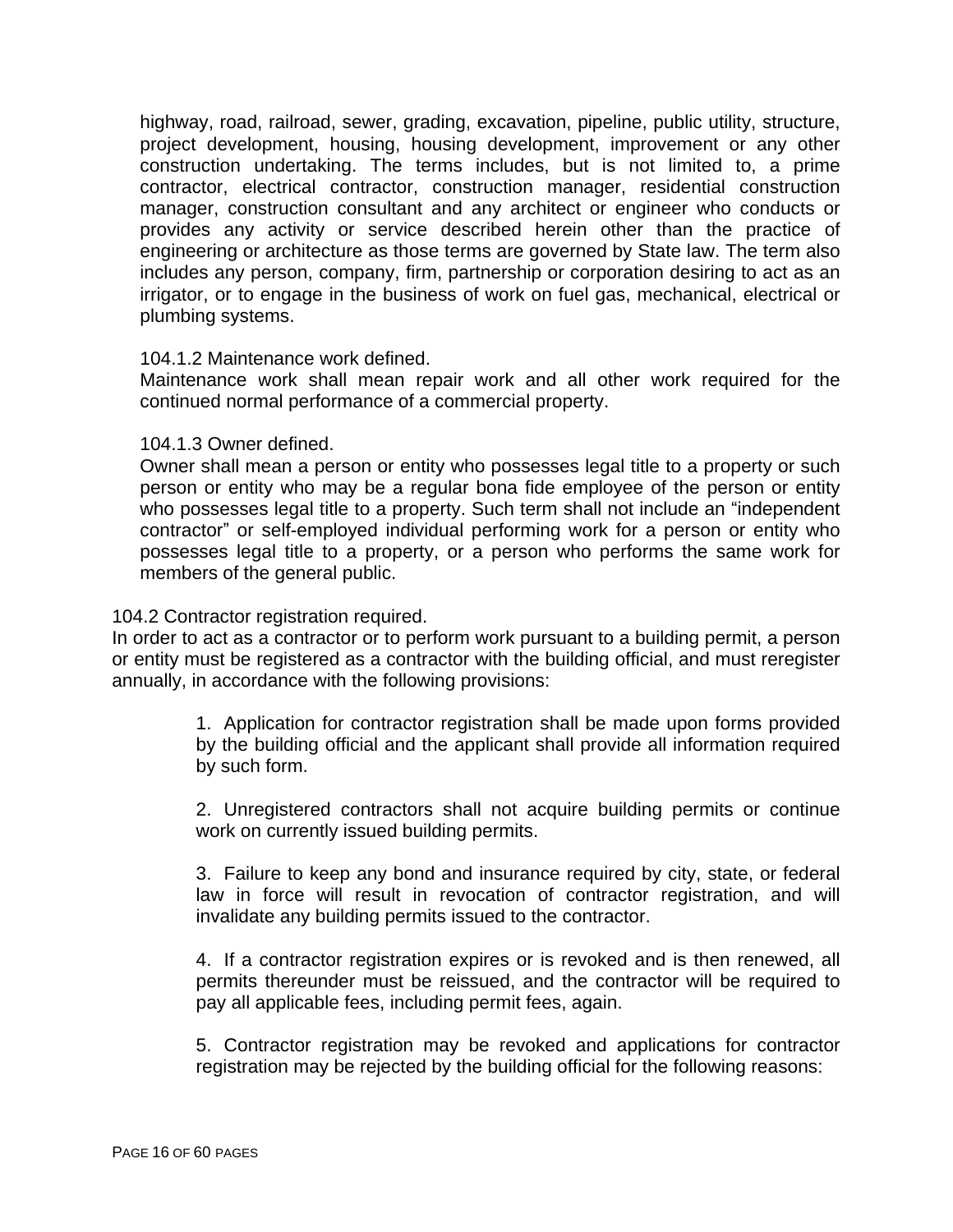- a. Failure to maintain any required bond and insurance;
- b. Failure to fully complete contractor registration form;
- c. Failure to pay any required fee;
- d. Refusal to correct any violation of the technical codes after notice; or
	- e. Conviction of three or more violations of the technical codes.

6. No contractor registration shall be required to issue a building permit for a residential structure to a homeowner who occupies the property in question as his permanent residence. No contractor registration shall be required to issue a building permit for a residential structure to a homeowner who is constructing a new permanent residence and acting as the general contractor for the work performed. A homeowner may obtain a "new permanent residence" permit not more than once every two years. Any subcontractor who performs work under a homeowner's permits must meet all city and state licensing requirements.

7. The annual contractor registration carries no fee.

8. An owner shall be exempt from contractor registration requirements when the owner is undertaking work on his own property and the work is of one of the types listed below:

a. Electrical maintenance work to include the repair, maintenance and replacement of existing electrical apparatus, existing lighting fixtures, and existing plugs and switches, but not to include the changing of electrical service or the installation of new breaker panels or wiring.

b. Plumbing maintenance work to include the repair, maintenance and replacement of existing potable water piping, existing sanitary waste and vent piping, existing plumbing fixtures, and existing electrical water heaters, but not to include cutting into fuel gas plumbing systems or the installation of gas-fueled water heaters.

c. Air conditioning and refrigeration maintenance work to include any work required for the continued normal performance of an environmental air conditioning system, commercial refrigeration system or equipment, or process cooling or heating system.

d. Building maintenance work to include the repair and maintenance of sheetrock, doors, siding, and windows of any existing building, but not to include the replacement of sheetrock or any new construction or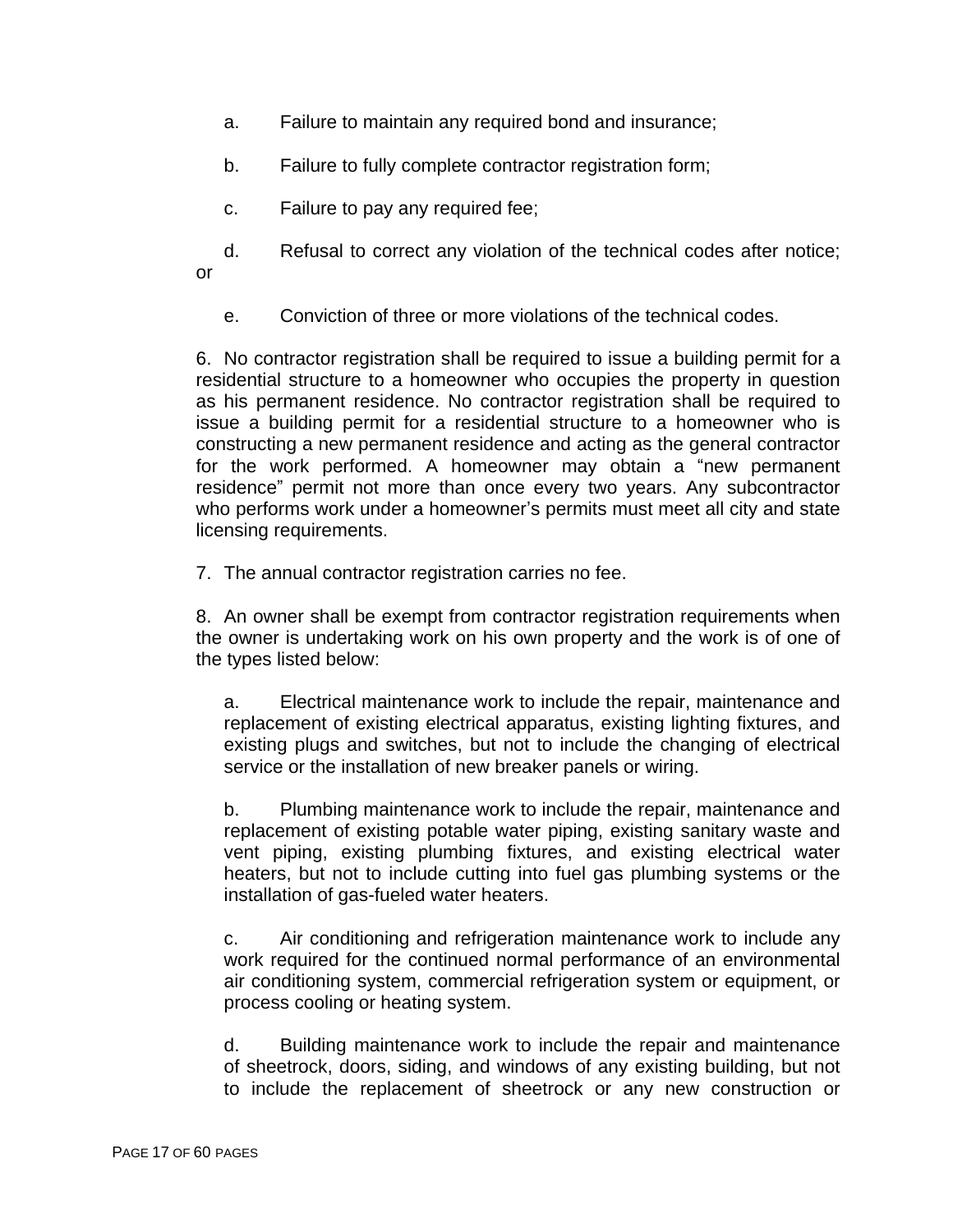structural change of an existing building, or repair of any load-bearing or structural element of any building.

9. No contractor registration shall be required for a building permit to be issued to an owner of a one- or two-family dwelling unit for work on carports, outbuildings and other similar structures which do not include any livable area.

10.Any contractor whose registration has been revoked or whose application for contractor registration has been rejected by the building official may appeal to the Construction Board of Adjustment and Appeals per Section 113 as follows:

a. Written notice of the appeal must be made to the construction board of adjustment and appeals within fourteen calendar days of the date on which the building official served notice of his decision either by certified mail or hand delivery.

b. The Construction Board of Adjustment and Appeals shall hear the appeal within 30 calendar days from the notice of appeal filed by the contractor. During the pendency of the appeal, the contractor shall not perform any additional work.

Section 104.3 Bond and insurance requirements. Any person or entity required to be registered as a contractor, who seeks to acquire any building permit for a type of work identified in the table below, shall first furnish the building official with a compliance bond, a statement of whether or not said contractor maintains general liability insurance, and if so, a copy of the certificate of insurance, as well as proof of any bond and insurance that is required by state law. The aforementioned documents will be publicly available in response to a citizen inquiry.

| Type of work                                                   | <b>Bond</b>  |
|----------------------------------------------------------------|--------------|
| <b>Residential roofing</b>                                     | \$25,000.00  |
| Commercial roofing                                             | \$100,000.00 |
| Siding                                                         | \$25,000.00  |
| <b>Residential</b>                                             | \$50,000.00  |
| Residential/commercial remodel or renovation under \$50,000.00 | \$25,000.00  |
| General contractor                                             | \$100,000.00 |
| Sign contractor                                                | \$0          |
| House movers                                                   | \$0          |
| <b>Demolition contractor</b>                                   | \$0          |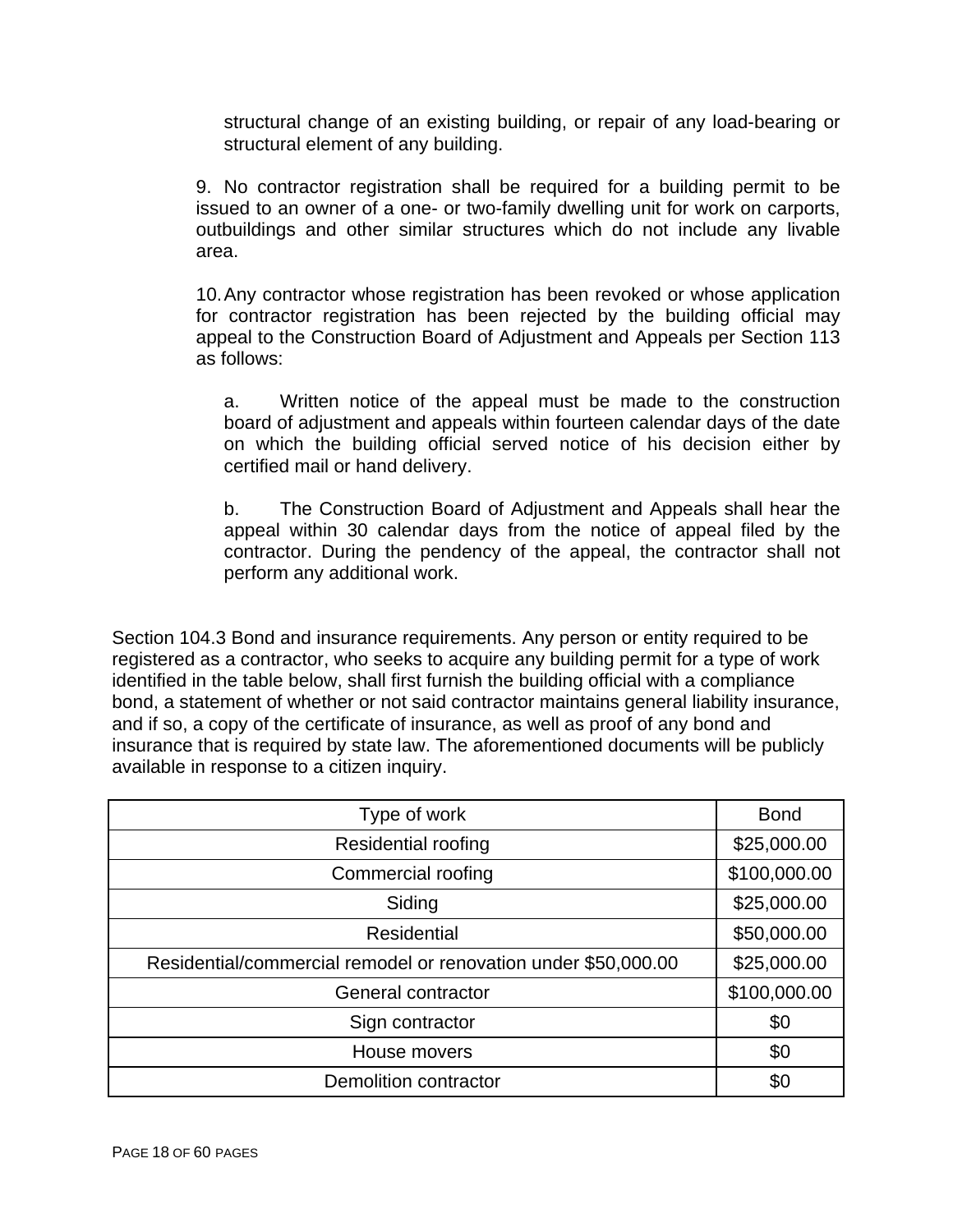|  | Excavation, paving or swimming pool work | \$25,000.00 |
|--|------------------------------------------|-------------|
|  |                                          |             |

104.3.1 Bond standards. All compliance bonds shall be issued by a surety agency authorized to do business in the State of Texas. All sureties on said bond shall be liable for any breach by the principal, and his agents and employees of any and all applicable laws, ordinances and regulations of the City of Wichita Falls and the State of Texas; to the owner of the property upon which work is performed; to any person or entity with whom the principal has contracted either orally or in writing to perform building construction, alteration, repair or other work; and to any person who may be damaged or injured by the principal's failure to comply with the laws, ordinances and regulations of the City of Wichita Falls or the State of Texas. A claim upon said bond may be made by any person damaged by reason of the principal's failure to perform his obligations under the laws, ordinances and regulations of the City of Wichita Falls or the State of Texas. Suspension or revocation of any registration or permit shall not limit the liability of either the principal or the surety on any such bond.

# SECTION 105 PERMITS

# 105.1 Required.

Any contractor, owner or authorized agent who intends to construct, enlarge, alter, repair, move, demolish, or change the occupancy of a building or structure, or to erect, install, enlarge, alter, repair, remove, convert or replace any electrical, gas, mechanical or plumbing system, the installation of which is regulated by the technical codes, or to cause any such work to be done, shall first obtain a permit from the building official.

# 105.2 Work exempt from permit.

Exemptions from permit requirements of the technical codes shall not be deemed to grant authorization for any work to be done in any manner in violation of the provisions of the technical codes or any other applicable laws. Permits shall not be required for the following:

> 1. Electrical work involving the repair or replacement of existing electrical apparatus, existing lighting fixtures and existing plugs and switches, but not to include the changing of electrical service or the installation of new breaker panels or wiring.

> 2. The clearing of stoppages and the repairing of leaks in drains or water, soil, waste or vent pipes, but not to include the removal and replacement with new material of any concealed trap, drainpipe, or water, soil, waste or vent pipe.

> 3. The clearing of stoppages and the repairing of leaks in plumbing valves and fixtures, and the removal and reinstallation of water closets, provided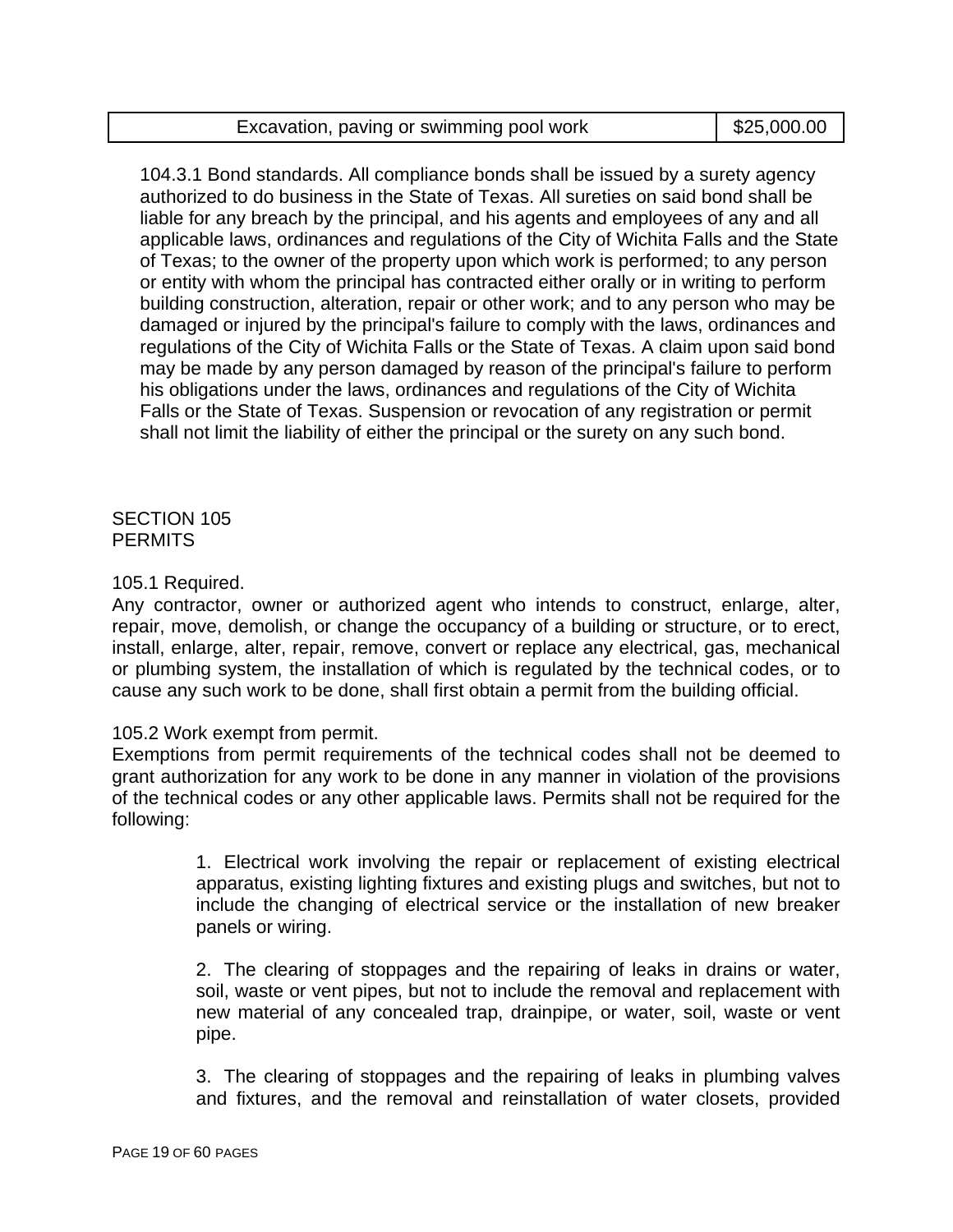such repairs do not involve or require the rearrangement of valves, pipes or fixtures.

- 4. Mechanical work involving the following:
	- a. Portable heating appliances.
	- b. Portable ventilation appliances.
	- c. Portable cooling units.

d. Steam, hot or chilled water piping within any heating or cooling equipment or appliances regulated by the 2015 International Mechanical Code.

e. Replacement of any minor part that does not alter approval of equipment, modify the equipment's compliance with any applicable law, or make such equipment unsafe.

f. Portable evaporative coolers;

g. Self-contained refrigeration systems that contain 10 pounds (4.5 kg) or less of refrigerant, or that are actuated by motors of 1 horsepower (0.75 kW) or less; and

h. Portable fuel cell appliances that are not connected to a fixed piping system and are not interconnected to a power grid.

5. Gas work involving any portable heating, cooking or clothes-drying appliances.

6. Building work involving the following activities:

a. Minor repair of damaged sheetrock, not to include areas of required means of egress, rated walls or removal of sheetrock due to damage from water, mold, fire or termites.

b. Replacement of any existing door, door casing or door hardware.

c. Repair of damaged siding, fascia or soffit when the repaired area does not exceed ten percent of the total area of the structure's siding and is not repair due to damage caused by water, mold, fire or termites.

d. Repair of torn shingles or roof patching when no "tear-off" is required and when the area to be repaired is no more than 500 square feet.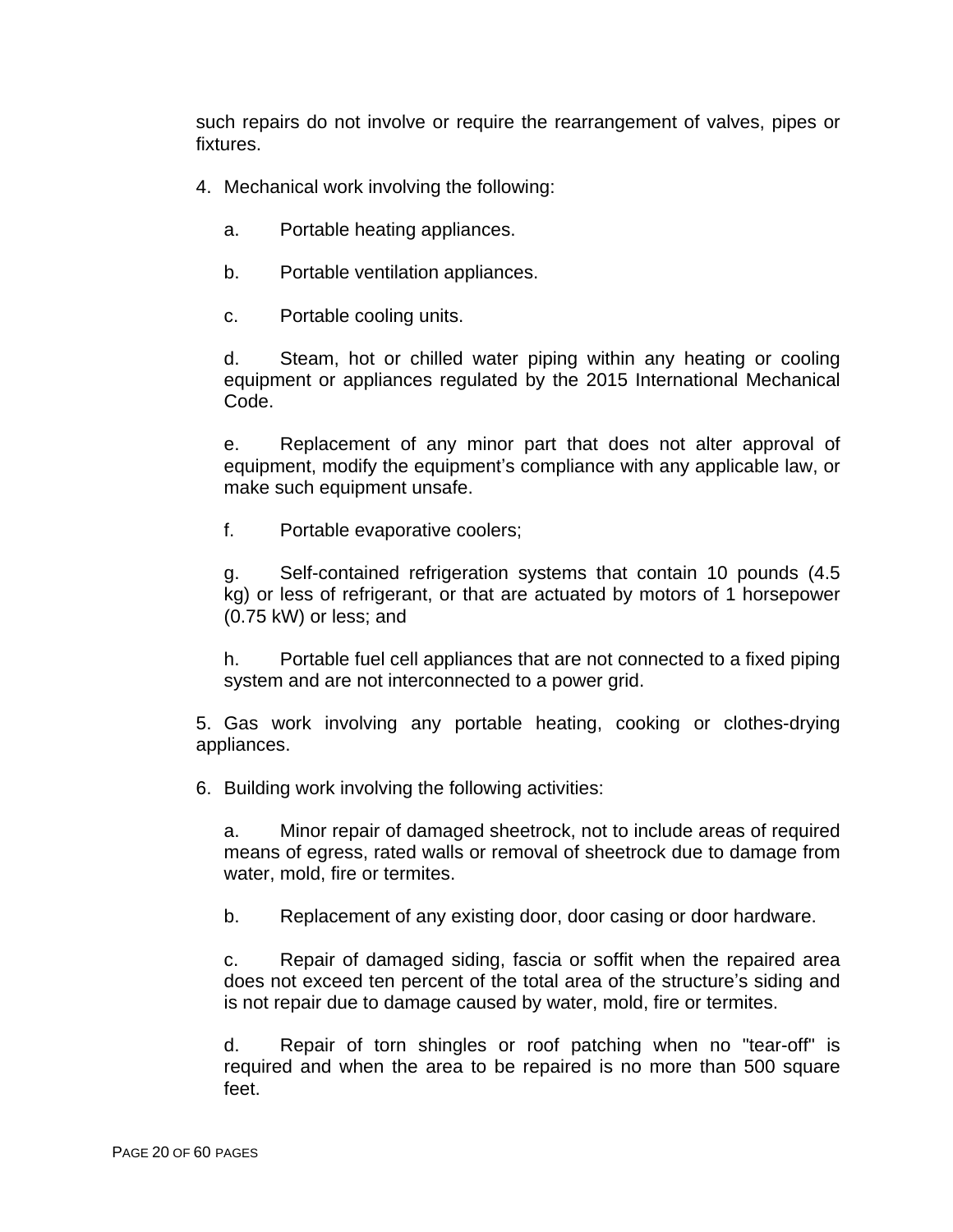- e. Work on cabinets, countertops and similar finish work.
- f. Painting, carpeting, and similar cosmetic work.

g. Work on playground equipment accessory to a one- or two-family dwelling.

h. Work on sidewalks and drives not more than 30 inches above adjacent grade and not over any basement or story below, but not to include sidewalks or driveways in the city right-of-way.

i. Installation, repair or replacement of fences not over six feet high.

j. Work on retaining walls that are not over four feet in height measured from the bottom of the footing to the top of the wall.

k. Work on a prefabricated swimming pool accessory to a Group R-3 occupancy when the pool is less than 24 inches deep, does not exceed 5000 gallons and is installed entirely above ground.

l. Work on window awnings supported by the exterior wall of a Group R-3 or U occupancy when the awnings do not project more that 54 inches from the exterior wall and do not require additional support.

# 105.2.1 Emergency repairs.

Where equipment replacements and repairs must be performed in an emergency situation, a permit application shall be submitted to the building official on the next working business day.

# 105.2.2 Repairs.

Application or notice to the building official is not required for ordinary repairs to structures, replacement of lamps or the connection of approved portable electrical equipment to approved permanently installed receptacles, provided such repairs do not include the cutting away of any wall, partition or portion thereof, the removal or cutting of any structural beam or load-bearing support, or the removal or change of any required means of egress, or rearrangement of parts of a structure affecting the egress requirements; nor addition to, alteration of, replacement or relocation of any standpipe, water supply, sewer, drainage, drain leader, gas, soil, waste, vent or similar piping, electric wiring or mechanical or other work affecting public health or general safety.

# 105.2.3 Public utilities.

A permit shall not be required for the installation, alteration or repair of generation, transmission, distribution or metering or other related equipment that is under the ownership and control of public utilities by established right.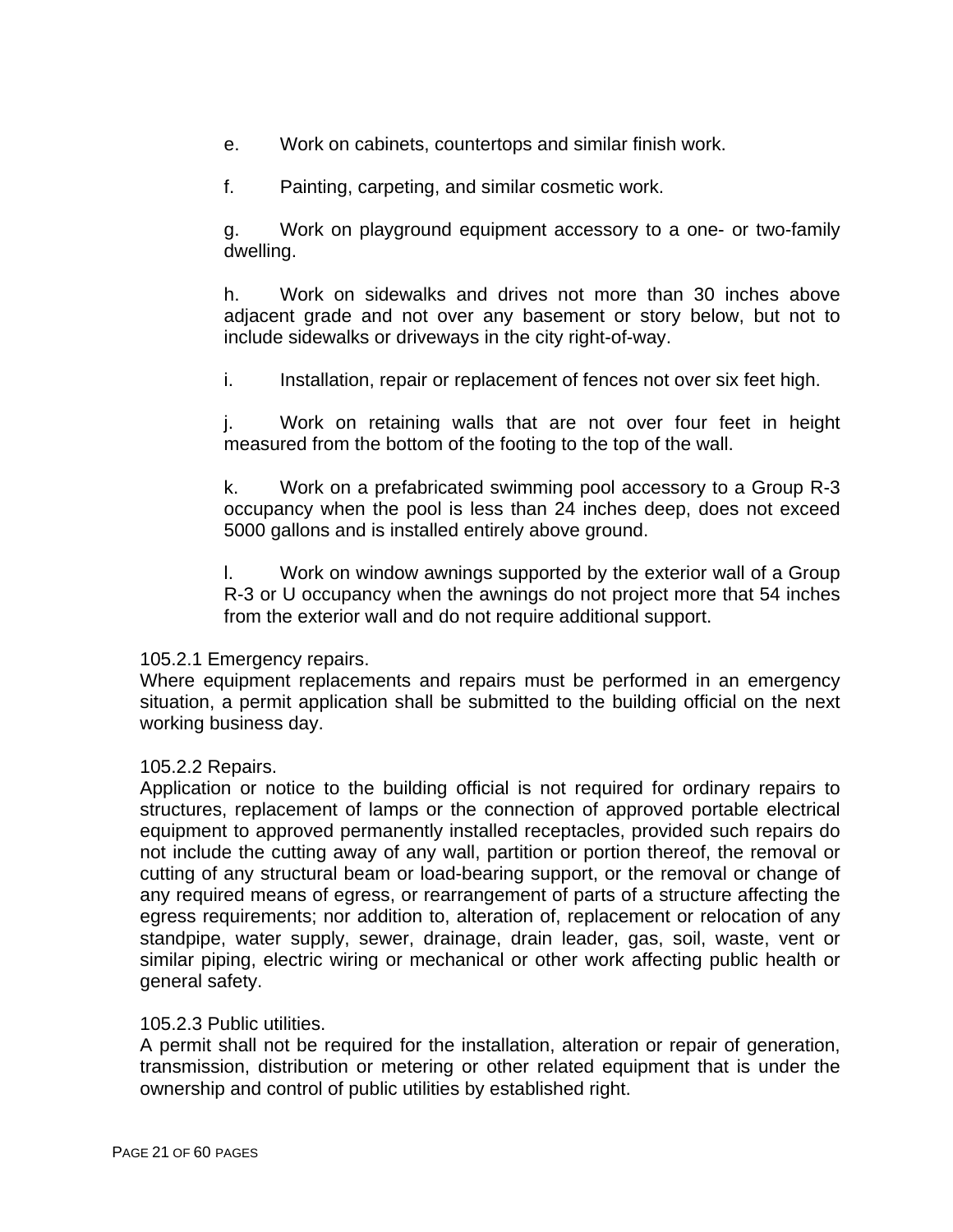105.3 Application for permit.

To obtain a permit, the applicant shall first file an application with the building official. Such application shall:

1. Identify and describe the work to be covered by the permit for which application is made.

2. Describe the land on which the proposed work is to be done by legal description, street address or similar description that will readily identify and definitely locate the proposed building or work.

3. Indicate the use and occupancy for which the proposed work is intended.

4. Be accompanied by construction documents and other information as required in Section 107.

- 5. State the valuation of the proposed work.
- 6. Be signed by the applicant, or the applicant's authorized agent.
- 7. Give such other data and information as required by the building official.

105.3.1 Action on application.

The building official shall examine or cause to be examined applications for permits and amendments thereto within a reasonable time after filing. If the application or the construction documents do not conform to the requirements of pertinent laws, the building official shall reject such application in writing, stating the reasons therefor. If the building official is satisfied that the proposed work conforms to the requirements of the technical codes and laws and ordinances applicable thereto, the building official shall issue a permit therefor as soon as practicable.

# 105.3.2 Time limitation of application.

An application for a permit for any proposed work shall be deemed to have been abandoned 180 days after the date of filing, unless such application has been pursued in good faith or a permit has been issued; except that the building official is authorized to grant one or more extensions of time for additional periods not exceeding 90 days each. The extension shall be requested in writing and justifiable cause demonstrated.

# 105.4 Validity of permit.

The issuance or granting of a permit shall not be construed to be a permit for, or an approval of, any violation of any of the provisions of the technical codes or of any other ordinance of the jurisdiction. Permits presuming to give authority to violate or cancel the provisions of the technical codes or other ordinances of the jurisdiction shall not be valid. The issuance of a permit based on construction documents and other data shall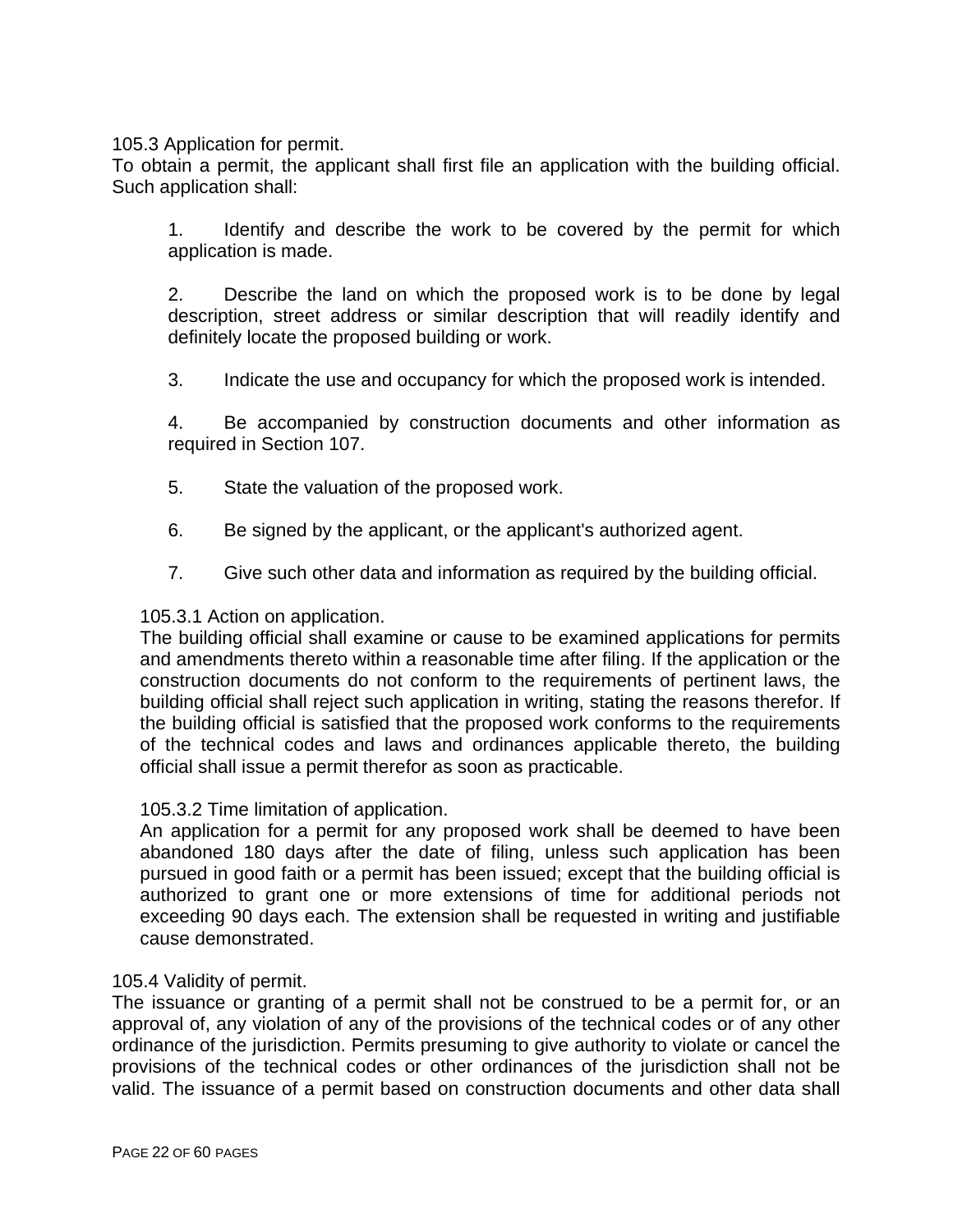not prevent the building official from requiring the correction of errors in the construction documents and other data. The building official is also authorized to prevent occupancy or use of a structure where in violation of this code or of any other ordinances of this jurisdiction.

# 105.5 Expiration.

Every permit issued shall become invalid unless the work on the site authorized by such permit is commenced within 180 days after its issuance, or if the work authorized on the site by such permit is suspended or abandoned for a period of 180 days after the time the work is commenced. The building official is authorized to grant, in writing, one or more extensions of time, for periods not more than 180 days each. The extension shall be requested in writing and justifiable cause demonstrated.

# 105.6 Suspension or revocation.

The building official is authorized to suspend or revoke a permit issued under the provisions of this code wherever the permit is issued in error or on the basis of incorrect, inaccurate or incomplete information, or in violation of any ordinance or regulation or any of the provisions of this code.

# 105.7 Placement of permit.

All permits or copies thereof shall be kept on the site of the work until the completion of the project.

#### 105.8 Preliminary inspection.

Before issuing a permit, the building official is authorized to examine or cause to be examined any buildings, structures and sites for which an application has been filed.

#### 105.9 Restoration permit.

A restoration permit may be issued for buildings of structures at the order of the City Council under Section 22-605 of the Code of Ordinances of the City of Wichita Falls. Such permit will be issued with requirements and deadlines as established by the City Council in an order it shall issue in accordance with Section 22-605.

# SECTION 106 FLOOR AND ROOF DESIGN LOADS

#### 106.1 Live loads posted.

Where the live load for which each floor or portion thereof of a commercial or industrial building is or has been designed to exceed 50 psf (2.40 kN/m2), such design live loads shall be conspicuously posted by the owner in that part of each story in which they apply, using durable signs. It shall be unlawful to remove or deface such notices.

#### 106.2 Issuance of certificate of occupancy.

A certificate of occupancy required by Section 111 shall not be issued until the floor load signs, required by Section 106.1, have been installed.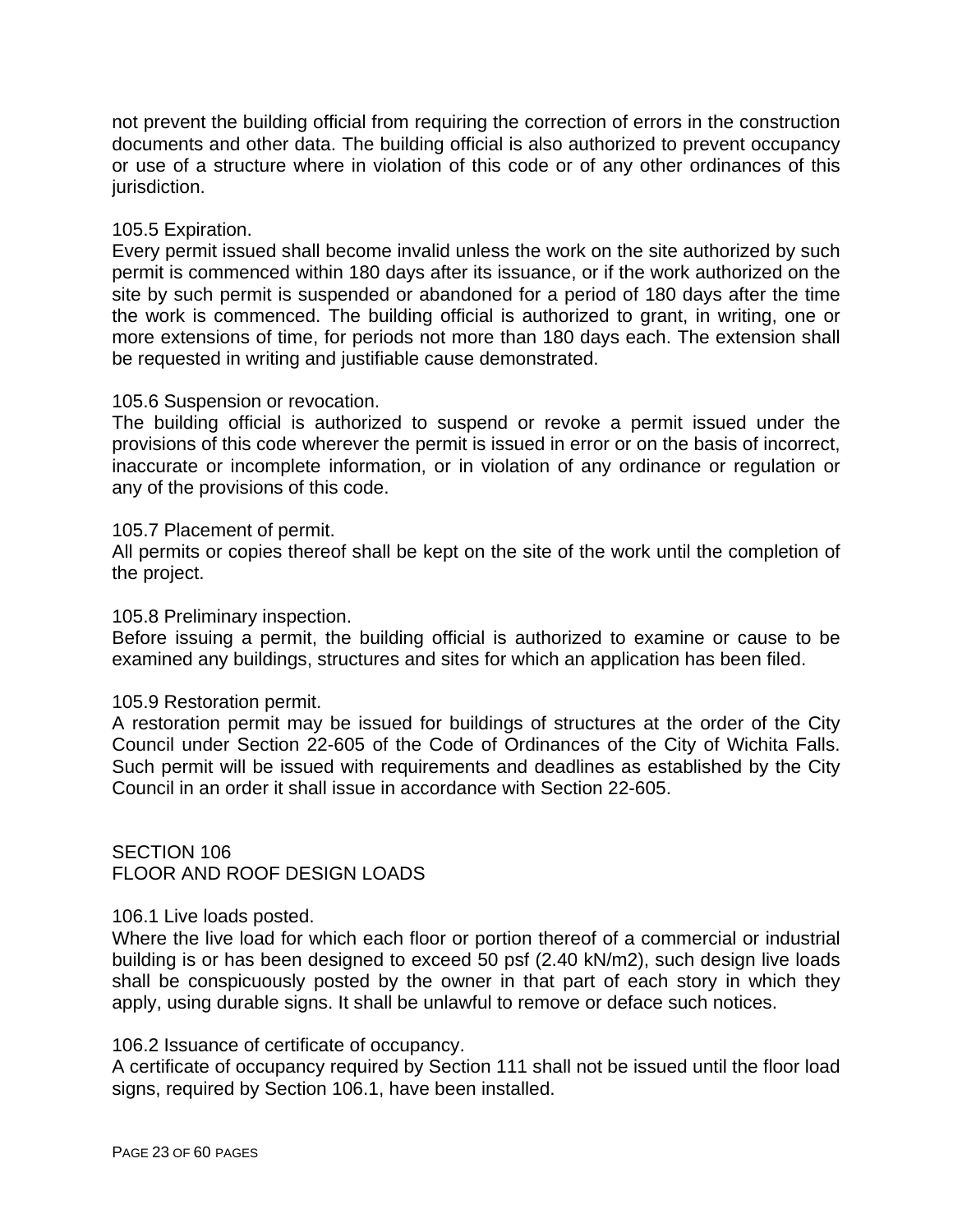106.3 Restrictions on loading.

It shall be unlawful to place, or cause or permit to be placed, on any floor or roof of a building, structure or portion thereof, a load greater than is permitted by this code.

# SECTION 107 SUBMITTAL DOCUMENTS

# 107.1 General.

Submittal documents consisting of construction documents, statement of special inspections, geotechnical report and other data shall be submitted in one or more sets with each permit application. The construction documents shall be prepared and sealed with an official seal by an architect or engineer legally registered under the laws of the State of Texas regulating the practice of architecture or engineering when the permit application concerns the following:

- 1. A Group A (Assembly), Group E (Education) or Group I (Institutional) occupancy of 2,500 square feet or more in area;
- 2. A building or structure of three or more stories; or
- 3. A building or structure of 5,000 square feet or more in area.

# 107.1.1 Regarding registered design professional.

If the building official determines the preparation of the construction documents for any permit application necessitates the "practice of engineering" as defined by the Texas Occupations Code, then the construction documents or the part thereof that constitutes the "practice of engineering" must be sealed by a Texas-licensed engineer. For all other permit applications, the submittal shall bear the certification of the applicant that state law permits its preparation by a person not legally registered as an architect or engineer under the laws of the State of Texas regulating the practice of architecture or engineering, except that construction documents for a permit application concerning a Group R-3 building or structure, regardless of size, shall require neither a registered architect or engineer nor a certification that an architect or engineer is not required.

# 107.1.2 Exception.

The building official is authorized to waive the submission of construction documents and other data not required to be prepared by a registered architect or engineer by this code or applicable state law if the permit application demonstrates that the nature of the work is such that a review of the construction documents by the building official is not necessary to obtain compliance with the technical codes.

# 107.2 Construction documents.

Construction documents shall be in accordance with Sections 107.2.1 through 107.2.5.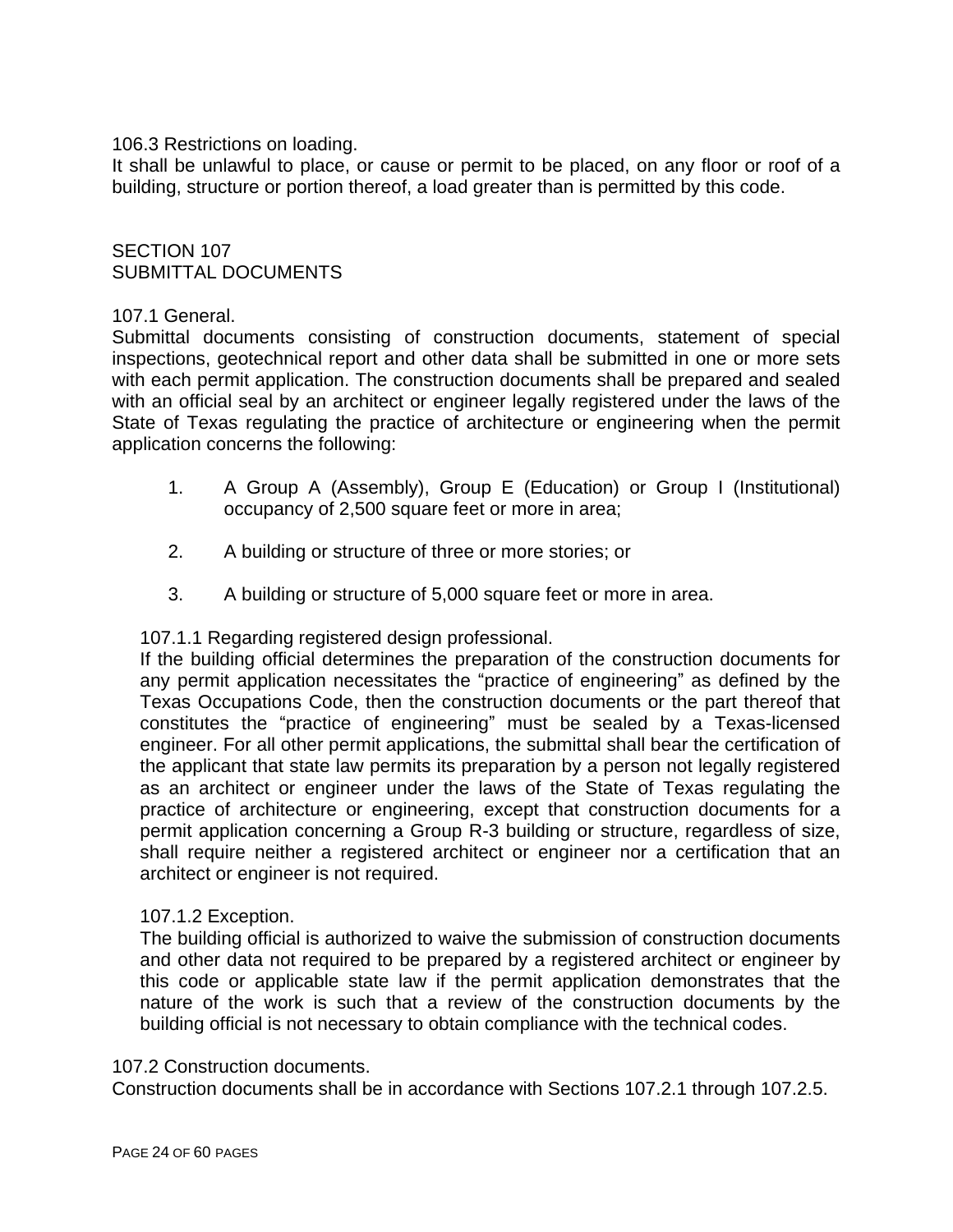# 107.2.1 Information on construction documents.

Construction documents shall be dimensioned and drawn upon suitable material. Electronic media documents are permitted to be submitted when approved by the building official. Construction documents shall be of sufficient clarity to indicate the location, nature and extent of the work proposed and show in detail that it will conform to the provisions of this code and relevant laws, ordinances, rules and regulations, as determined by the building official.

# 107.2.2 Fire protection system shop drawings.

Shop drawings for the fire protection system(s) shall be submitted to indicate conformance to this code and the construction documents and shall be approved prior to the start of system installation. Shop drawings shall contain all information as required by the referenced installation standards in Chapter 9.

# 107.2.3 Means of egress.

The construction documents shall show in sufficient detail the location, construction, size and character of all portions of the means of egress in compliance with the provisions of this code. In other than occupancies in Groups R-2, R-3, and I-1, the construction documents shall designate the number of occupants to be accommodated on every floor, and in all rooms and spaces.

# 107.2.4 Exterior wall envelope.

Construction documents for all buildings shall describe the exterior wall envelope in sufficient detail to determine compliance with this code. The construction documents shall provide details of the exterior wall envelope as required, including flashing, intersections with dissimilar materials, corners, end details, control joints, intersections at roof, eaves or parapets, means of drainage, water-resistive membrane and details around openings.

The construction documents shall include manufacturer's installation instructions that provide supporting documentation that the proposed penetration and opening details described in the construction documents maintain the weather resistance of the exterior wall envelope. The supporting documentation shall fully describe the exterior wall system which was tested, where applicable, as well as the test procedure used.

# 107.2.5 Site plan.

The construction documents submitted with the application for permit shall be accompanied by a site plan showing to scale the size and location of new construction and existing structures on the site, distances from lot lines, the established street grades and the proposed finished grades and, as applicable, flood hazard areas, floodways, and design flood elevations; and it shall be drawn in accordance with an accurate boundary line survey. In the case of demolition, the site plan shall show construction to be demolished and the location and size of existing structures and construction that are to remain on the site or plot. The building official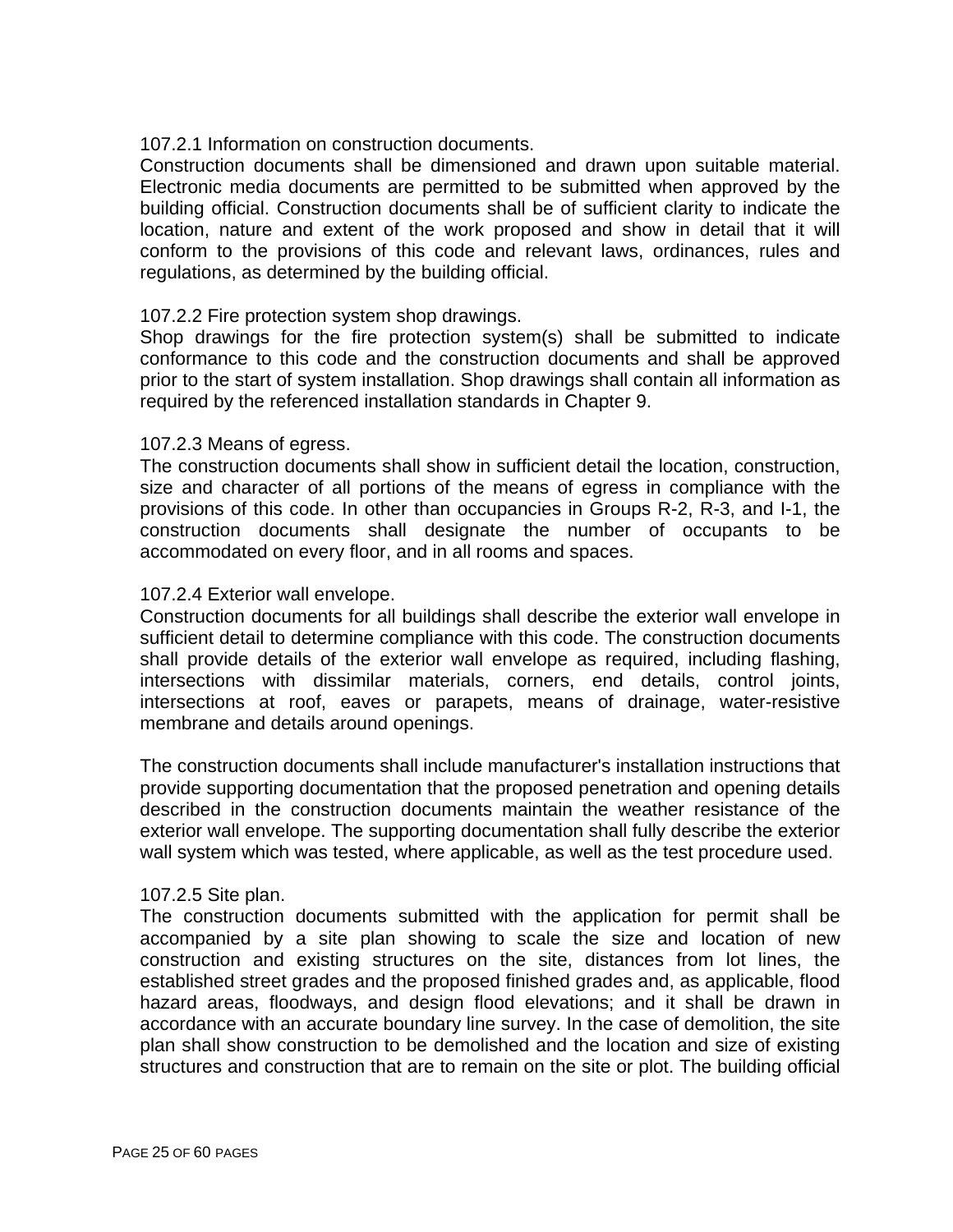is authorized to waive or modify the requirement for a site plan when the application for permit is for alteration or repair or when otherwise warranted.

#### 107.3 Examination of documents.

The building official shall examine or cause to be examined the accompanying submittal documents and shall ascertain by such examinations whether the construction indicated and described is in accordance with the requirements of this code and other pertinent laws or ordinances.

# 107.3.1 Approval of construction documents.

When the building official issues a permit, the construction documents shall be approved, in writing or by stamp, as "Reviewed for Code Compliance." One set of construction documents so reviewed shall be retained by the building official. The other set shall be returned to the applicant, shall be kept at the site of work and shall be open to inspection by the building official or a duly authorized representative.

#### 107.3.2 Previous approvals.

This code shall not require changes in the construction documents, construction or designated occupancy of a structure for which a lawful permit has been heretofore issued or otherwise lawfully authorized, and the construction of which has been pursued in good faith within 180 days after the effective date of this code and has not been abandoned.

#### 107.3.3 Phased approval.

The building official is authorized to issue a permit for the construction of foundations or any other part of a building or structure before the construction documents for the whole building or structure have been submitted, provided that adequate information and detailed statements have been filed complying with pertinent requirements of this code. The holder of such permit for the foundation or other parts of a building or structure shall proceed at the holder's own risk with the building operation and without assurance that a permit for the entire structure will be granted.

107.3.4 Design professional in responsible charge.

#### 107.3.4.1 General.

When it is required that documents be prepared by a registered design professional, the building official shall be authorized to require the owner to engage and designate on the building permit application a registered design professional who shall act as the registered design professional in responsible charge. If the circumstances require, the owner shall designate a substitute registered design professional in responsible charge who shall perform the duties required of the original registered design professional in responsible charge. The building official shall be notified in writing by the owner if the registered design professional in responsible charge is changed or is unable to continue to perform the duties.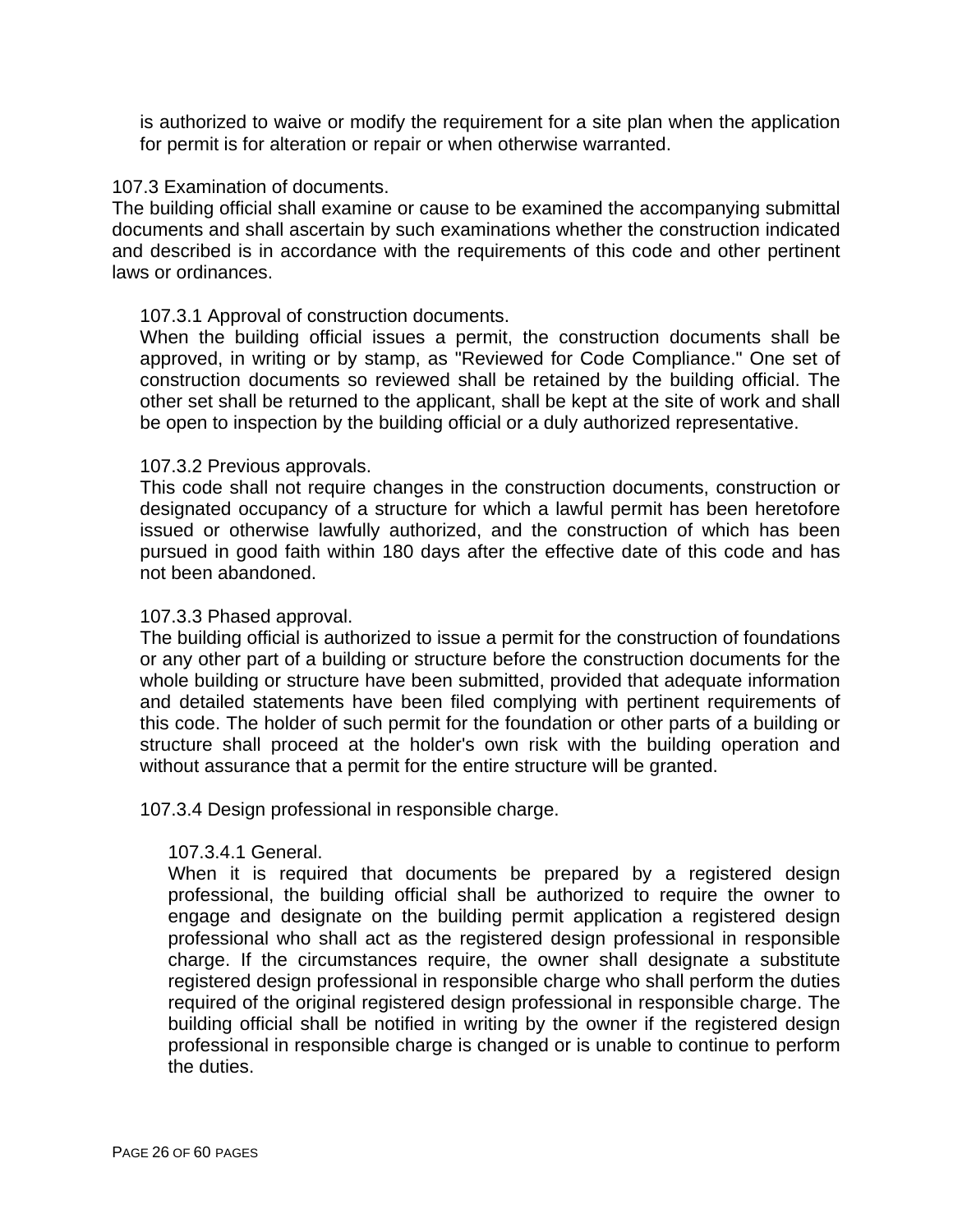The registered design professional in responsible charge shall be responsible for reviewing and coordinating submittal documents prepared by others, including phased and deferred submittal items, for compatibility with the design of the building.

#### 107.3.4.2 Deferred submittals.

For the purposes of this section, deferred submittals are defined as those portions of the design that are not submitted at the time of the application and that are to be submitted to the building official within a specified period.

Deferral of any submittal items shall have the prior approval of the building official. The registered design professional in responsible charge shall list the deferred submittals on the construction documents for review by the building official.

Documents for deferred submittal items shall be submitted to the registered design professional in responsible charge who shall review them and forward them to the building official with a notation indicating that the deferred submittal documents have been reviewed and found to be in general conformance to the design of the building. The deferred submittal items shall not be installed until the deferred submittal documents have been approved by the building official.

#### 107.4 Amended construction documents.

Work shall be installed in accordance with the approved construction documents, and any changes made during construction that are not in compliance with the approved construction documents shall be resubmitted for approval as an amended set of construction documents.

# 107.5 Retention of construction documents.

One set of approved construction documents shall be retained by the building official for a period of not less than 180 days from date of completion of the permitted work, or as required by state or local laws.

SECTION 108 TEMPORARY EQUIPMENT, STRUCTURES AND USES

#### 108.1 General.

The building official is authorized to issue a permit for temporary equipment, structures, systems and uses. Such permits shall be limited as to time of service, but shall not be permitted for more than 180 days. The building official is authorized to grant extensions for demonstrated cause.

108.2 Conformance.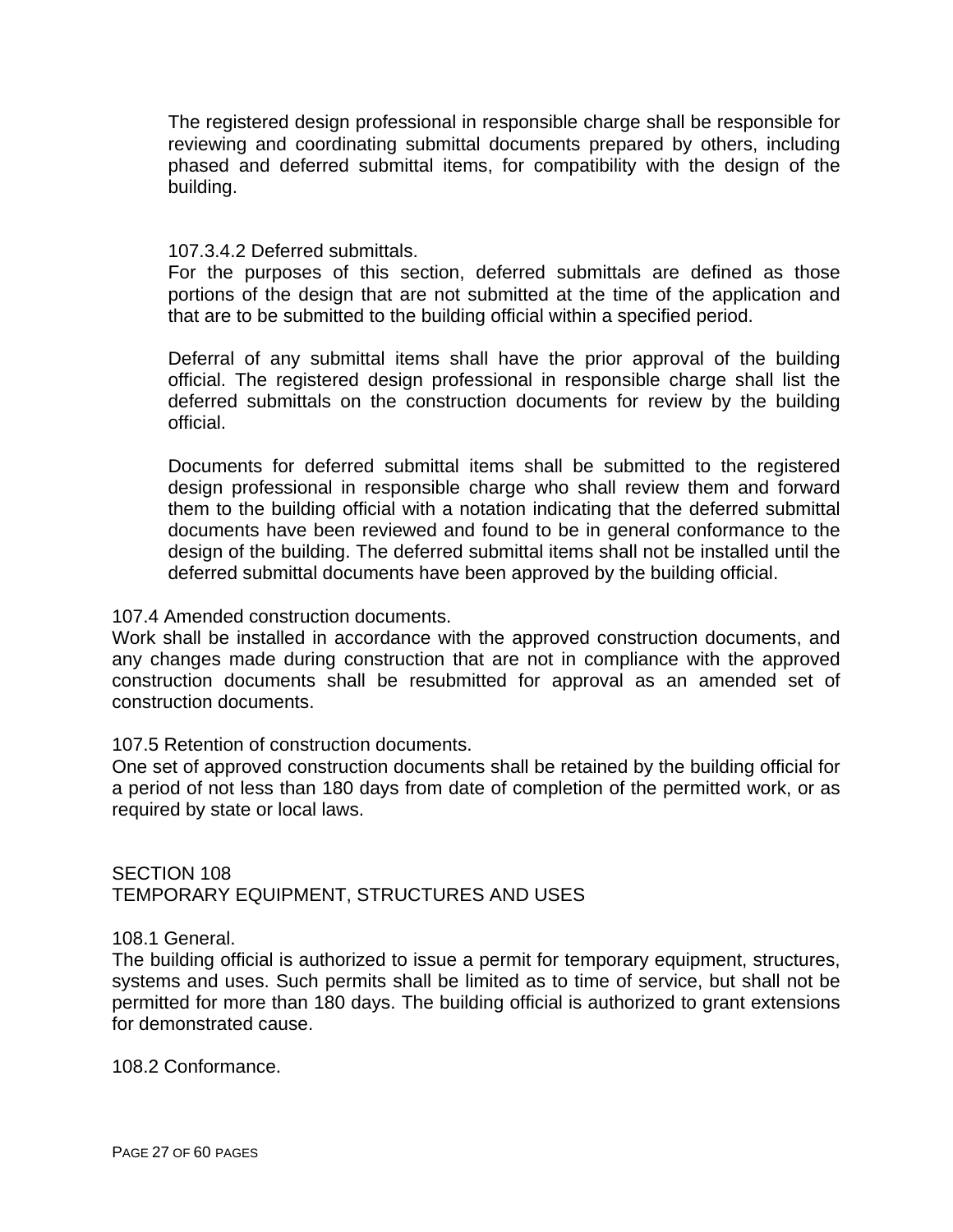Temporary equipment, structures, systems and uses shall conform to the structural strength, fire safety, means of egress, accessibility, light, ventilation and sanitary requirements of this code as necessary to ensure public health, safety and general welfare.

# 108.3 Temporary utilities.

The building official is authorized to give permission to temporarily supply utilities before an installation has been fully completed and the final certificate of completion has been issued. The part covered by the temporary certificate shall comply with the requirements specified for temporary utilities in the technical codes and in NFPA 70.

# 108.4 Termination of approval.

The building official is authorized to terminate such permit for temporary equipment, structures, systems or uses and to order the temporary equipment, structure, system or use to be discontinued.

SECTION 109 FEES

# 109.1 Payment of fees.

A permit shall not be valid until the fees prescribed by law have been paid, nor shall an amendment to a permit be released until the additional fee, if any, has been paid.

# 109.2 Schedule of permit fees.

The fees for work shall be as indicated in the schedule located in the Code of Ordinances.

# 109.3 Building permit valuations.

The applicant for a permit shall provide an estimated permit value at time of application. Permit valuations shall include total value of work, including materials and labor, for which the permit is being issued, such as electrical, gas, mechanical, plumbing equipment and permanent systems. If, in the opinion of the building official, the valuation is underestimated on the application, the permit shall be denied, unless the applicant can show detailed estimates to meet the approval of the building official. Final building permit valuation shall be set by the building official.

# 109.4 Work commencing before permit issuance.

Any person who commences any work on a building, structure, electrical, gas, mechanical or plumbing system before obtaining the necessary permits shall be subject to a fee established by the building official that shall be in addition to the required permit fees.

# 109.5 Related fees.

The payment of the fee for the construction, alteration, removal or demolition for work done in connection to or concurrently with the work authorized by a building permit shall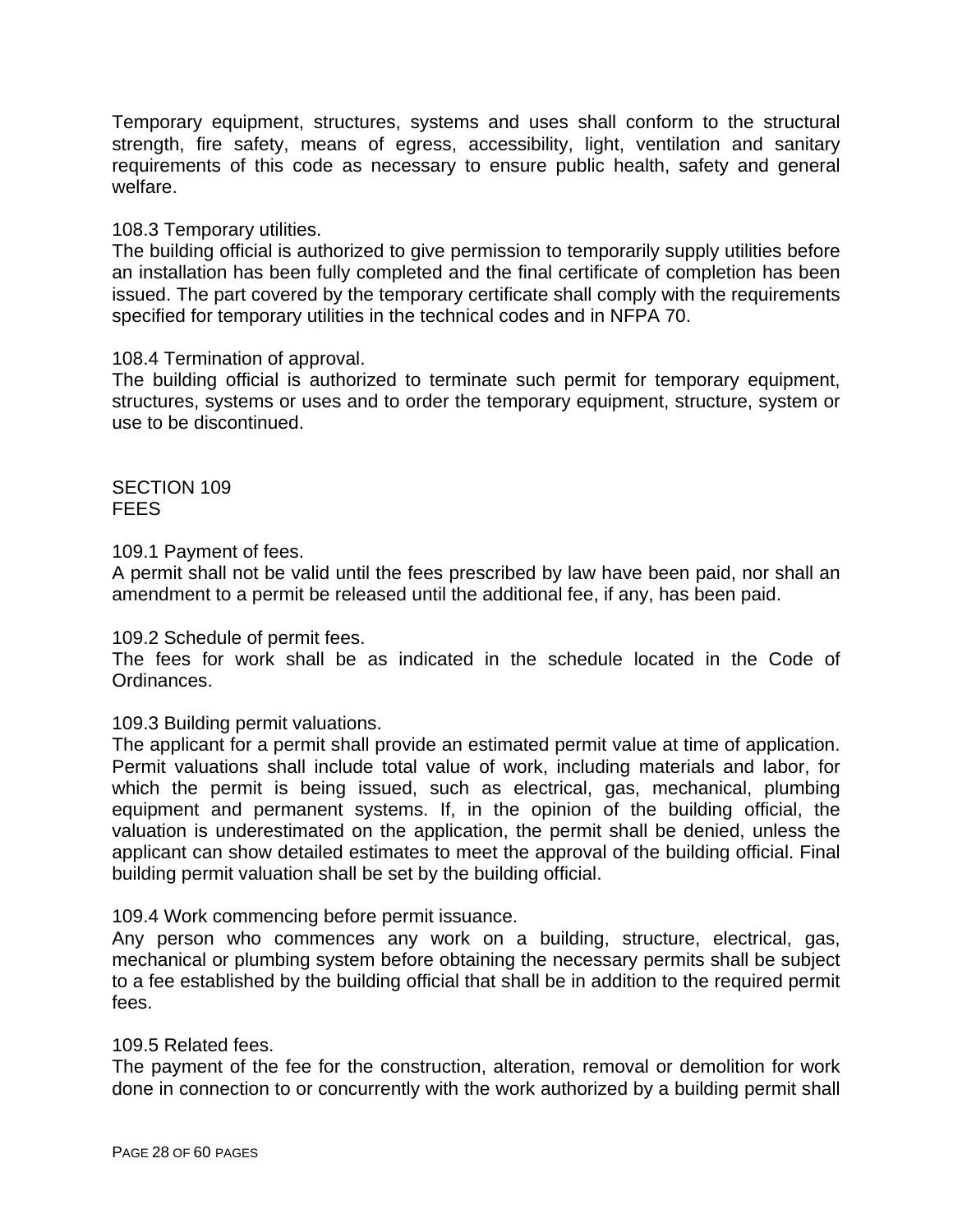not relieve the applicant or holder of the permit from the payment of other fees that are prescribed by law.

109.6 Refunds. The building official is authorized to establish a refund policy.

SECTION 110 **INSPECTIONS** 

# 110.1 General.

Construction or work for which a permit is required shall be subject to inspection by the building official and such construction or work shall remain accessible and exposed for inspection purposes until approved. Approval as a result of an inspection shall not be construed to be an approval of a violation of the provisions of this code or of other ordinances of the jurisdiction. Inspections presuming to give authority to violate or cancel the provisions of this code or of other ordinances of the jurisdiction shall not be valid. It shall be the duty of the permit applicant to cause the work to remain accessible and exposed for inspection purposes. Neither the building official nor the jurisdiction shall be liable for expense entailed in the removal or replacement of any material required to allow inspection.

# 110.2 Preliminary inspection.

Before issuing a permit, the building official is authorized to examine or cause to be examined buildings, structures and sites for which an application has been filed.

# 110.3 Required inspections.

The building official, upon notification, shall make the inspections set forth in Sections 110.3.1 through 110.3.10.

# 110.3.1 Footing and foundation inspection.

Footing and foundation inspections shall be made after excavations for footings are complete and any required reinforcing steel is in place. For concrete foundations, any required forms shall be in place prior to inspection. Materials for the foundation shall be on the job, except where concrete is ready mixed in accordance with ASTM C 94, the concrete need not be on the job.

#### 110.3.2 Concrete slab and under-floor inspection.

Concrete slab and under-floor inspections shall be made after in-slab or under-floor reinforcing steel and building service equipment, conduit, piping accessories and other ancillary equipment items are in place, but before any concrete is placed or floor sheathing installed, including the subfloor.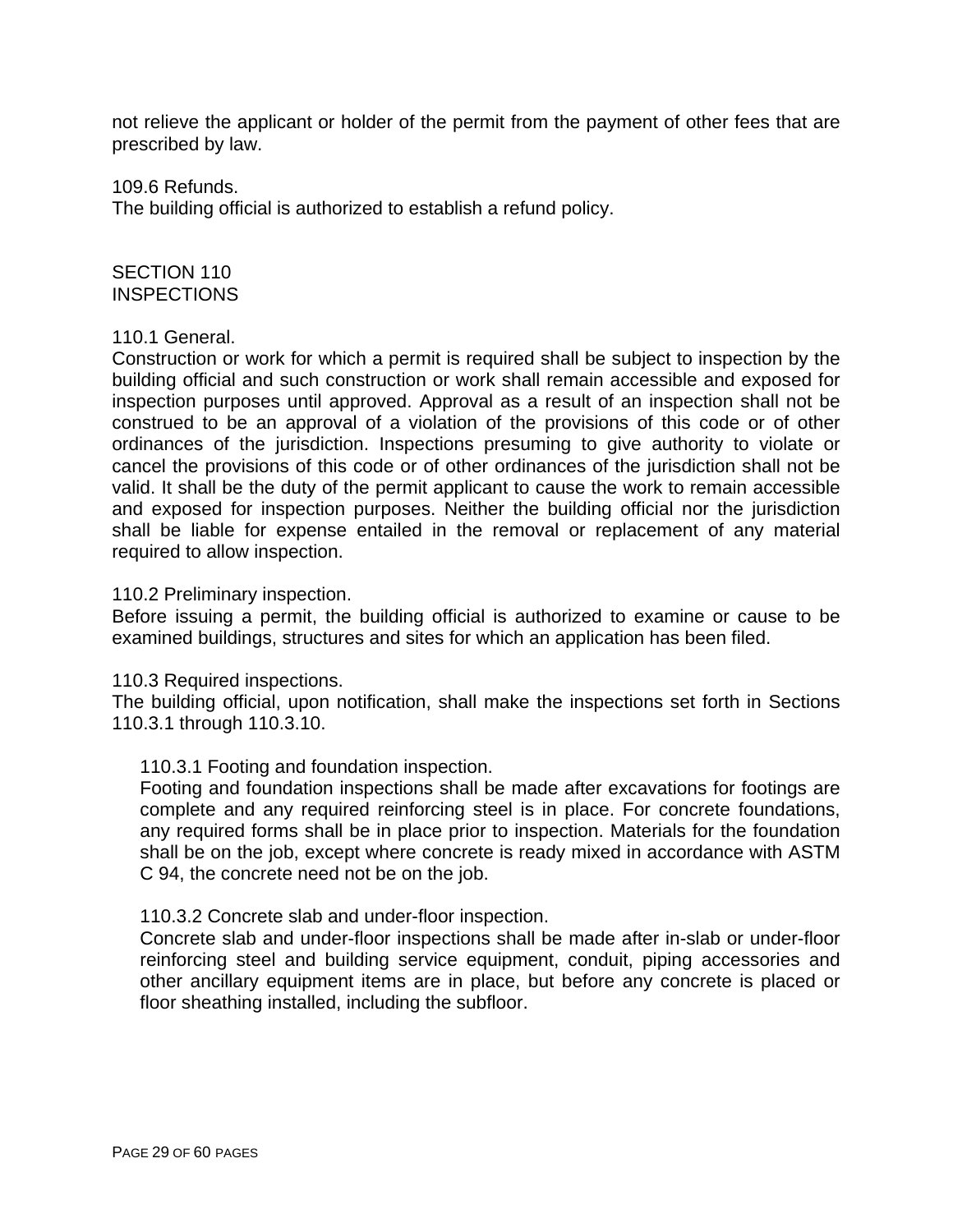110.3.3 Lowest floor elevation.

In flood hazard areas, upon placement of the lowest floor, including the basement, and prior to further vertical construction, the elevation certification required in Chapter 54 of the Code of Ordinances shall be submitted to the building official.

110.3.4 Frame inspection.

Framing inspections shall be made after the roof deck or sheathing, all framing, fireblocking and bracing are in place and pipes, chimneys and vents to be concealed are complete and the rough electrical, plumbing, heating wires, pipes and ducts are approved.

110.3.5 Lath and gypsum board inspection.

Lath and gypsum board inspections shall be made after lathing and gypsum board, interior and exterior, is in place, but before any plastering is applied or gypsum board joints and fasteners are taped and finished.

Exception: Gypsum board that is not part of a fire-resistance-rated assembly or a shear assembly.

110.3.6 Fire- and smoke-resistant penetrations.

Protection of joints and penetrations in fire-resistance-rated assemblies, smoke barriers and smoke partitions shall not be concealed from view until inspected and approved.

# 110.3.7 Energy efficiency inspections.

Inspections shall be made to determine compliance with Chapter 13 and shall include, but not be limited to, inspections for: envelope insulation R- and U- values, fenestration U- value, duct system R -value, and HVAC and water-heating equipment efficiency.

#### 110.3.8 Plumbing inspections.

The building official, upon notification from the permit holder or the permit holder's agent, shall make the following plumbing inspections:

1. Underground inspection shall be made after trenches or ditches are excavated and bedded, piping installed, and before any backfill is put in place.

2. Rough-in inspection shall be made after the roof, framing, fireblocking, firestopping, draftstopping and bracing is in place and all sanitary, storm and water distribution piping is roughed-in, and prior to the installation of wall or ceiling membranes.

3. Final inspection shall be made after the building is complete, all plumbing fixtures are in place and properly connected, and the structure is ready for occupancy.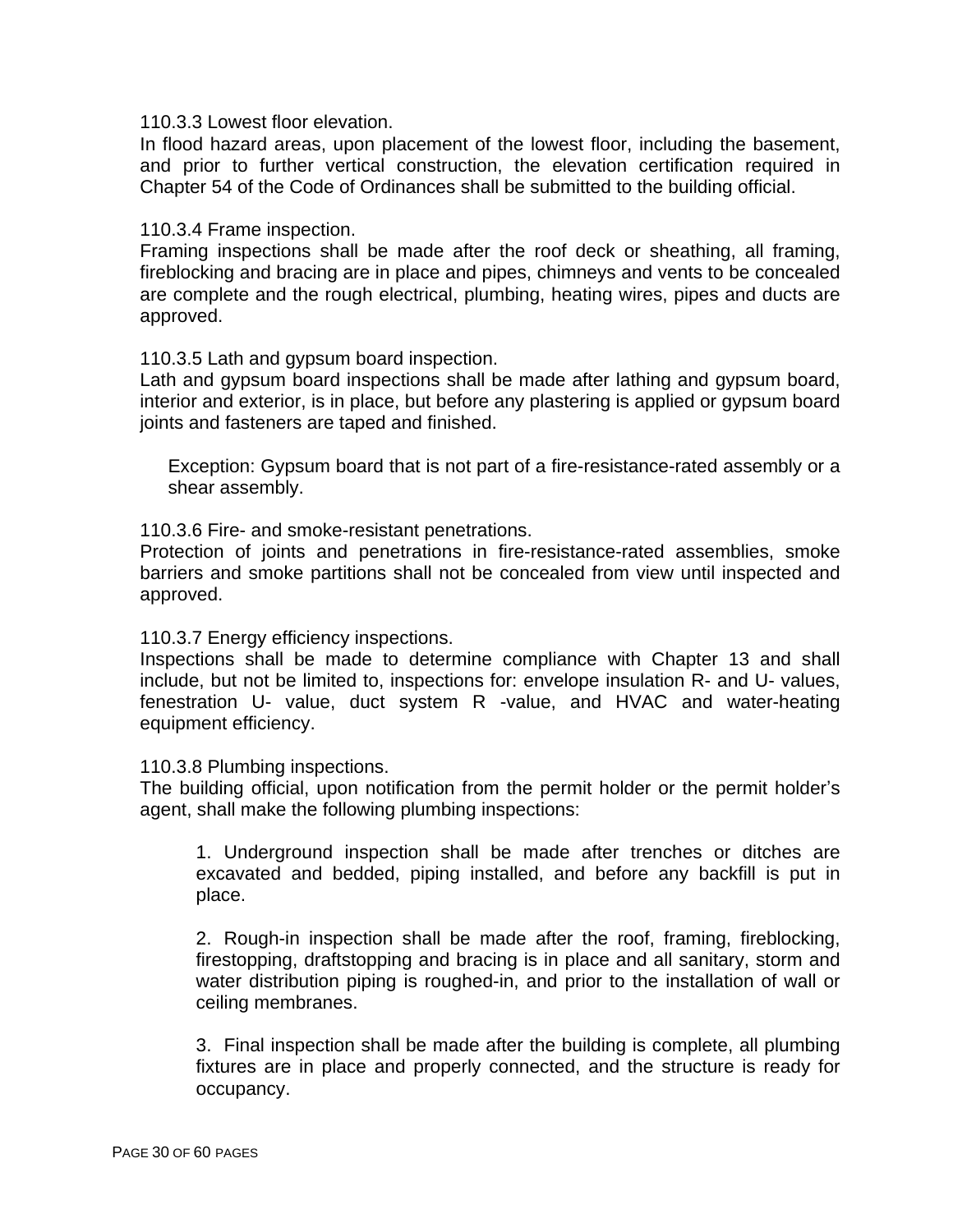110.3.9. Mechanical inspections.

The building official, upon notification from the permit holder or the permit holder's agent, shall make the following mechanical systems inspections:

1. Underground inspection shall be made after trenches or ditches are excavated and bedded, piping installed, and before backfill is put in place. When excavated soil contains rocks, broken concrete, frozen chunks and other rubble that would damage and break the piping or cause corrosive action, clean backfill shall be on the job site.

2. Rough-in inspection shall be made after the roof, framing, fireblocking and bracing are in place and all ducting and other components to be concealed are complete, and prior to the installation of wall or ceiling membranes.

3. Final inspection shall be made upon completion of the mechanical system.

110.3.9.1 Inspections involving ground-source heat pump loop systems. Ground-source heat pump loop systems tested in accordance with Section 1208.1.1 of the 2015 International Mechanical Code shall be permitted to be backfilled prior to inspection.

110.3.9.2 Replacement of heating equipment or appliances.

The requirements of Sections 110.3.9 and 110.3.9.1 shall not be considered to prohibit the operation of any heating equipment or appliances installed to replace existing heating equipment or appliances serving an occupied portion of a structure provided that a request for inspection of such heating equipment or appliances has been filed with the building official not more than 48 hours after such replacement work is completed, and before any portion of such equipment or appliances is concealed by any permanent portion of the structure.

110.3.10 Evaluation and follow-up inspection services.

Prior to the approval of a prefabricated system or construction assembly and the issuance of an applicable permit, the building official shall require the submittal of an evaluation report on each prefabricated system or assembly indicating the complete details of the system, including a description of the system and its components, the basis upon which the system is being evaluated, test results and similar information, and other data as necessary for the building official to determine conformance to this code.

# 110.3.10.1 Evaluation service.

The building official shall designate the evaluation service of an approved agency as the evaluation agency, and review such agency's evaluation report for adequacy and conformance to this code.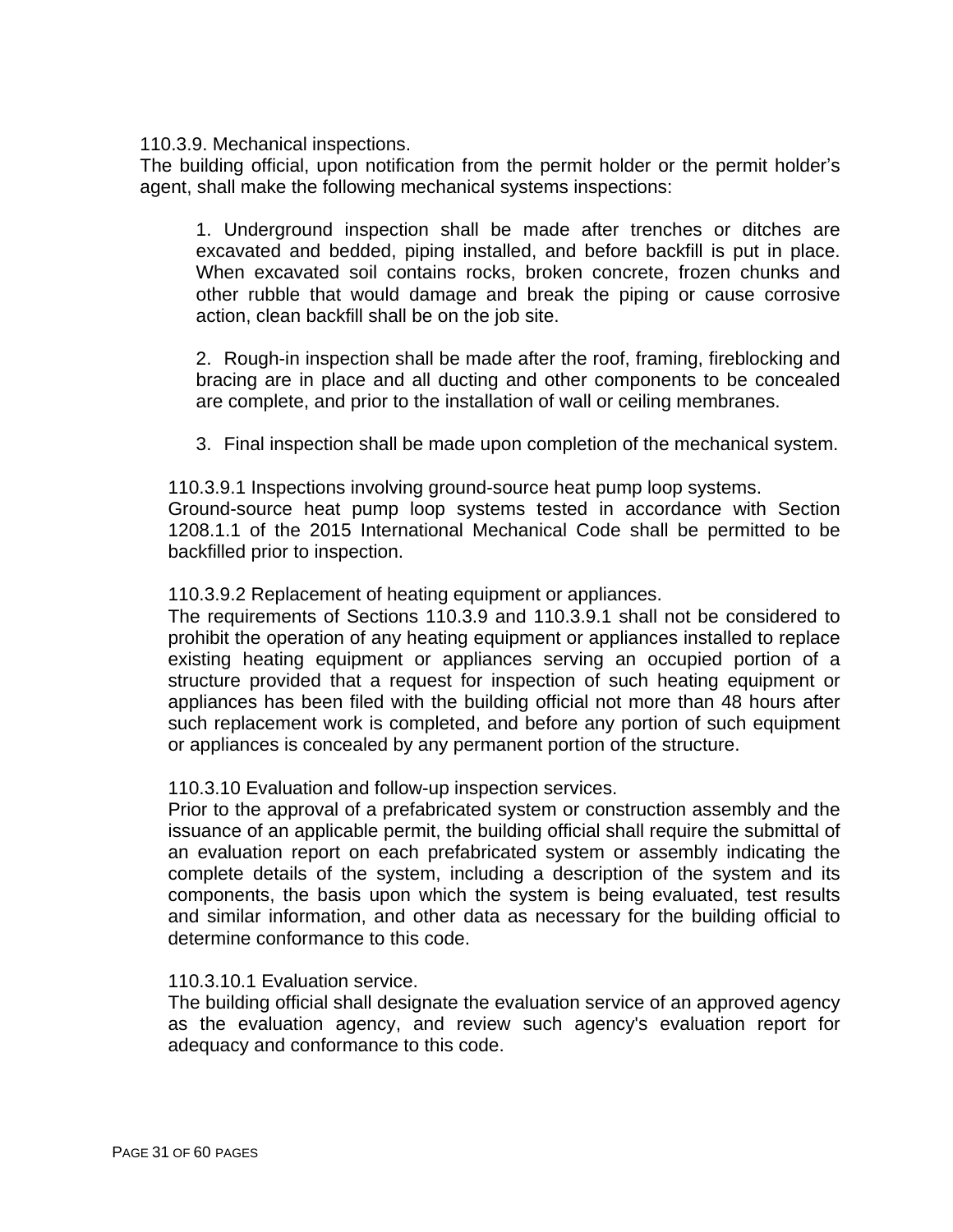#### 110.3.10.2 Follow-up inspection.

Except where ready access is provided to all systems, service equipment and accessories for complete inspection at the site without disassembly or dismantling, the building official shall conduct the frequency of in-plant inspections necessary to ensure conformance to the approved evaluation report or shall designate an independent, approved inspection agency to conduct such inspections. The inspection agency shall furnish the building official with the follow-up inspection manual and a report of inspections upon request, and the system or construction assembly shall have an identifying label permanently affixed to the system indicating that factory inspections have been performed.

# 110.3.10.3 Test and inspection records.

All required test and inspection records shall be available to the building official at all times during the fabrication of the system or construction assembly and the erection of the building, or such records as the building official designates shall be filed.

#### 110.3.11 Special inspections.

Special inspections of alternative engineered design plumbing systems shall be conducted in accordance with Sections 110.3.11.1 and 110.3.11.2.

#### 110.3.11.1 Periodic inspection.

The registered design professional or designated inspector shall periodically inspect and observe the alternative engineered design to determine that the installation is in accordance with the approved construction documents. All discrepancies shall be brought to the immediate attention of the plumbing contractor for correction. Records shall be kept of all inspections.

#### 110.3.11.2 Written report.

The registered design professional shall submit a final report in writing to the building official upon completion of the installation, certifying that the alternative engineered design conforms to the approved construction documents. A notice of approval for the plumbing system shall not be issued until a written certification has been submitted.

#### 110.3.12 Testing.

Fuel gas, mechanical and plumbing work and systems shall be tested in accordance with and as required by the technical codes. Tests shall be made by the permit holder and observed by the building official.

#### 110.3.12.1 New, altered, extended or repaired systems.

New fuel gas, mechanical, electrical and plumbing systems and parts of existing systems that have been altered, extended or repaired shall be tested as prescribed herein to disclose leaks and defects, except that testing is not required in the following cases: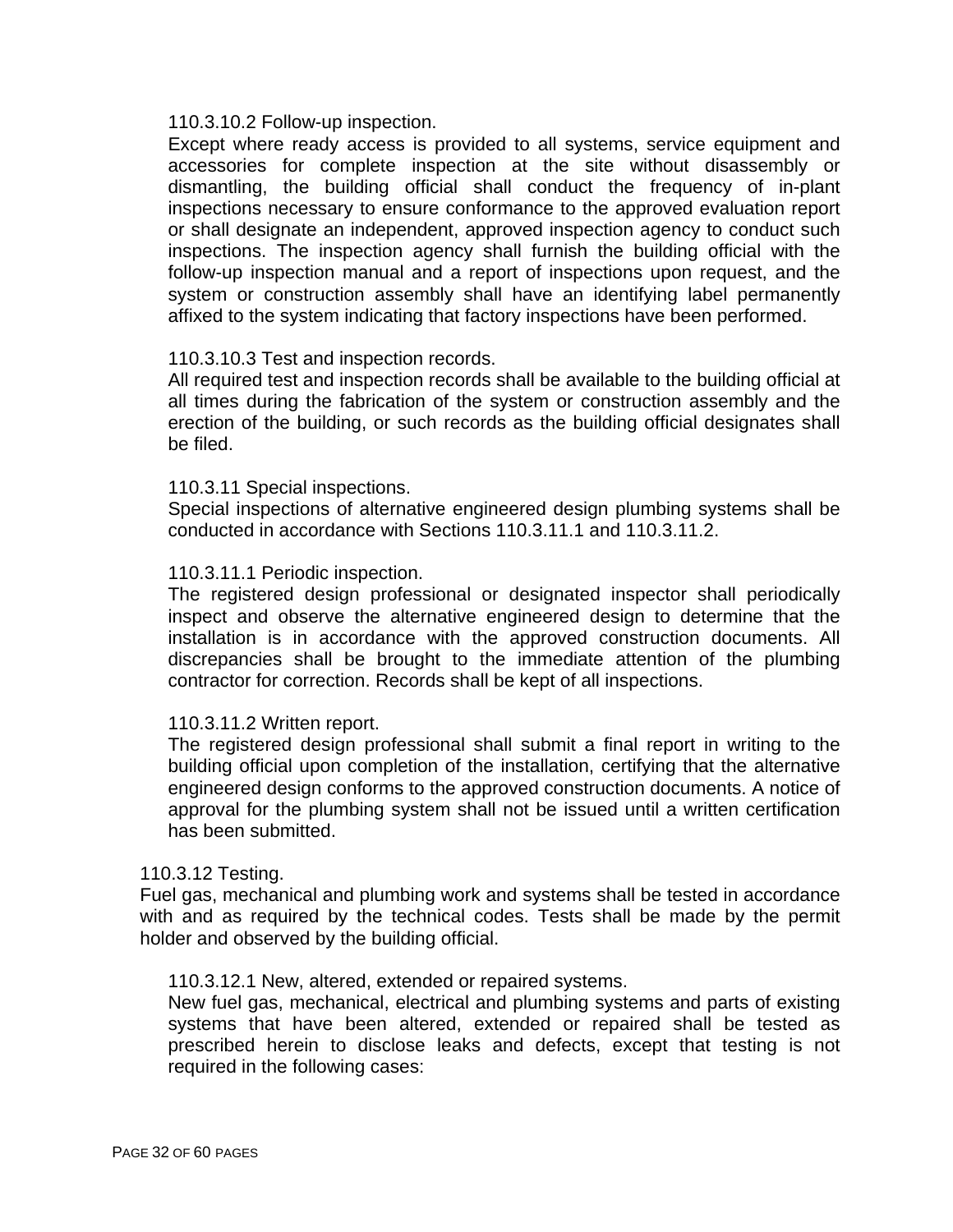1. In any case involving a plumbing system that does not include addition to, replacement, alteration or relocation of any water supply, drainage or vent piping.

2. In any case where plumbing equipment is set up temporarily for exhibition purposes.

110.3.12.2 Equipment, material and labor for tests.

All equipment, material and labor required for testing a fuel gas, mechanical or plumbing system or part thereof shall be furnished by the permit holder.

# 110.3.12.3 Reinspection and testing.

Where any work or installation does not pass any initial test or inspection, the necessary corrections shall be made to comply with this code. The work or installation shall then be resubmitted to the building official for inspection and testing.

# 110.3.13 Other inspections.

In addition to the inspections specified above, the building official is authorized to make or require other inspections of any construction work to ascertain compliance with the provisions of this code and other laws that are enforced by the building and code administration division.

# 110.3.14 Special inspections.

For special inspections, see Section 1704 of the 2015 International Building Code.

# 110.3.15 Final inspection.

The final inspection shall be made after all work required by the building permit is completed.

# 110.4 Inspection agencies.

The building official is authorized to accept reports of approved inspection agencies, provided such agencies satisfy the requirements as to qualifications and reliability.

# 110.5 Inspection requests.

It shall be the duty of the holder of the building permit or their duly authorized agent to notify the building official when work is ready for inspection. It shall be the duty of the permit holder to provide access to and means for inspections of such work that are required by this code.

# 110.6 Approval required.

Work shall not be done beyond the point indicated in each successive inspection without first obtaining the approval of the building official. The building official, upon notification, shall make the requested inspections and shall either indicate the portion of the construction that is satisfactory as completed, or notify the permit holder or his or her agent wherein the same fails to comply with this code. Any portions that do not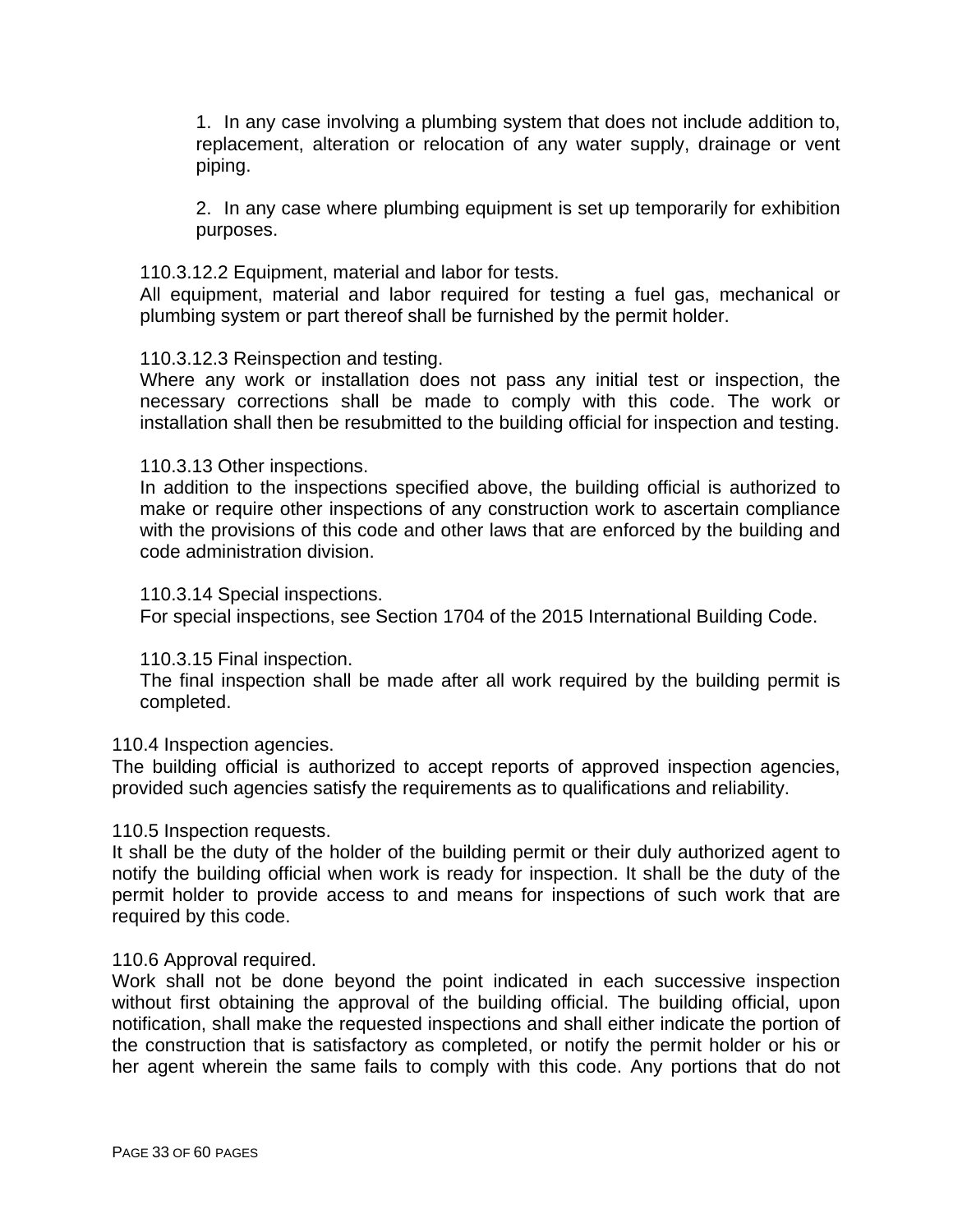comply shall be corrected and such portion shall not be covered or concealed until authorized by the building official.

# 110.7 Revocation.

The building official is authorized to, in writing, suspend or revoke a notice of approval issued under the provisions of the technical codes wherever the notice is issued in error, or on the basis of incorrect information supplied, or where it is determined that the building or structure, premise or portion thereof is in violation of any ordinance or regulation or any of the provisions of the technical codes.

# SECTION 111 CERTIFICATE OF OCCUPANCY

# 111.1 Use and occupancy.

No building, structure, altered area of a building or relocated building shall be used or occupied, and no change in the existing occupancy classification of a building or structure or portion thereof shall be made, until the building official has issued a certificate of occupancy therefor as provided herein. Issuance of a certificate of occupancy shall not be construed as an approval of a violation of the provisions of this code or of other ordinances of the jurisdiction.

Exception: Certificates of occupancy are not required for work exempt from permits under Section 105.2.

# 111.2 Certificate issued.

After the building official inspects the building or structure and finds no violations of the provisions of this code or other laws that are enforced by the building and code administration division, the building official shall issue a certificate of occupancy that contains the following:

- 1. The building permit number.
- 2. The address of the structure.
- 3. The name and address of the owner.

4. A description of that portion of the structure for which the certificate is issued.

- 5. A statement that the described portion of the structure has been inspected for compliance with the requirements of this code for the occupancy and division of occupancy and the use for which the proposed occupancy is classified.
- 6. The name of the building official.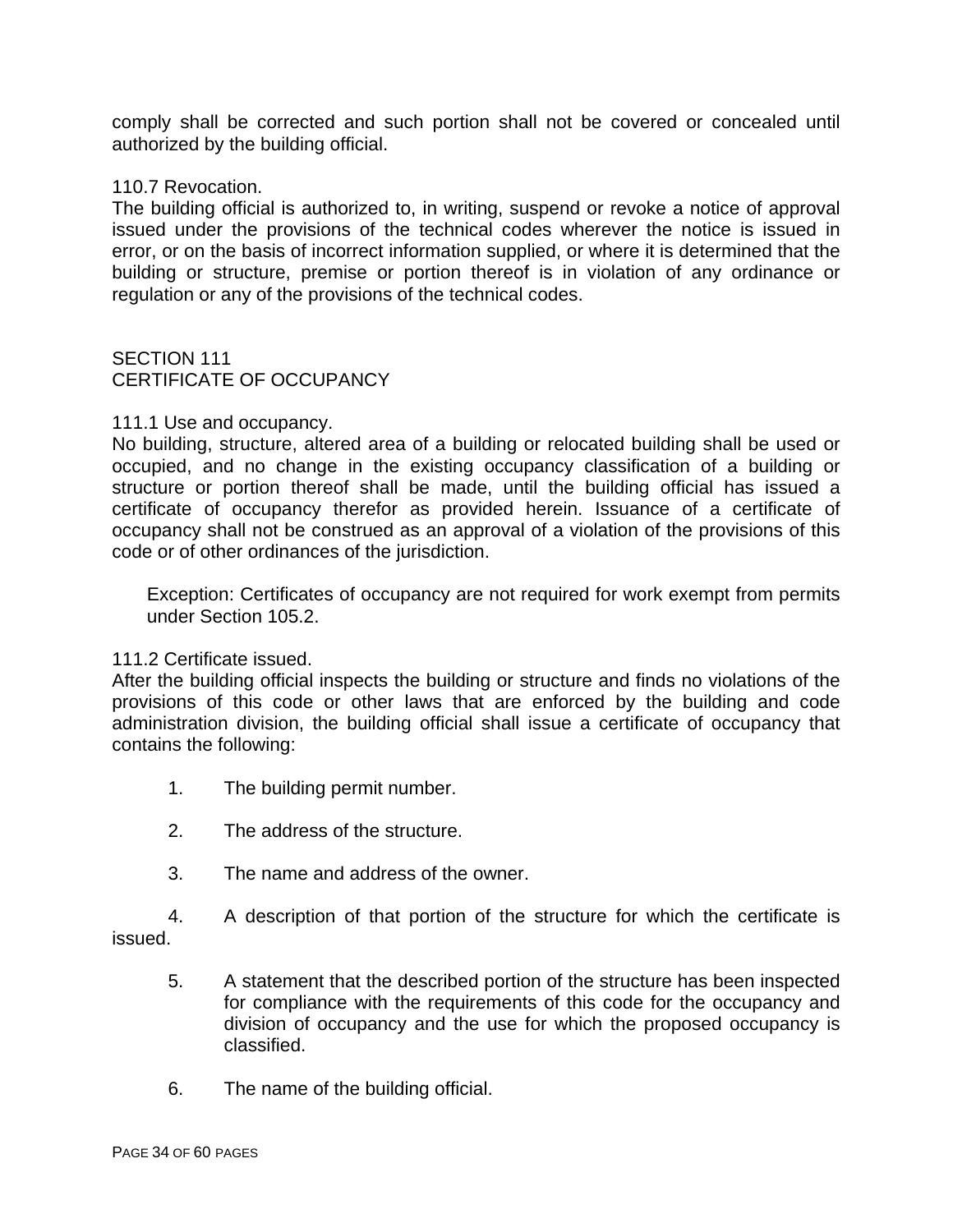- 7. The edition of the code under which the permit was issued.
- 8. The use and occupancy, in accordance with the provisions of Chapter 3.
- 9. The type of construction as defined in Chapter 6.
- 10. The design occupant load.
- 11. If an automatic sprinkler system is provided, whether the sprinkler system is required.
- 12. Any special stipulations and conditions of the building permit.

# 111.3 Temporary occupancy.

The building official is authorized to issue a temporary certificate of occupancy before the completion of the entire work covered by the permit, provided that such portion or portions shall be occupied safely. The building official shall set a time period during which the temporary certificate of occupancy is valid.

# 111.4 Revocation.

The building official is authorized to, in writing, suspend or revoke a certificate of occupancy or completion issued under the provisions of this code wherever the certificate is issued in error, or on the basis of incorrect information supplied, or where it is determined that the building or structure or portion thereof is in violation of any ordinance or regulation or any of the provisions of this code.

# SECTION 112 SERVICE UTILITIES

# 112.1 Connection of service utilities.

No person shall make connections from a utility, source of energy, fuel, power, water system or sewer system to any building or system that is regulated by the technical codes for which a permit is required, until released by the building official.

# 112.2 Temporary connection.

The building official shall have the authority to authorize the temporary connection of the building or system to the utility, source of energy, fuel power, water system or sewer system for the purpose of testing or for use under a temporary certificate of occupancy.

# 112.3 Authority to disconnect service utilities.

The building official shall have the authority to authorize disconnection of utility service to the building, structure or system regulated by the technical codes in case of emergency where necessary to eliminate an immediate hazard to life or property or when such utility connection has been made without the approval of the building official.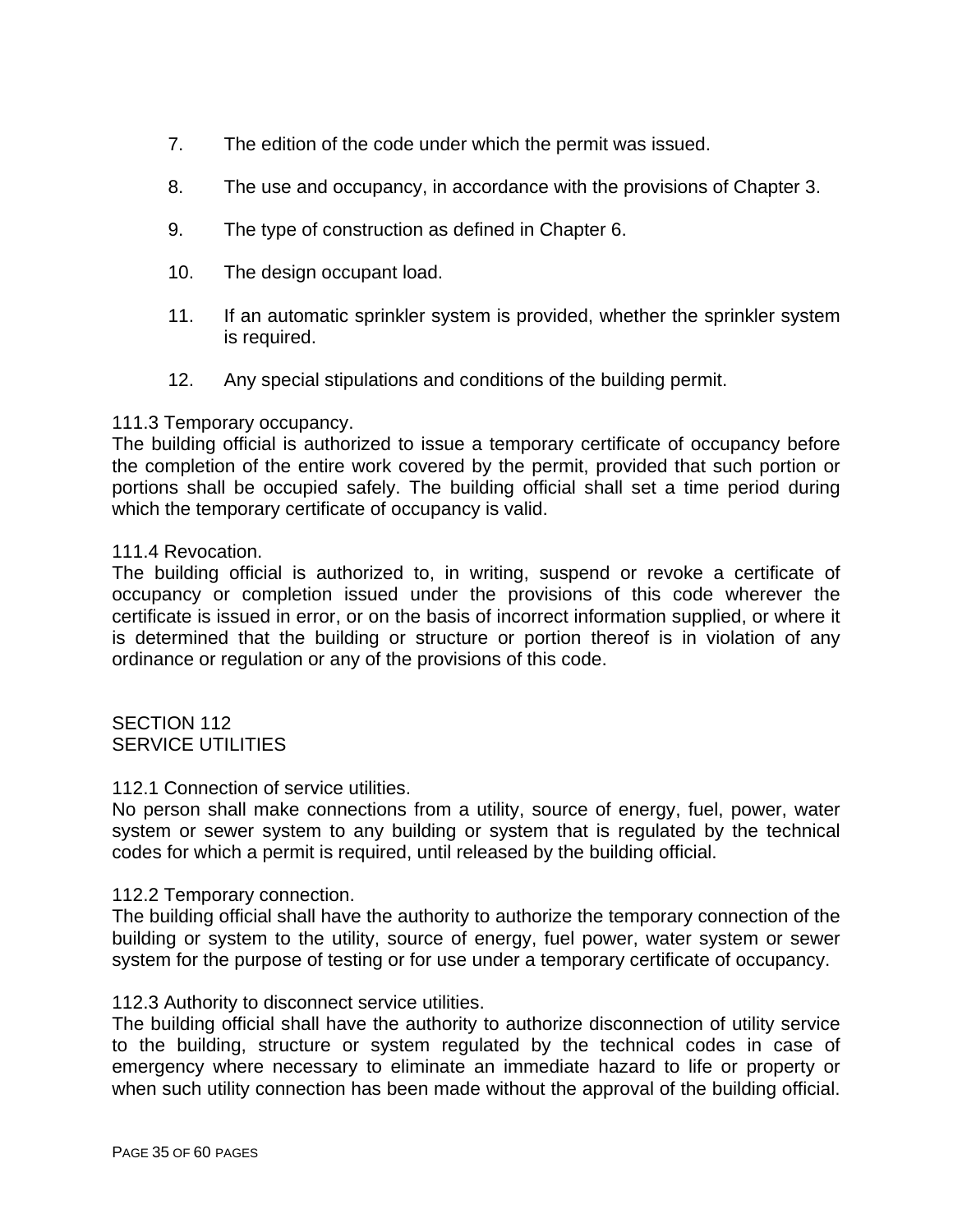The building official shall notify the serving utility, and wherever possible the owner and occupant of the building, structure or service system of the decision to disconnect prior to taking such action. If not notified prior to disconnecting, the owner or occupant of the building, structure or service system shall be notified in writing, as soon as practical thereafter.

# SECTION 113 CONSTRUCTION BOARD OF ADJUSTMENT AND APPEALS

# 113.1 General.

In order to hear and decide appeals of orders, decisions or determinations made by the building official or the fire marshal relative to the application and interpretation of the technical codes or the fire code, there shall be a Construction Board of Adjustment and Appeals which shall consist of eleven regular members and two alternate members. The Board shall be appointed by the City Council and shall hold office at its pleasure. The Board shall adopt rules of procedure for conducting its business.

# 113.2 Limitations on authority.

A person shall have the right to appeal any decision of the building official or the fire marshal to the Construction Board of Adjustment and Appeals. An application for appeal shall be based on a claim that the true intent of the technical codes or the fire code or a rule adopted thereunder has been incorrectly interpreted, that the provisions of the technical codes or the fire code do not fully apply, or that an equally good or better form of construction is proposed. The board shall have no authority to waive requirements of the technical codes or the fire code.

# 113.3 Qualifications.

The Construction Board of Adjustment and Appeals shall be composed of one general building contractor, one mechanical engineer, one structural engineer, one architect, one person representing the home building industry, one plumbing contractor, one air conditioning contractor, one electrical contractor, one Master Electrician, one person representing the property insurance industry and one citizen at large not connected with the construction industry. The two alternate members shall consist of one general building contractor and one person representing the home building industry. A board member shall not act in any case where he has a financial interest. The City Council shall have the authority to substitute a member who is qualified by experience and training to pass on matters pertaining to building construction for any of the listed individuals. A current employee of the City shall not sit on the board.

# 113.4 Terms.

Members to the Construction Board of Adjustment and Appeals shall be appointed for three-year terms. In no case shall a member serve more than six consecutive years. Board members' terms shall expire on December 31.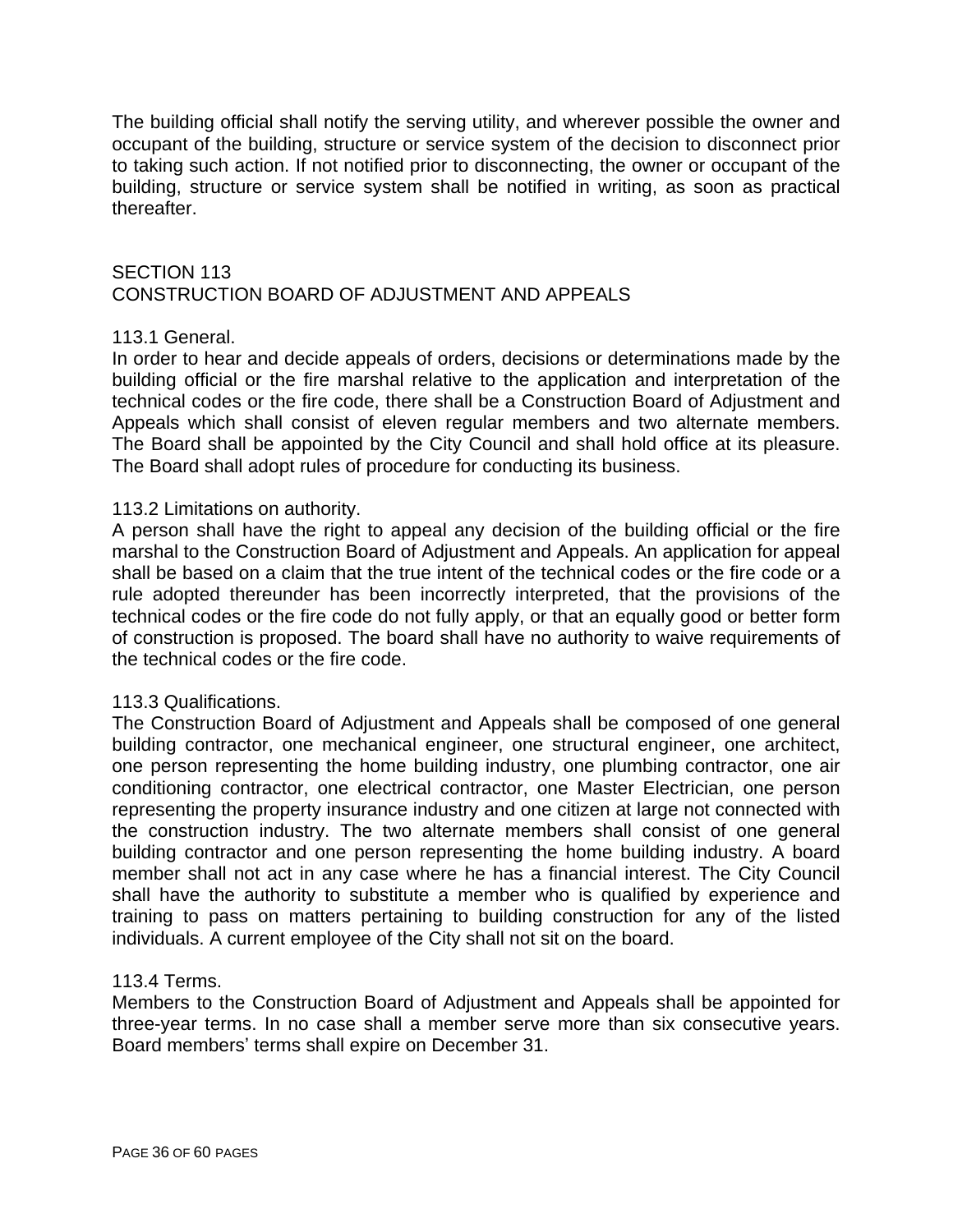#### 113.5 Quorum and voting.

Five members of the Construction Board of Adjustment and Appeals shall constitute a quorum. In varying any provision of the technical codes or fire code or modifying a decision of the building official or fire marshal, affirmative votes of the majority present, but not less than five affirmative votes, shall be required. In the event that regular members are unable to attend a meeting, the alternate members shall vote.

#### 113.6 Board acting in an advisory capacity.

In addition to the duties noted herein, the Construction Board of Adjustment and Appeals shall act as an advisory board on matters of technical or fire code requirements, modifications or amendments. The Board may hear evidence of any proposals from the building official or fire marshal or other persons and may present opinions of such proposals to the City Council for further action.

#### 113.7 Removal of member for absence.

Continued absence of any member from required meetings of the Construction Board of Adjustment and Appeals shall, at the discretion of the City Council, render any such member subject to immediate removal from the Board.

# SECTION 114 VIOLATIONS AND PENALTIES

#### 114.1 Unlawful acts.

It shall be unlawful for any person, firm or corporation to erect, construct, alter, extend, repair, move, remove, demolish or occupy any building, structure or equipment regulated by the technical codes, or cause same to be done, in conflict with or in violation of any of the provisions of the technical codes.

# 114.2 Notice of violation.

The building official is authorized to serve a notice of violation or order on the person responsible for the erection, construction, alteration, extension, repair, moving, removal, demolition or occupancy of a building or structure in violation of the provisions of the technical codes, or in violation of a permit or certificate issued under the provisions of the technical codes. Such order shall direct the discontinuance of the illegal action or condition and the abatement of the violation. In cases of immediate danger to life or property, the building official may act to disconnect or otherwise abate an immediately dangerous circumstance without such notice of violation.

# 114.2.1 Responsibility for enforcement.

The building official, the Building and Code Administration Division, the code compliance and code enforcement officers and all other employees of the division shall enforce all city ordinances relating to buildings, electrical, plumbing, mechanical, landscaping and zoning. No personal shall interfere in any manner with or give false information to these City employees in the performance of their duties. When a building, structure or system is maintained in violation of the technical codes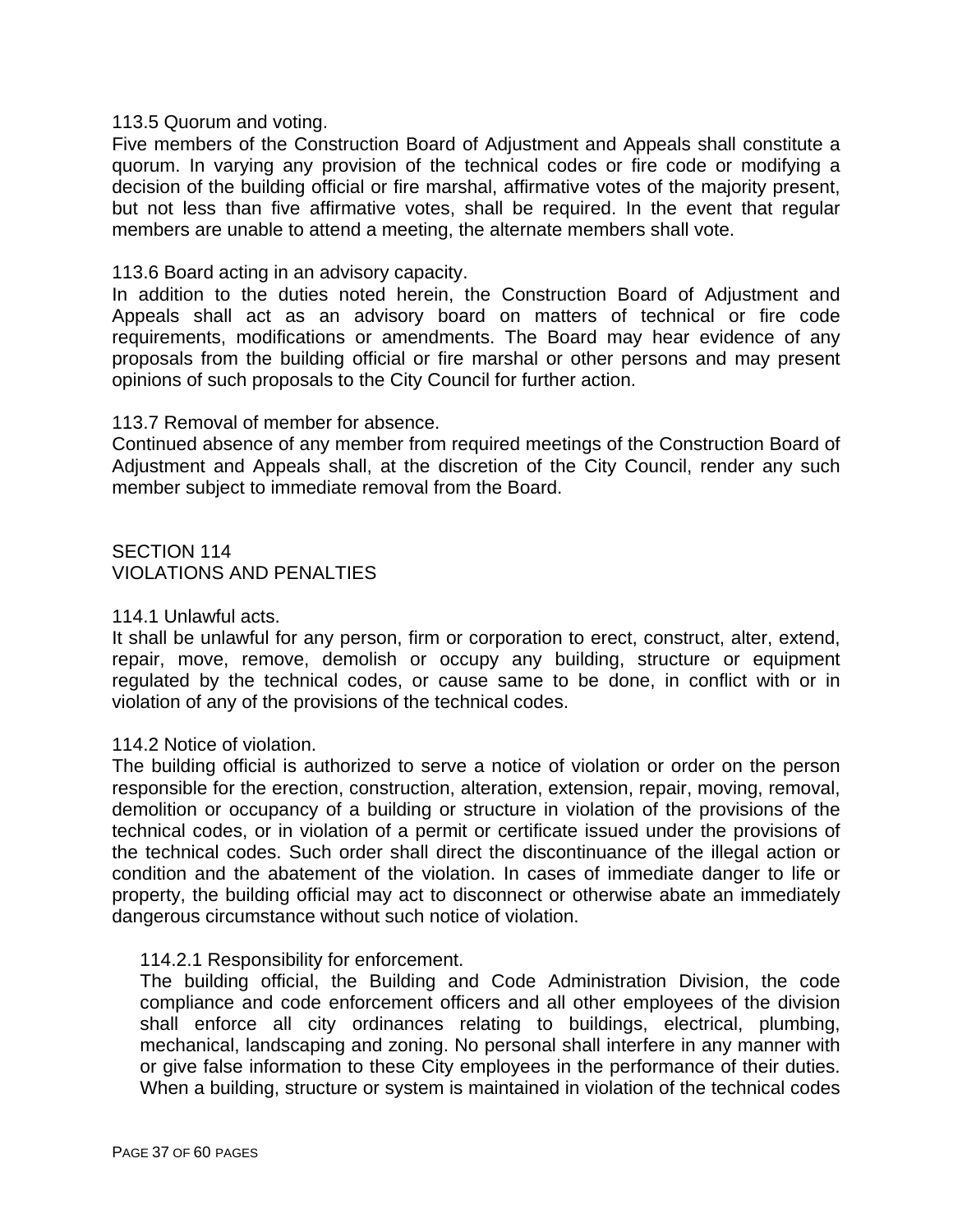and in violation of a notice of violation issued by the building official pursuant to the technical codes, the building official shall institute appropriate action to prevent, restrain, correct or abate the violation.

# 114.3 Prosecution of violation.

If the notice of violation is not complied with promptly, the building official is authorized to request the legal counsel of the jurisdiction to institute the appropriate proceeding at law or in equity to restrain, correct or abate such violation, or to require the removal or termination of the unlawful occupancy of the building or structure in violation of the provisions of the technical codes or of the order or direction made pursuant thereto.

# 114.4 Violation penalties.

Any person who violates a provision of the technical codes or fails to comply with any of the requirements thereof or who erects, constructs, alters or repairs a building or structure in violation of the approved construction documents or directive of the building official, or of a permit or certificate issued under the provisions of the technical codes, shall be guilty of a misdemeanor. Each such person shall be deemed to have committed a separate offense for each and every day during which any violation of any of the provisions of the technical codes is committed or continued, and upon convictions of any such violation, such person shall be punished by a fine as provided in Section 1-14 of the Code of Ordinances of the City of Wichita Falls.

# 114.5 Unsafe condition as nuisance.

Any condition, system or circumstance regulated by the technical codes that is unsafe or that constitutes a fire or health hazard, unsanitary condition, or is otherwise dangerous to human life is hereby declared unsafe. Any use of a system regulated by the technical codes constituting a hazard to safety, health or public welfare by reason of inadequate maintenance, dilapidation, obsolescence, fire hazard, disaster, damage or abandonment is hereby declared an unsafe use. Any such unsafe system is hereby declared to be a public nuisance and shall be abated by repair, rehabilitation, demolition or removal.

# 114.6 Authority to order disconnection of energy sources.

The building official shall have the authority to order disconnection of energy sources supplied to a building, structure or system regulated by the technical codes when it is determined that a system or any portion thereof utilizing such energy sources has become hazardous or unsafe. Written notice of such order to disconnect service and the causes therefore shall be given within 24 hours to the owner and occupant of such building, structure or premises, provided, however, that in cases of immediate danger to life or property, such disconnection shall be made immediately without such notice. Where energy sources are provided by a public utility, the building official shall immediately notify the serving utility in writing of the issuance of such order to disconnect.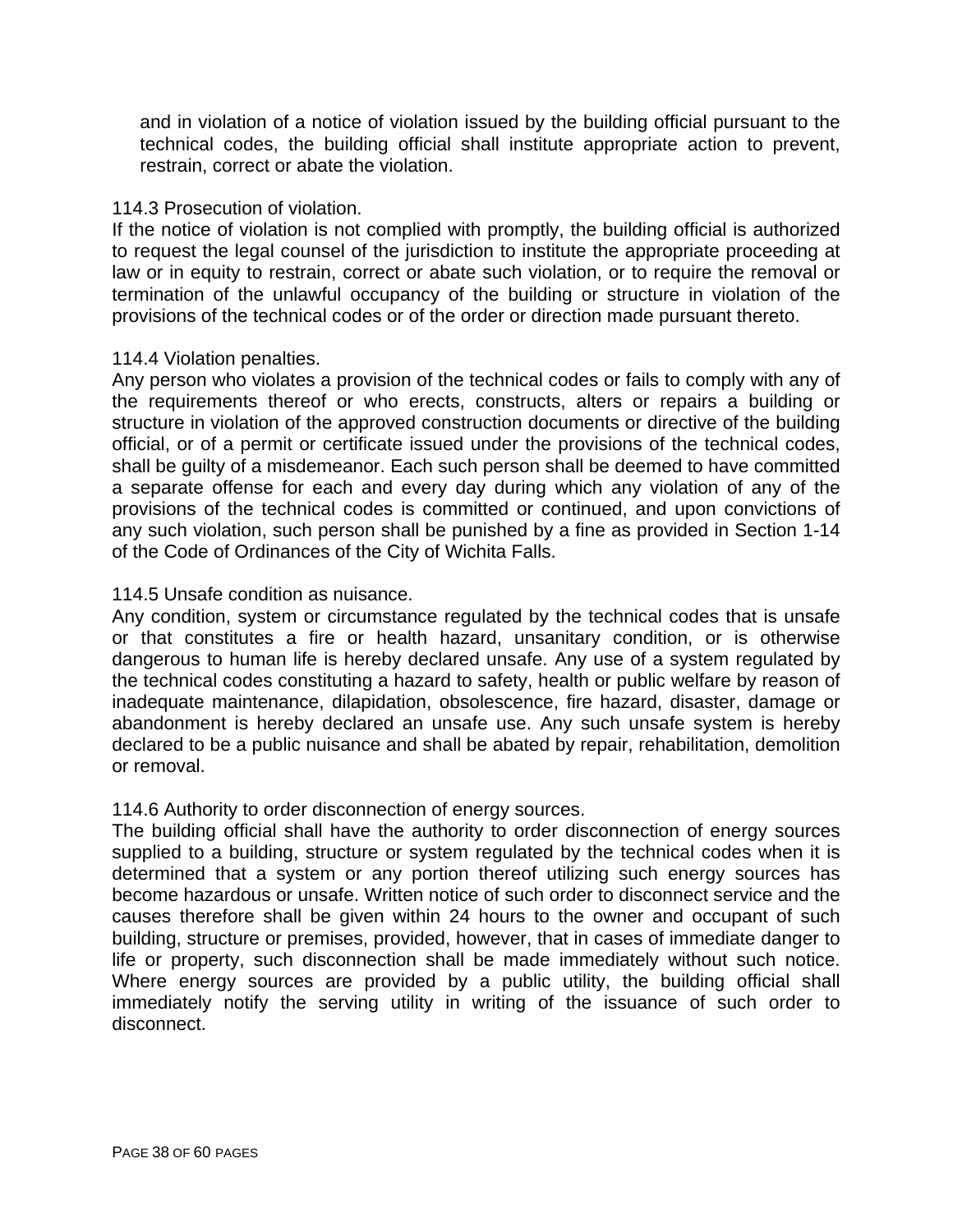# 114.7 Connection after order to disconnect.

A person shall not make energy source connections to systems regulated by the technical codes which have been disconnected or ordered to be disconnected by the building official, or the use of which has been ordered to be discontinued by the building official until the building official authorizes the reconnection and use of such systems.

# SECTION 115 STOP WORK ORDER

# 115.1 Authority to stop work.

Whenever the building official finds any work regulated by the technical codes being performed in a manner either contrary to the provisions of the technical codes or dangerous or unsafe, the building official is authorized to issue a stop work order. Such order shall be in writing and shall be given to the owner of the property, or to the owner's agent or to the person doing the work, or shall be posted on the property. The order shall state the conditions under which work is authorized to resume. When an emergency exists, the building official shall not be required to give a written notice prior to stopping the work.

#### 115.2 Issuance.

The stop work order shall be in writing and shall be given to the owner of the property involved, or to the owner's agent, or to the person doing the work. Upon issuance of a stop work order, the cited work shall immediately cease. The stop work order shall state the reason for the order, and the conditions under which the cited work will be permitted to resume.

# 115.3 Unlawful continuance.

It shall be unlawful for any person to continue any work after having been served with a stop work order, except such work as that person is directed to perform to remove a violation or unsafe condition.

SECTION 116 DANGEROUS BUILDING OR STRUCTURES

116.1 Regulation of dangerous buildings or structures.

Dangerous buildings or structures shall be regulated by Article VIII of Chapter 22 of the Code of Ordinances.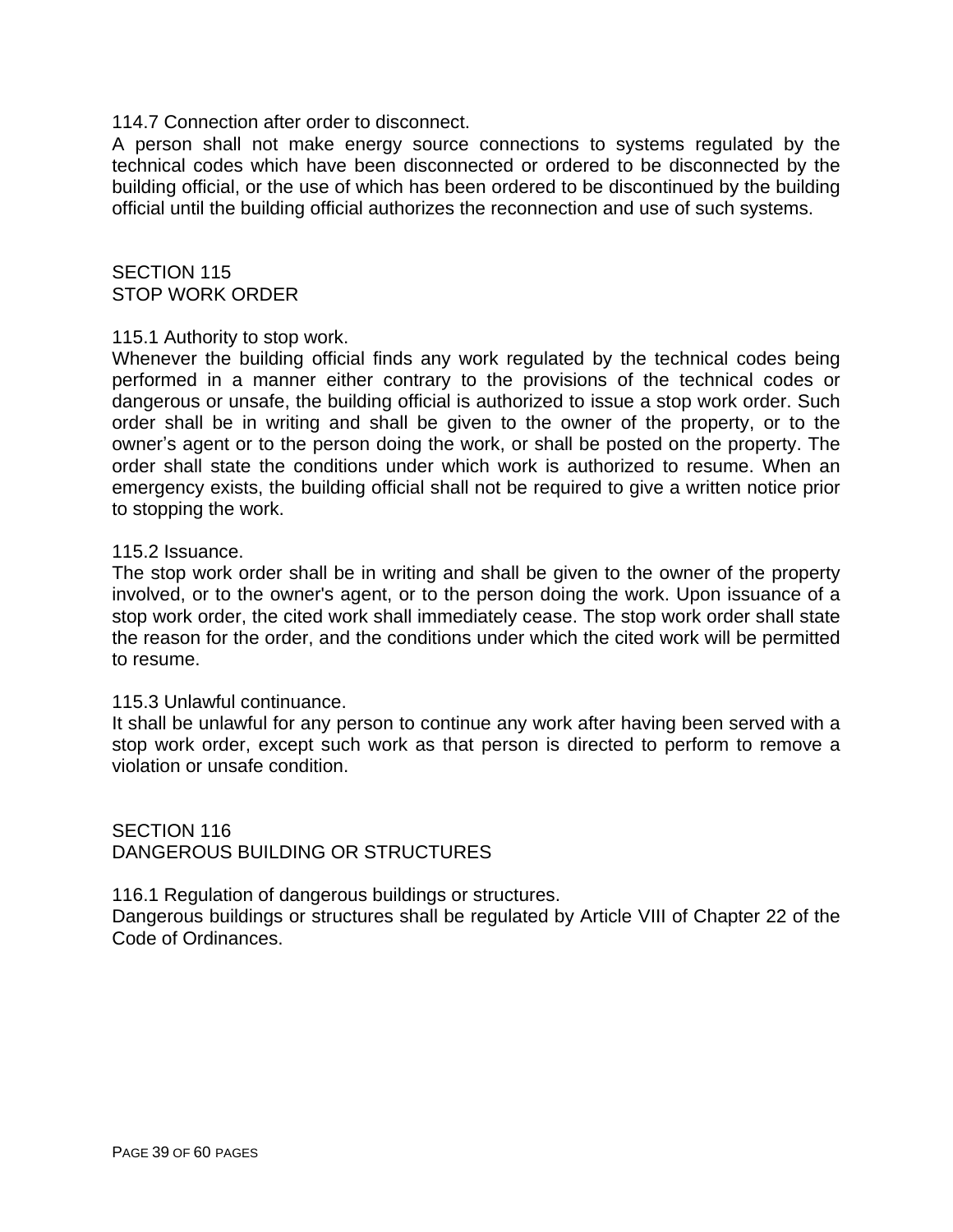# SECTION 117 EMERGENCY MEASURES

# 117.1 Imminent danger.

When, in the opinion of the building official, there is imminent danger of failure or collapse of a building that endangers life, or when any building or part of a building has fallen and life is endangered by the occupation of the building, or when there is actual or potential danger to the building occupants or those in the proximity of any structure because of explosives, explosive fumes or vapors, or the presence of toxic fumes, gases, or materials, or operation of defective or dangerous equipment, the building official is hereby authorized and empowered to order and require the occupants to vacate the premises forthwith. The building official shall cause to be posted at each entrance to such structure a notice reading as follows: "This Structure is Unsafe and Its Occupancy Has Been Prohibited by the Building Official." It shall be unlawful for any person to enter such structure except for the purpose of securing the structure, making required repairs, removing the hazardous condition, or of demolishing the same.

# 117.2 Temporary safeguards.

Notwithstanding other provisions of the technical codes, whenever, in the opinion of the building official, there is imminent danger due to an unsafe condition, the building official shall order the necessary work to be done, including the boarding up of openings, to render such structure temporarily safe whether or not the legal procedures herein described have been instituted; and shall cause such other action to be taken as the building official deems necessary to meet such emergency.

# 117.3 Closing streets.

When necessary for public safety, the building official shall temporarily close structures and close or order the police department to close sidewalks, streets, public ways, and places adjacent to unsafe structures, and prohibit the same from being utilized.

# 117.4 Emergency repairs.

For the purposes of this section, the building official shall employ the necessary labor and materials to perform the required work as expeditiously as possible.

# 117.5 Costs of emergency repairs.

Costs incurred in the performance of emergency work shall be paid by the City, and the Legal Department shall institute appropriate action against the owner of the premises where the unsafe structure is or was located for the recovery of such costs.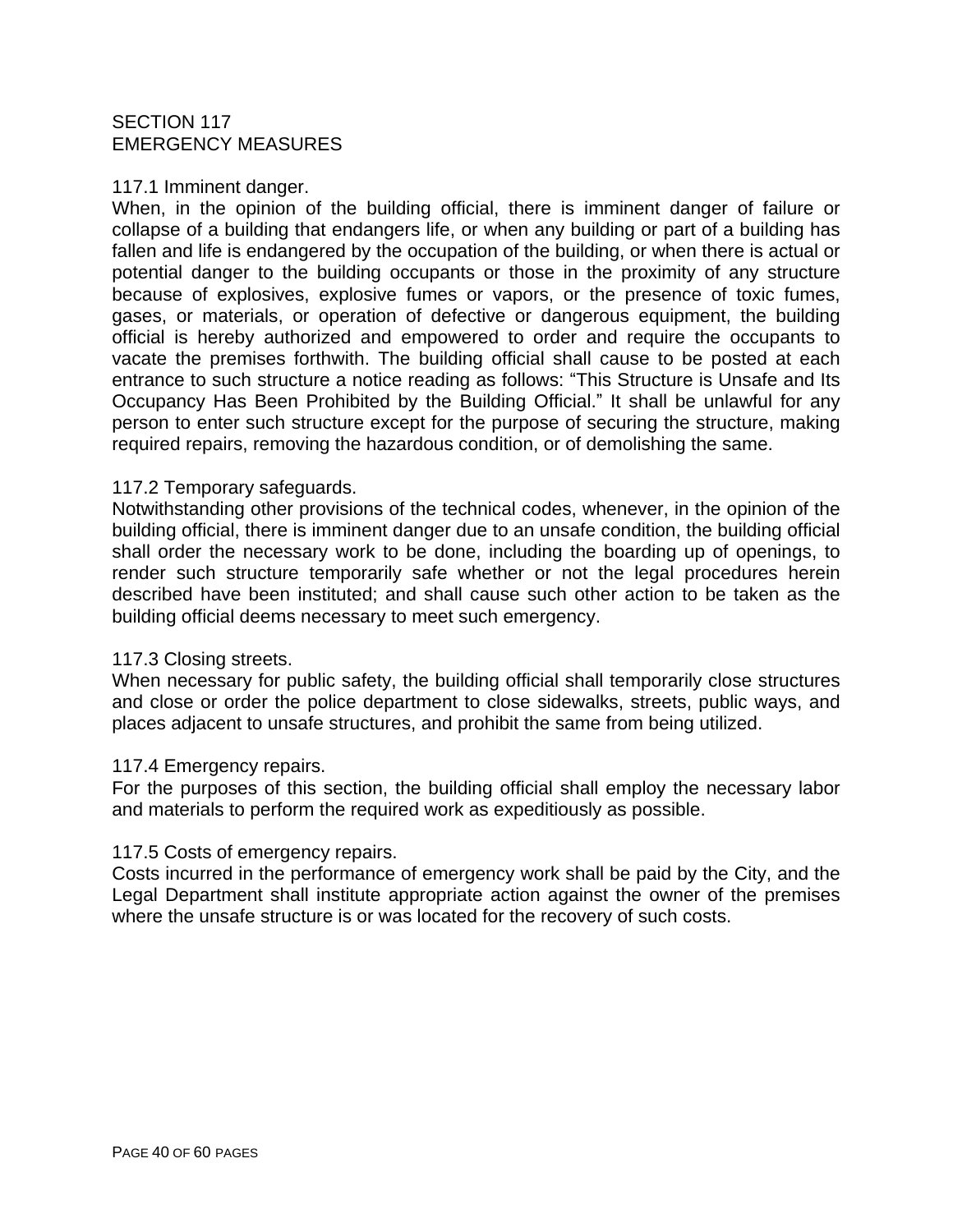# SECTION 118 CARE TO OTHER STRUCTURES AND SITES DUE UPON REMOVAL

# 118.1 Foundations of adjacent structures.

Whenever a building or structure is removed, the site shall be left in such condition so as to prevent the accumulation of water that may undermine foundations of adjacent buildings of structures.

#### 118.2 Party walls.

Whenever a building or structure on one side of a party wall or adjacent wall is removed, the remaining party wall or adjacent wall shall be left in a safe, weatherproof condition. Permanent bracing or other repairs shall be provided as necessary whenever the building official determines that the stability of the remaining wall is affected. Open beam holes or other openings between the top wall and roof shall be closed in such manner as to make the remaining building closed to the effects of weather. All such repairs, stabilizing and weatherproofing must be done in a manner approved by the building official, and all work will be done at the expense of the person who removes the building or structures. After repairs are completed and approved, continued maintenance of the remaining wall will become the responsibility of the person who owns the remaining building. After a building or structure is removed, the owner of the remaining building shall be allowed access to the adjacent property for the purpose of maintenance of the remaining wall.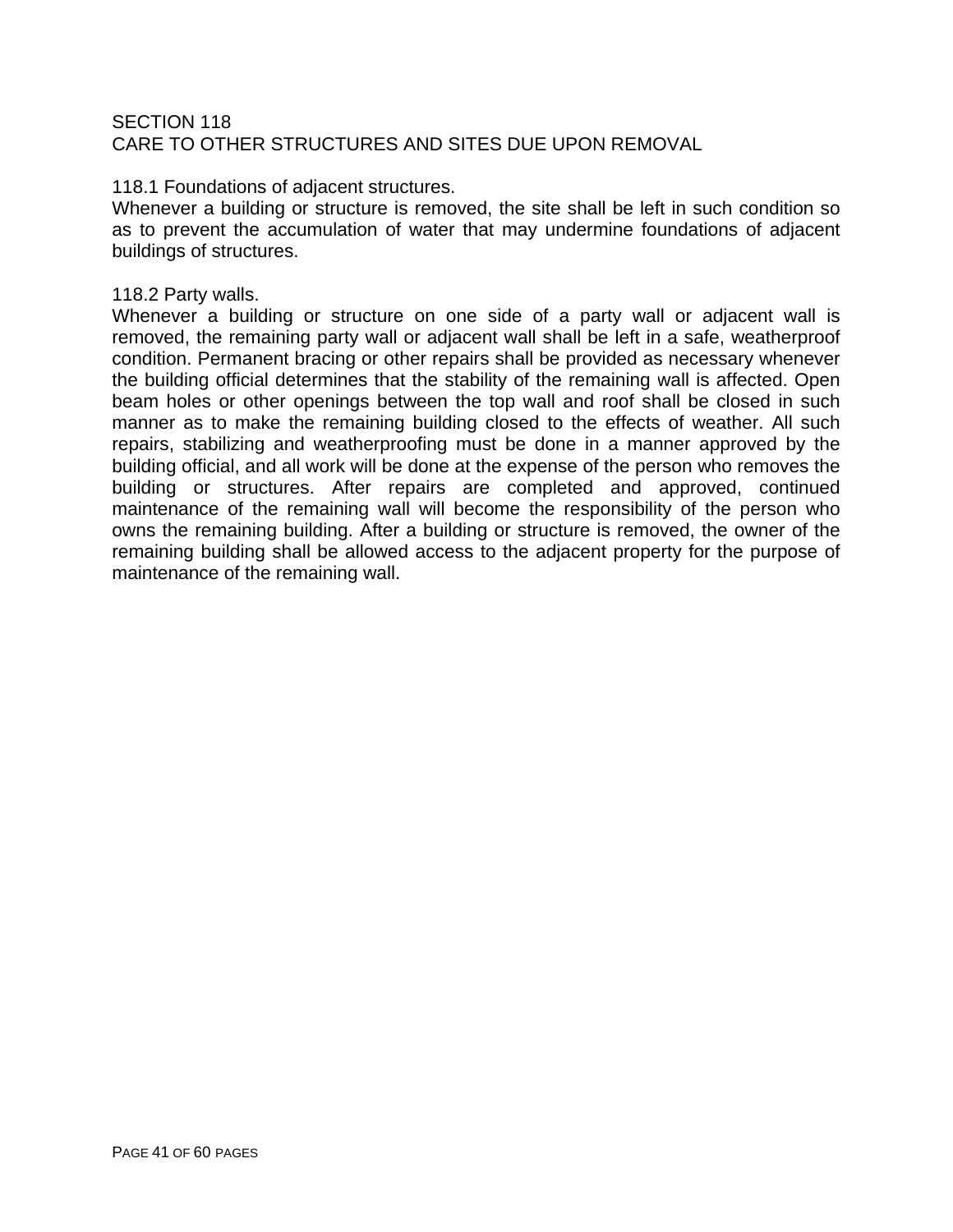# **2009 International Building Code**

The following portions of the **2015 International Building Code**, published by the International Code Council, are adopted by reference as though they were copied fully in this section: Chapters 2-35, and Appendices F, I, and J.

# **Sec. 22-27. Changes, deletions and amendments.**

The following changes, deletions and amendments are made to the specified sections in the 2015 International Building Code adopted in Section 22-26. Where an adopted section of the 2015 International Building Code has not been changed, deleted, or amended by this ordinance, it is adopted as worded in the 2015 International Building Code. Except where noted as deleted or amended, all definitions in the 2015 International Building Code Section 202 are adopted as written.

SECTION 202 **DEFINITIONS** 

HISTORIC BUILDINGS. Buildings that were constructed prior to 1945, that are listed in or eligible for listing in the National Register of Historic Places, or that are designated as historic under an appropriate state or local law.

423.4 Group E occupancies. In areas where the shelter design wind speed for tornados is 250 MPH in accordance with Figure 304.2(1) of ICC 500, all Group E occupancies with an aggregate occupant load of 50 or more shall have a storm shelter constructed in accordance with ICC 500. The shelter shall be capable of housing the total occupant load of the Group E occupancy to be added.

1612.1 General. Within flood hazard areas as established in Section 1612.3, all new construction of buildings, structures and portions of buildings and structures, including substantial improvement and restoration of substantial damage to build- ings and structures, shall be designed and constructed to resist the effects of flood hazards and flood loads. For buildings that are located in more than one flood hazard area, the provisions associated with the most restrictive flood hazard area shall apply. The applicable provisions of Chapter 54 of the Code of Ordinances shall govern flood loads.

1612.2 Definitions. The following terms are defined in Chapter 2: BASE FLOOD. BASE FLOOD ELEVATION. BASEMENT. COASTAL A ZONE. COASTAL HIGH HAZARD AREA. DESIGN FLOOD.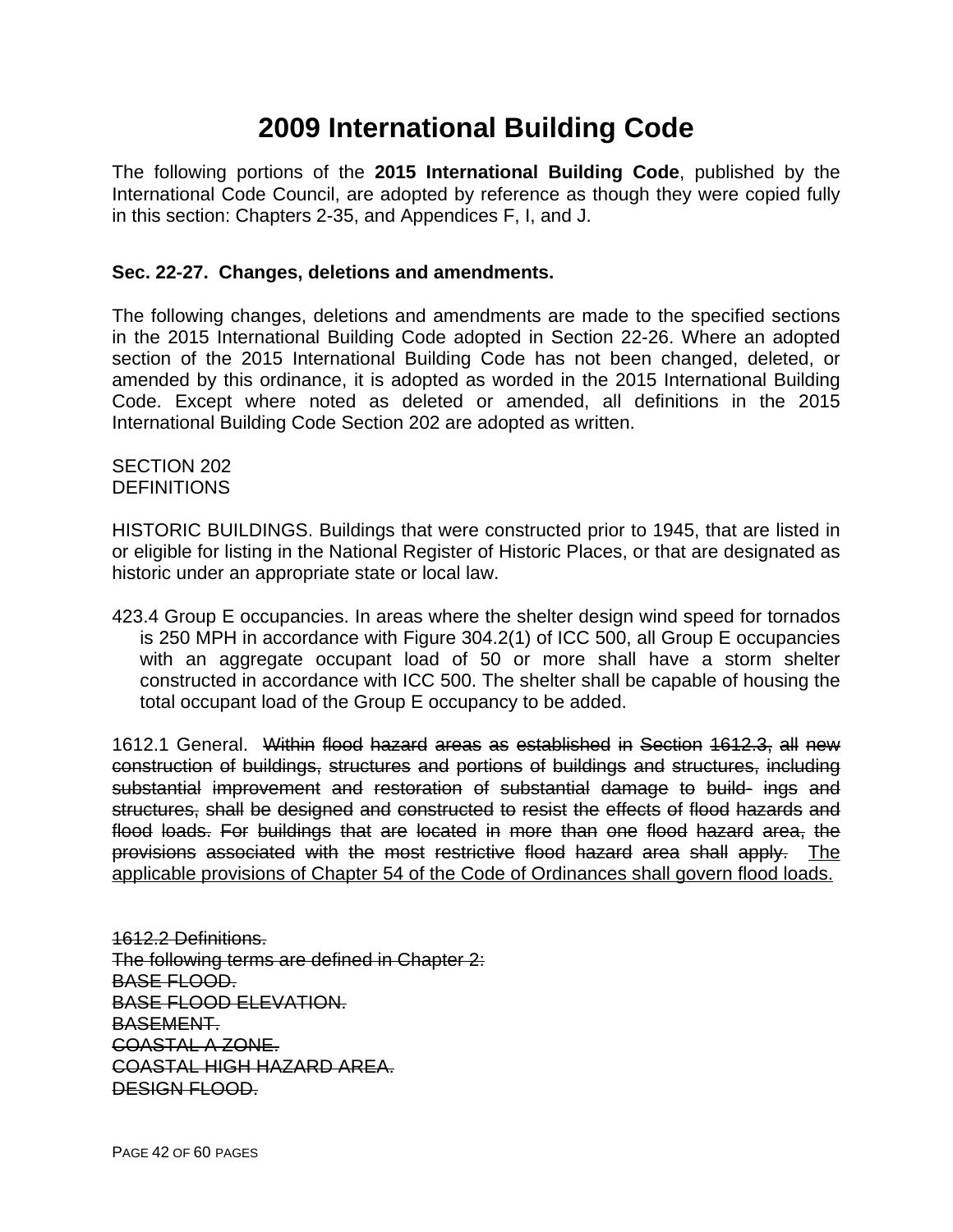DESIGN FLOOD ELEVATION. DRY FLOODPROOFING. EXISTING CONSTRUCTION. EXISTING STRUCTURE. FLOOD or FLOODING. FLOOD DAMAGE-RESISTANT MATERIALS. FLOOD HAZARD AREA. FLOOD INSURANCE RATE MAP (FIRM). FLOOD INSURANCE STUDY. FLOODWAY. LOWEST FLOOR. SPECIAL FLOOD HAZARD AREA. START OF CONSTRUCTION. SUBSTANTIAL DAMAGE. SUBSTANTIAL IMPROVEMENT.

1612.3 Establishment of flood hazard areas. To establish flood hazard areas, the applicable governing authority shall adopt a flood hazard map and supporting data. The flood hazard map shall include, at a minimum, areas of special flood hazard as identified by the Federal Emergency Management Agency in an engineering report entitled "The Flood Insurance Study for [INSERT NAME OF JURISDICTION]," dated [INSERT DATE OF ISSUANCE], as amended or revised with the accompanying Flood Insurance Rate Map (FIRM) and Flood Boundary and Floodway Map (FBFM) and related supporting data along with any revisions thereto. The adopted flood hazard map and supporting data are hereby adopted by reference and declared to be part of this section.

1612.3.1 Design flood elevations. Where design flood elevations are not included in the flood hazard areas established in Section 1612.3, or where floodways are not designated, the building official is authorized to require the applicant to:

1. Obtain and reasonably utilize any design flood elevation and floodway data available from a federal, state or other source; or

2. Determine the design flood elevation and/or flood- way in accordance with accepted hydrologic and hydraulic engineering practices used to define special flood hazard areas. Determinations shall be undertaken by a registered design professional who shall document that the technical methods used reflect currently accepted engineering practice.

1612.3.2 Determination of impacts. In riverine flood hazard areas where design flood elevations are specified but floodways have not been designated, the applicant shall provide a floodway analysis that demonstrates that the proposed work will not increase the design flood elevation more than 1 foot (305 mm) at any point within the jurisdiction of the applicable governing authority.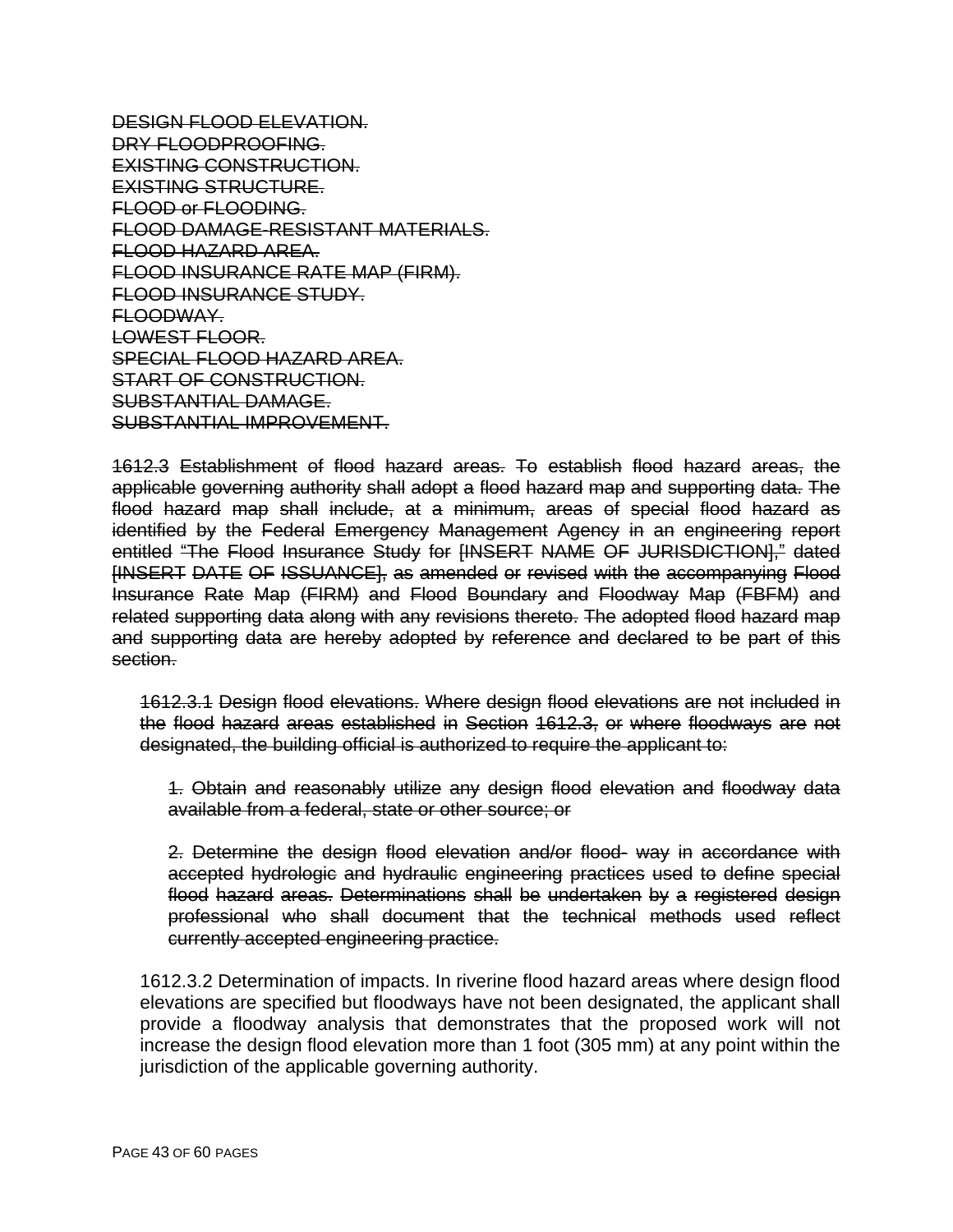1612.4 Design and construction. The design and construction of buildings and structures located in flood hazard areas, including coastal high hazard areas and coastal A zones, shall be in accordance with Chapter 5 of ASCE 7 and ASCE 24.

1612.5 Flood hazard documentation. The following documentation shall be prepared and sealed by a registered design professional and submitted to the building official:

1. For construction in flood hazard areas other than coastal high hazard areas or coastal A zones:

1.1. The elevation of the lowest floor, including the basement, as required by the lowest floor elevation inspection in Section 110.3.3 and for the final inspection in Section 110.3.10.1.

1.2. For fully enclosed areas below the design flood elevation where provisions to allow for the automatic entry and exit of floodwaters do not meet the minimum requirements in Section 2.6.2.1 of ASCE 24, construction documents shall include a statement that the design will provide for equalization of hydrostatic flood forces in accordance with Section 2.6.2.2 of ASCE 24.

1.3. For dry floodproofed nonresidential buildings, construction documents shall include a statement that the dry floodproofing is designed in accordance with ASCE 24.

2. For construction in coastal high hazard areas and coastal A zones:

2.1. The elevation of the bottom of the lowest horizontal structural member as required by the lowest floor elevation inspection in Section 110.3.3 and for the final inspection in Section 110.3.10.1.

2.2. Construction documents shall include a statement that the building is designed in accordance with ASCE 24, including that the pile or column foundation and building or structure to be attached thereto is designed to be anchored to resist flotation, collapse and lateral movement due to the effects of wind and flood loads acting simultaneously on all building components, and other load requirements of Chapter 16.

2.3. For breakaway walls designed to have a resistance of more than 20 psf (0.96 kN/m) determined using allowable stress design, construction documents shall include a statement that the breakaway wall is designed in accordance with ASCE 24.

2902.2 Separate facilities. Where plumbing fixtures are required, separate facilities shall be provided for each sex.

Exceptions:

2. Separate facilities shall not be required in structures or tenant spaces with a total occupant load, including both employees and customers, of 15 25 or fewer.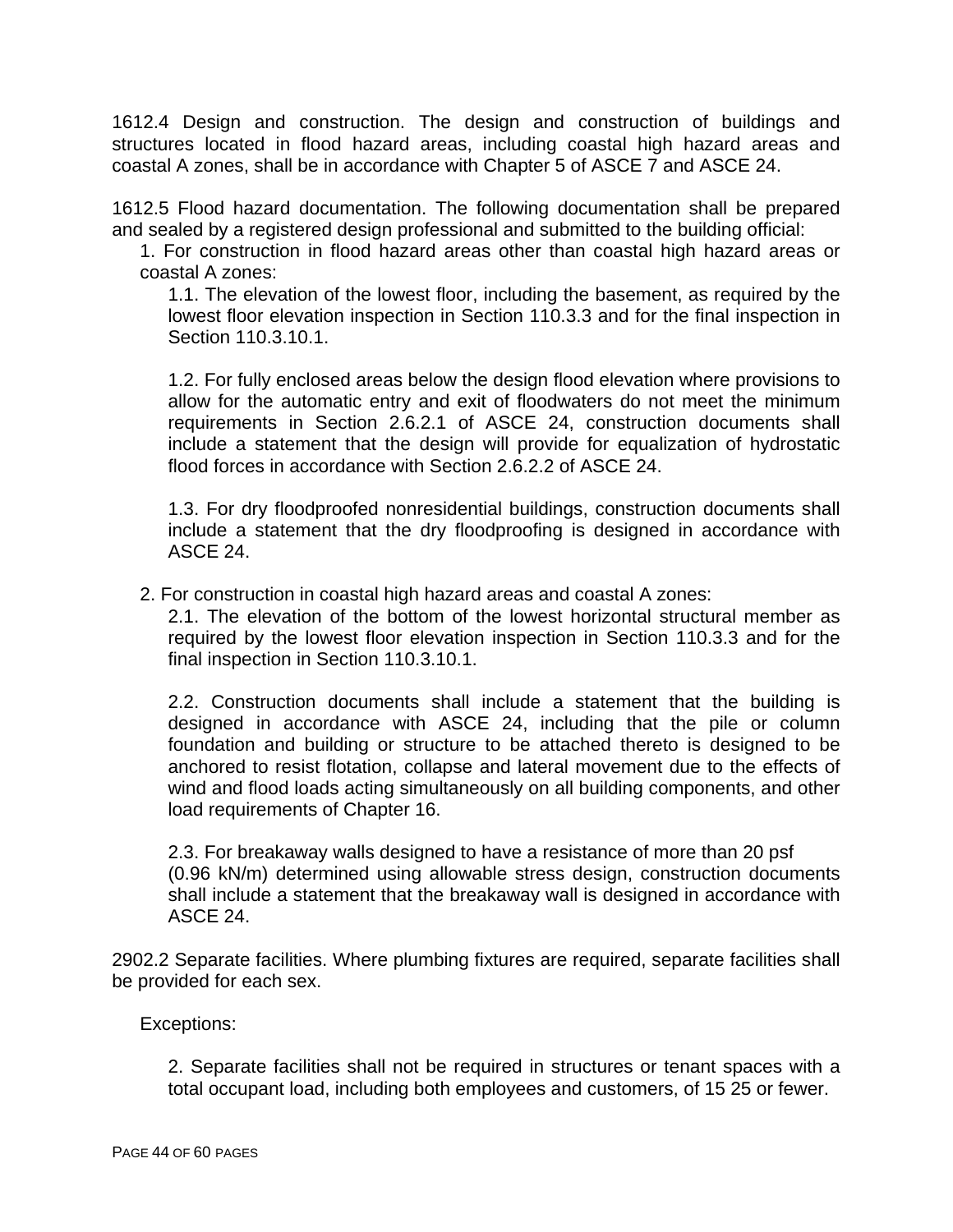2902.6 Small occupancies. Drinking fountains shall not be required for an occupant load of 15 25 or fewer.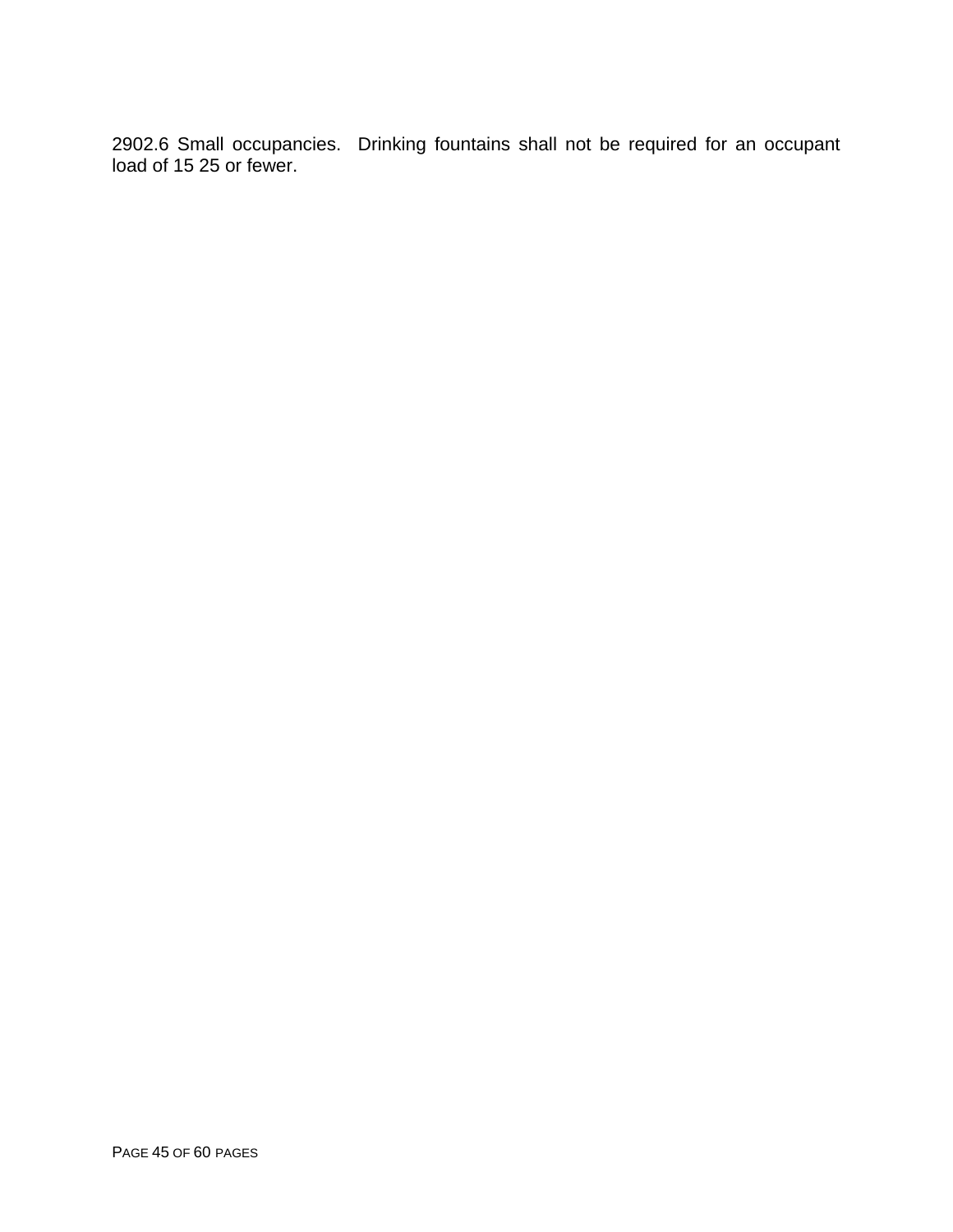# **2009 International Plumbing Code**

Sections 22-481 and 22-482 of the Code of Ordinances of the City of Wichita Falls are amended to read as follows:

# **Sec. 22-481. Adopted.**

The following portions of the **2015 International Plumbing Code**, published by the International Code Council, are adopted by reference as though they were copied fully in this section: Chapters 2-15, and Appendices B through E.

# **Sec. 22-482. Changes, deletions and amendments.**

The following changes, deletions and amendments are made to the specified sections in the 2015 International Plumbing Code adopted in Section 22-481. Where an adopted section of the 2015 International Plumbing Code has not been changed, deleted, or amended by this ordinance, it is adopted as worded in the 2015 International Plumbing Code.

# SECTION 202 GENERAL DEFINITIONS

BUILDING DRAIN. That part of the lowest piping of a drainage system that receives the discharge from soil, waste and other drainage pipes inside and that extends 30 inches (762 mm)3 feet in developed length of pipe beyond the exterior walls of the building and conveys the drainage to the building sewer.

# 312.2 Drainage and vent water test.

A water test shall be applied to the drainage system either in its entirety or in sections. If applied to the entire system, all openings in the piping shall be tightly closed, except the highest opening, and the system shall be filled with water to the point of overflow. If the system is tested in sections, each opening shall be tightly plugged except the highest openings of the section under test, and each section shall be filled with water, but no section shall be tested with less than a 10-foot (3048 mm) head of water. In testing successive sections, at least the upper 10 feet (3048 mm) of the next preceding section shall be tested so that no joint or pipe in the building, except the uppermost 10 feet (3048 mm) of the system, shall have been submitted to a test of less than a 10-foot (3048 mm) head of water. This pressure shall be held for at least 15 minutes. The system shall then be tight at all points. Drainage lines outside the building shall be exempt from this test unless covered by concrete or asphalt. In lieu of water tests an air test with 3 psi may be used with a 4" gas test gauge. Air tests shall be required when the City is under Stage 2 drought conditions.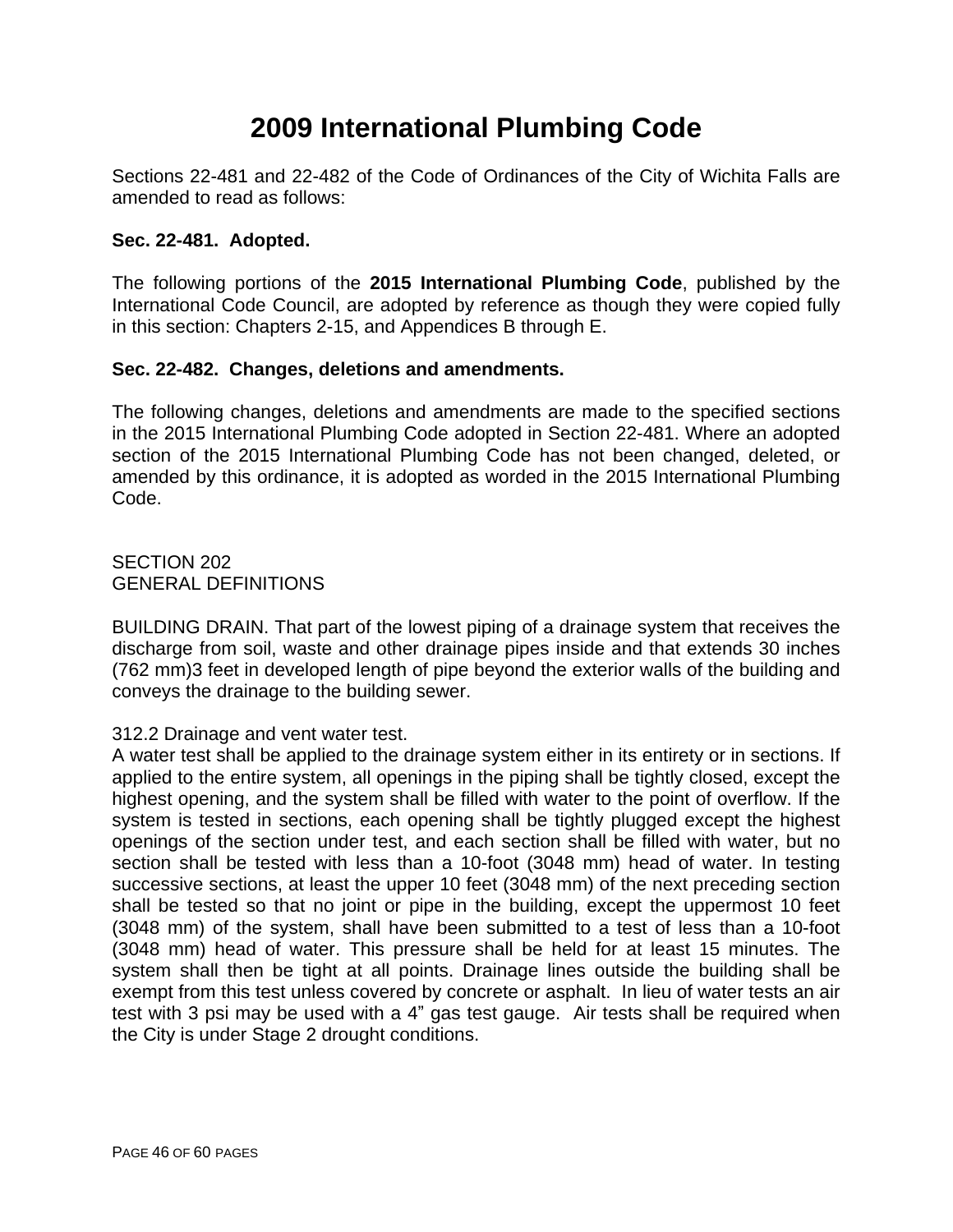# 312.6 Gravity sewer test.

Gravity sewer tests shall consist of plugging the end of the building sewer at the point of connection with the public sewer, filling the building sewer with water, testing with not less than a 10-foot (3048 mm) head of water and maintaining such pressure for 15 minutes.

#### 312.7 Forced sewer test.

Forced sewer tests shall consist of plugging the end of the building sewer at the point of connection with the public sewer and applying a pressure of 5 psi (34.5 kPa) greater than the pump rating, and maintaining such pressure for 15 minutes.

#### 312.9 Shower liner test.

Where shower floors and receptors are made water-tight by the application of materials required by Section 417.5.2, the completed liner installation shall be tested as required by the building official. The pipe from the shower drain shall be plugged water tight for the test. The floor and receptor area shall be filled with potable water to a depth of not less than 2 inches (51 mm) measured at the threshold. Where a threshold of at least 2 inches (51 mm) high does not exist, a temporary threshold shall be constructed to retain the test water in the lined floor or receptor area to a level not less than 2 inches (51 mm) deep measured at the threshold. The water shall be retained for a test period of not less than 15 minutes, and there shall not be evidence of leakage.

312.10 Inspection Installation and testing of backflow prevention assemblies. Inspection Installation and testing shall comply with Sections 312.10.1 and 312.10.2.

312.10.1 Inspections.Installation. Annual inspections shall be made of all backflow prevention assemblies and air gaps to determine whether they are operable. The installation of all devices used for the prevention of backflow or back siphonage shall meet the requirements of International Plumbing Code Table 608.1. Devices installed in a potable water supply for protection against backflow shall be testable and be maintained in an operable condition by the property owner or other person having control of such devices. The building official shall require periodic testing of such devices and, when found to be inoperative or defective, shall require that such devices be repaired or replaced.

312.10.2 Testing. Reduced pressure principle backflow preventer assemblies, double check-valve assemblies, pressure vacuum breaker assemblies, reduced pressure detector fire protection backflow prevention assemblies, double check detector fire protection backflow prevention assemblies, hose connection backflow preventers, and spillproof vacuum breakers shall be tested at the time of installation, immediately after repairs or relocation and at least annually. The testing procedure shall be performed in accordance with one of the following standards: ASSE 5013, ASSE 5015, ASSE 5020, ASSE 5047, ASSE 5048, ASSE 5052, ASSE 5056, CSA B64.10 or CSA B64.10.1.All backflow prevention devices shall be tested in accordance with manufacturer's recommended performance standards. Testing shall be conducted at the time of installation, then every five years thereafter. If the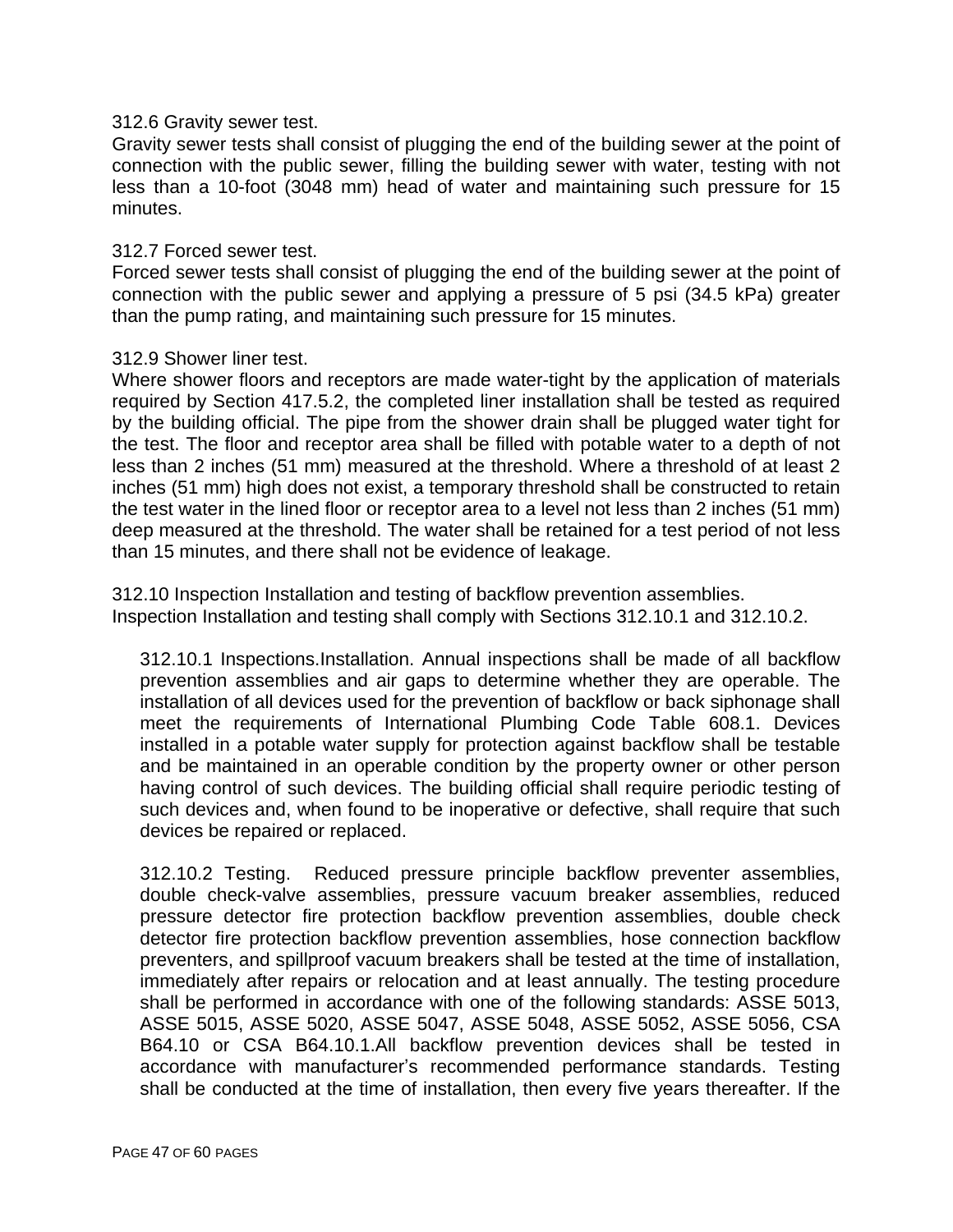device is repaired or relocated, testing of the device shall be conducted at the time of repair or relocation, and every five years of service thereafter. Backflow devices used in hazardous applications shall be tested annually.

314.2.3. Auxiliary and secondary drain systems. In addition to the requirements of Section 314.2.1, where damage to any building components could occur as a result of overflow from the equipment primary condensate removal system, one of the following auxiliary protection methods shall be provided for each cooling coil or fuelfired appliance that produces condensate:

4. A water-level detection device conforming to UL 508 shall be provided that will shut off the equipment served in the event that the primary drain is blocked. The device shall be installed in the primary drain line, the overflow drain line, or in the equipment-supplied drain pan, located at a point higher than the primary drain line connection and below the overflow rim of such pan.

Exception: Fuel-fired appliances that automatically shut down operation in the event of a stoppage in the condensate drainage system.

403.2 Separate facilities. Where plumbing fixtures are required, separate facilities shall be provided for each sex.

Exceptions:

2. Separate facilities shall not be required in structures or tenant spaces with a total occupant load, including both employees and customers, of 15 25 or fewer.

410.2 Small occupancies. Drinking fountains shall not be required for an occupant load of 15 25 or fewer.

413.3 Commercial food waste disposer waste outlets. Commercial food waste disposers shall be connected to a drain not less than 1 1/2 inches (38 mm) in diameter. Commercial food waste disposers shall be connected and trapped separately from any other fixtures or sink compartments. and shall have a reduced pressure principle backflow preventer.

424.9 Water closet personal hygiene devices. Personal hygiene devices integral to water closets or water closet seats shall have a reduced pressure principle backflow preventer and shall conform to the requirements of ASME A112.4.2.

504.7 Required pan. Where a storage tank-type water heater or a hot water storage tank is installed in a location where water leakage from the tank will cause damage, the tank shall be installed in a galvanized steel pan having a material thickness of not less than 0.0236 inch (0.6010 mm) (No. 24 gage), or other pans approved for such use. Tankless water heater installations in an attic shall require a pan. If an existing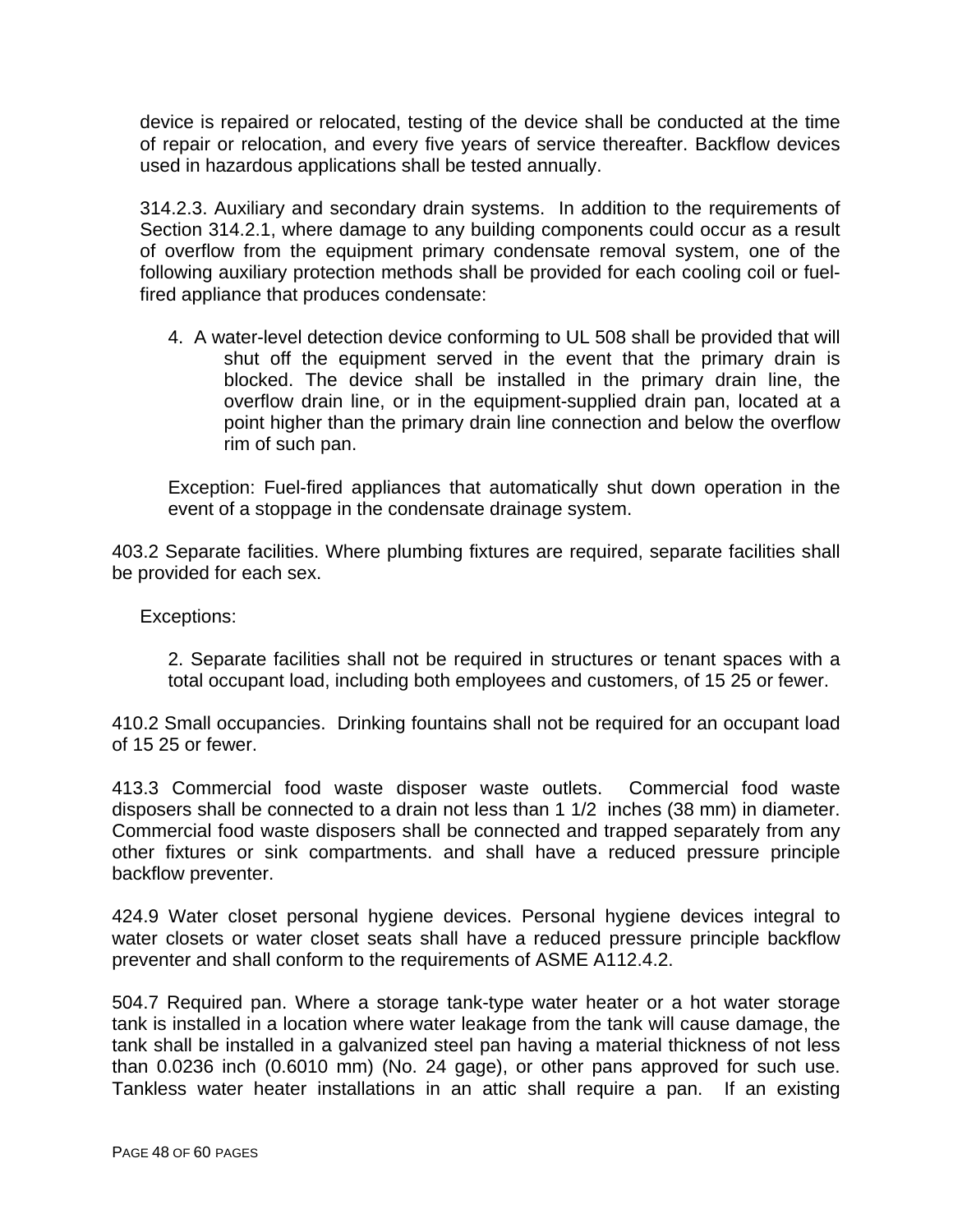installation is being replaced and does not include a pan, a pan need not be installed for the replacement water heater or hot water storage tank where the building official determines that a drain is not readily accessible.

504.7.1 Pan size and drain. The pan shall be not less than 1½ inches (38 mm) in depth and shall be of sufficient size and shape to receive all dripping or condensate from the tank or water heater. The pan shall be drained by an indirect waste pipe having a diameter of not less than 3/4 inch (19 mm). Piping for safety pan drains shall be Schedule 40 PVC or of those materials listed in Table 605.4.

504.7.2 Pan drain termination. The pan drain shall extend full size and terminate over a suitably located indirect waste receptor or floor drain or of the building and terminate not less than 6 inches (152 extend to the exterior mm) and not more than 24 inches (610 mm) above the adjacent ground surface. Where a pan drain was not previously installed, a pan drain shall not be required for a replacement water heater installation.

504.7.3 Water detection device. A water detection device with alarm shall be installed in drain pans when the pan does not conform to Section 504.7.2.

607.2 Hot or tempered water supply to fixtures. In new installations, Tthe developed length of hot or tempered water piping, from the source of hot water to the fixtures that require hot or tempered water, shall not exceed 50 feet (15 240 mm). Recirculating system piping and heat-traced piping shall be considered to be sources of hot or tempered water.

608.7 Valves and outlets prohibited below grade Water Supply Control.

An accessible one-fourth turn ball valve shall be installed outside, near the entrance of the water service pipe to the building or structure. The valve shall be a full port bronze one-fourth turn ball valve, 400 WOG (nonshock), 125 psi saturated stream. It shall be located and accessible in a valve box with a readily removable access cover which extends to grade level.

608.7.1 Valves and outlets prohibited below grade.

Potable water outlets and combination stop-and-waste valves shall not be installed underground or below grade. Freezeproof yard hydrants that drain the riser into the ground are considered to be stop-and-waste valves.

Exception: Freezeproof yard hydrants that drain the riser into the ground shall be permitted to be installed, provided that the potable water supply to such hydrants is protected upstream of the hydrants in accordance with Section 608 and the hydrants are permanently identified as nonpotable outlets by approved signage that reads as follows: "Caution, Nonpotable Water. Do Not Drink."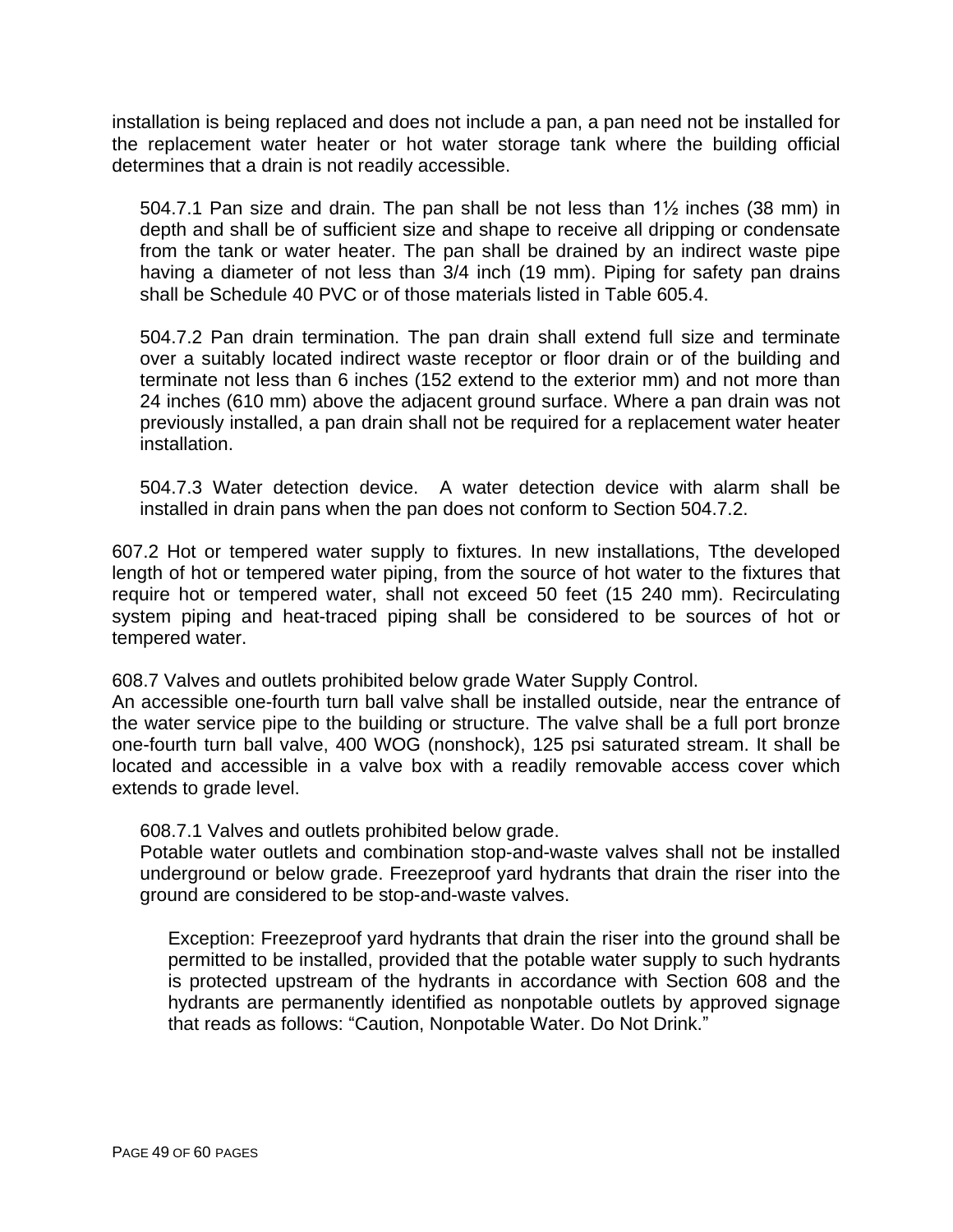703.6 Combined sanitary and storm public sewer. Where the public sewer is a combined system for both sanitary and storm water, the sanitary sewer shall be connected independently to the public sewer.

708.1.3 Building drain and building sewer junction.

The junction of the building drain and the building sewer shall be served by a cleanout raised 6 inches above grade that is located outside the building within 3 feet of the building wall.at the junction or within 10 feet (3048 mm) of the developed length of piping upstream of the junction. For the requirements of this section, the removal of the water closet shall not be required to provide cleanout access.

712.3.3 Discharge pipe and fittings. Discharge pipe and fittings serving sump pumps and ejectors shall be constructed of materials in accordance with Sections 712.3.3.1 and 712.3.3.2 and shall be approved.

712.3.3.1 Materials. Pipe and fitting materials shall be constructed of brass, copper, CPVC, ductile iron, galvanized pipe, PE, or PVC.

802.3 Waste receptors. For other than hub drains that receive only clear-water waste and standpipes, a removable strainer or basket shall cover the outlet of waste receptors. Waste receptors shall not be installed in concealed spaces. Waste receptors shall not be installed in plenums, crawl spaces, attics, interstitial spaces above ceilings and below floors. Ready access shall be provided to waste receptors.

1002.4 Trap seals. Each fixture trap shall have a liquid seal of not less than 2 inches (51 mm) and not more than 4 inches (102 mm), or deeper for special designs relating to accessible fixtures.

1002.4.1 Trap seal protection. Trap seals of emergency floor drain traps and trap seals subject to evaporation shall be protected by one of the methods in Sections 1002.4.1.1 through 1002.4.1.4.

1002.4.1.1 Potable water-supplied trap seal primer valve. A potable watersupplied trap seal primer valve shall supply water to the trap. Water-supplied trap seal primer valves shall conform to ASSE 1018. The dis- charge pipe from the trap seal primer valve shall connect to the trap above the trap seal on the inlet side of the trap.

1002.4.1.2 1 Reclaimed or gray water-supplied trap seal primer valve. A reclaimed or gray water-supplied trap seal primer valve shall supply water to the trap. Water-supplied trap seal primer valves shall conform to ASSE 1018. The quality of reclaimed or gray water supplied to trap seal primer valves shall be in accordance with the requirements of the manufacturer of the trap seal primer valve. The discharge pipe from the trap seal primer valve shall connect to the trap above the trap seal, on the inlet side of the trap.

1002.4.1.3 2 Waste water-supplied trap primer device.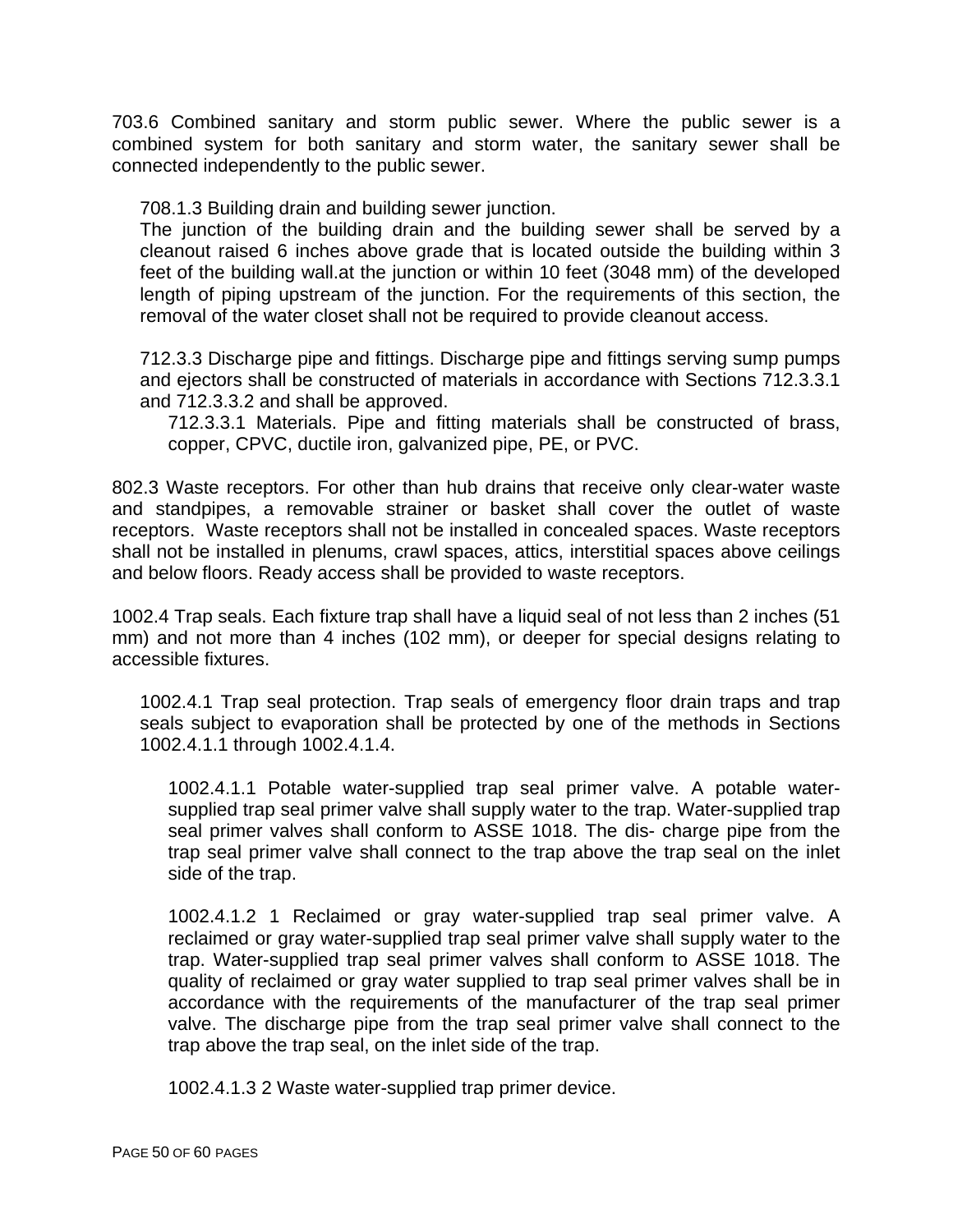A waste water-supplied trap primer device shall supply water to the trap. Waste water-supplied trap primer devices shall conform to ASSE 1044. The discharge pipe from the trap seal primer device shall connect to the trap above the trap seal on the inlet side of the trap.

1002.4.1.4 3 Barrier-type trap seal protection device.

A barrier-type trap seal protection device shall protect the floor drain trap seal from evaporation. Barrier-type floor drain trap seal protection devices shall conform to ASSE 1072. The devices shall be installed in accordance with the manufacturer's instructions.

1302.2 Sources. On-site nonpotable water reuse systems shall collect waste discharge from only the following sources: bathtubs, showers ,and lavatories, clothes washers and laundry trays. Water from other approved nonpotable sources including swimming pool backwash operations, air conditioner condensate, rainwater, cooling tower blow-down water, foundation drain water, steam system condensate, fluid cooler discharge water, food steamer discharge water, combi- nation oven discharge water, industrial process water and fire pump test water shall also be permitted to be collected for reuse by onsite nonpotable water reuse systems, as approved by the code official and as appropriate for the intended application.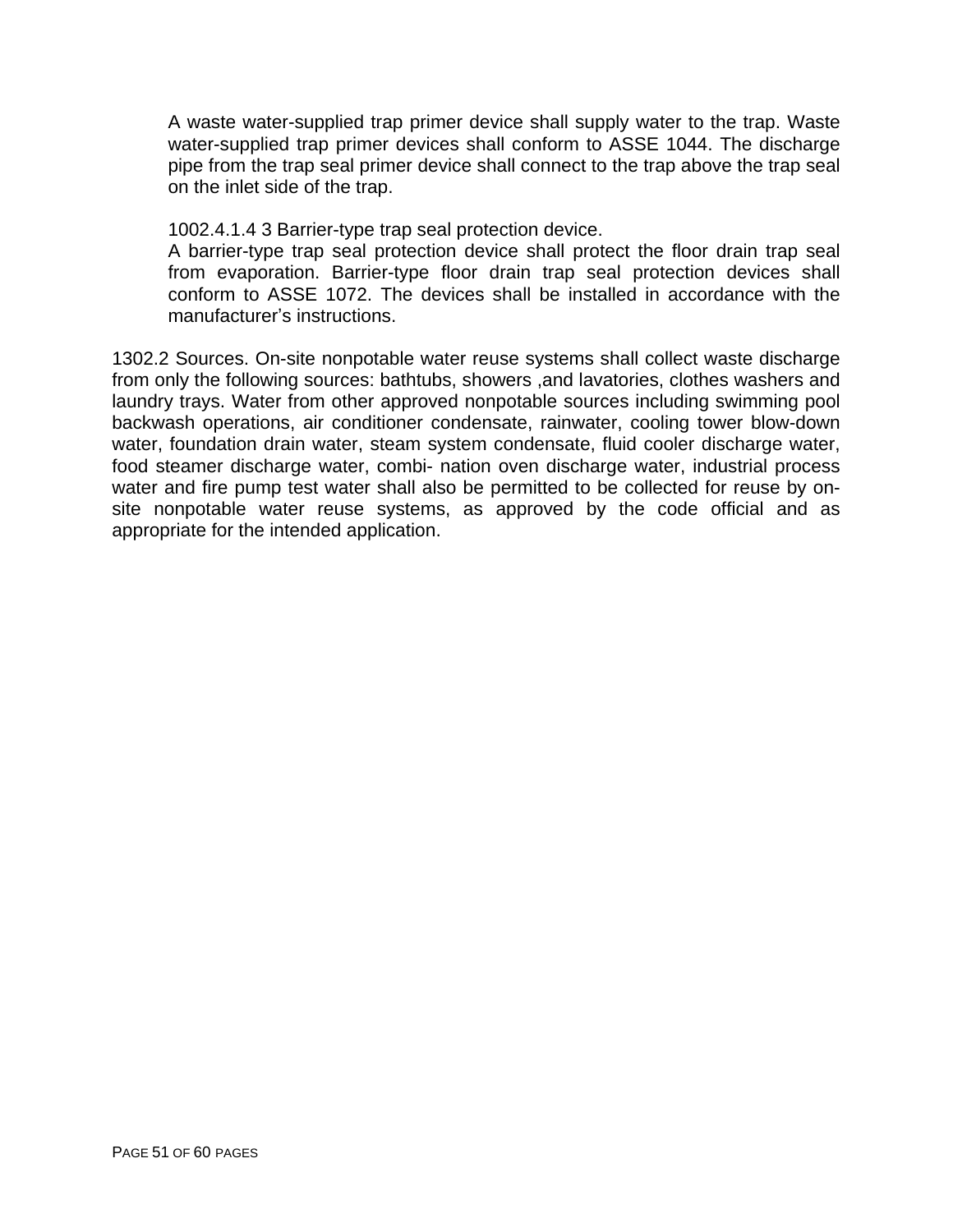# **2009 International Mechanical Code**

Sections 22-511 and 22-512 of the Code of Ordinances of the City of Wichita Falls are amended to read as follows:

# **Sec. 22-511. Adopted.**

The following portions of the **2015 International Mechanical Code**, published by the International Code Council, are adopted by reference as though they were copied fully in this section: Chapters 2-15.

# **Sec. 22-512. Changes, deletions and amendments.**

The following changes, deletions and amendments are made to the specified sections in the 2015 International Mechanical Code adopted in Section 22-511. Where an adopted section of the 2015 International Mechanical Code has not been changed, deleted, or amended by this ordinance, it is adopted as worded in the 2015 International Mechanical Code.

307.2.3. Auxiliary and secondary drain systems.

In addition to the requirements of Section 307.2.1, where damage to any building components could occur as a result of overflow from the equipment primary condensate removal system, one of the following auxiliary protection methods shall be provided for each cooling coil or fuel-fired appliance that produces condensate:

4. A water-level detection device conforming to UL 508 shall be provided that will shut off the equipment served in the event that the primary drain is blocked. The device shall be installed in the primary drain line, the overflow drain line, or in the equipment-supplied drain pan, located at a point higher than the primary drain line connection and below the overflow rim of such pan.

Exception: Fuel-fired appliances that automatically shut down operation in the event of a stoppage in the condensate drainage system.

504.5 Dryer exhaust duct power ventilators. Domestic dryer exhaust duct power ventilators shall be listed and labeled to UL 705 for use in dryer exhaust duct systems. The dryer exhaust duct power ventilator shall be installed in accordance with the manufacturer's instructions and readily accessible.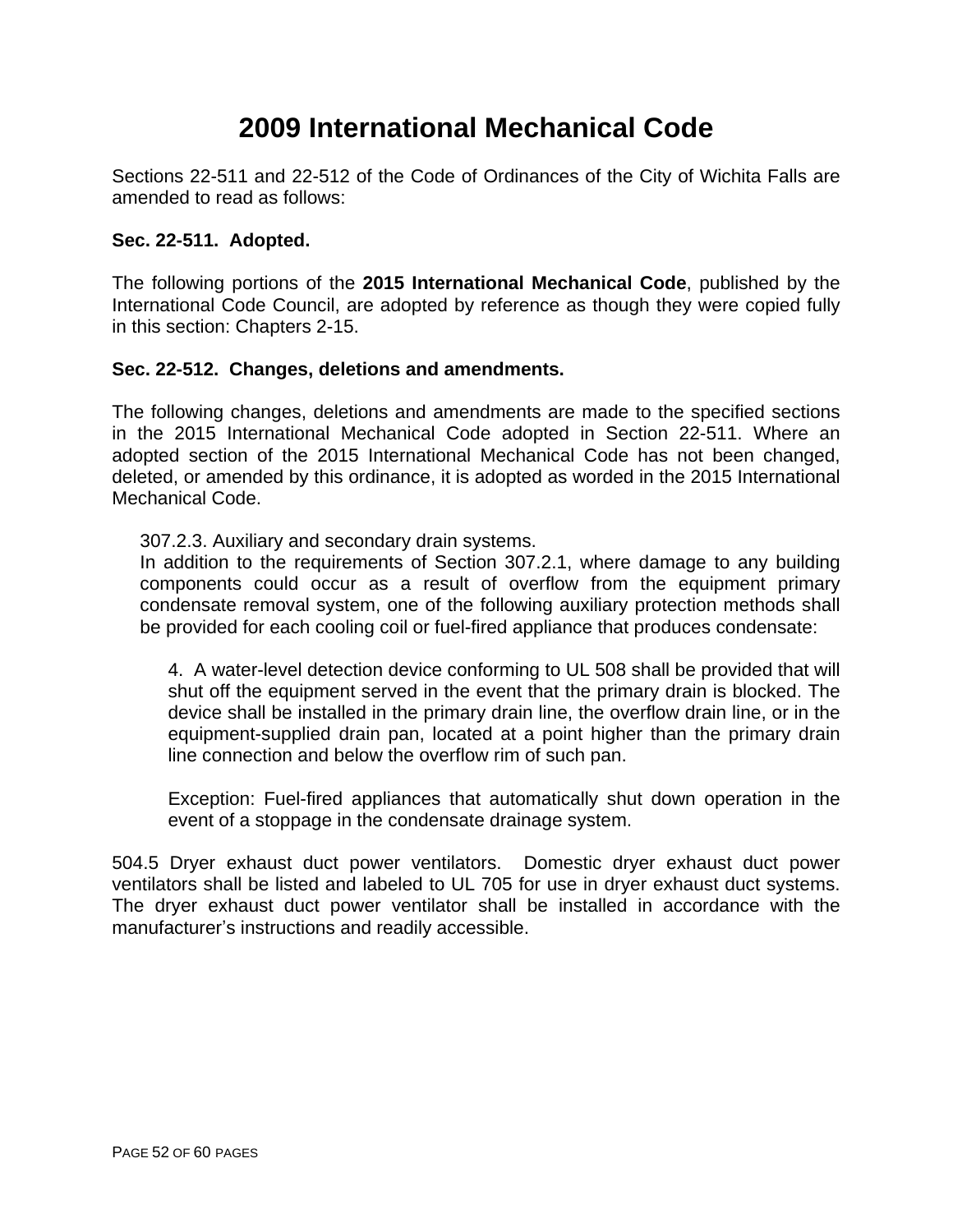# **2009 International Fuel Gas Code**

Sections 22-571 and 22-572 of the Code of Ordinances of the City of Wichita Falls are amended to read as follows:

# **Sec. 22-571. Adopted.**

The following portions of the **2015 International Fuel Gas Code**, published by the International Code Council, are adopted by reference as though they were copied fully in this section: Chapters 2-8, and Appendices A through D.

# **Sec. 22-572. Changes, deletions and amendments.**

The following changes, deletions and amendments are made to the specified sections in the 2015 International Fuel Gas Code adopted in Section 22-571. Where an adopted section of the 2015 International Fuel Gas Code has not been changed, deleted, or amended by this ordinance, it is adopted as worded in the 2015 International Fuel Gas Code.

304.10 Louvers and grilles. Size of openings.

The required size of openings for combustion, ventilation and dilution air shall be based on the net free area of each opening. Where the free area through a design of louver, grille or screen is known, it shall be used in calculating the size opening required to provide the free area specified. Where the design and free area of louvers and grilles are not known, it shall be assumed that wood louvers will have 25-percent free area and metal louvers and grilles will have 75-percent free area. Screens shall have a mesh size not smaller than ¼ inch (6.4 mm). Nonmotorized louvers and grilles shall be fixed in the open position. Motorized louvers shall be interlocked with the appliance so that they are proven to be in the full open position prior to main burner ignition and during main burner operation. Means shall be provided to prevent the main burner from igniting if the louvers fail to open during burner start-up and to shut down the main burner if the louvers close during operation.The required size of openings for combustion, ventilation and dilution air shall be 1 square inch of uninterrupted combustion air per 1000 Btu, or as specified in the manufacturer's recommendation, whichever is greater

310.1.1 CSST. Unless manufacturers recommendations state otherwise, Ccorrugated stainless steel tubing (CSST) gas piping systems and piping systems containing one or more segments of CSST shall be bonded to the electrical service grounding electrode system or, where provided, the lightning protection grounding electrode system.

403.10.4 Metallic fittings. Metallic fittings shall comply with the following:

9. Where pipe fittings are drilled and tapped in the field, the operation shall be in accordance with all of the following: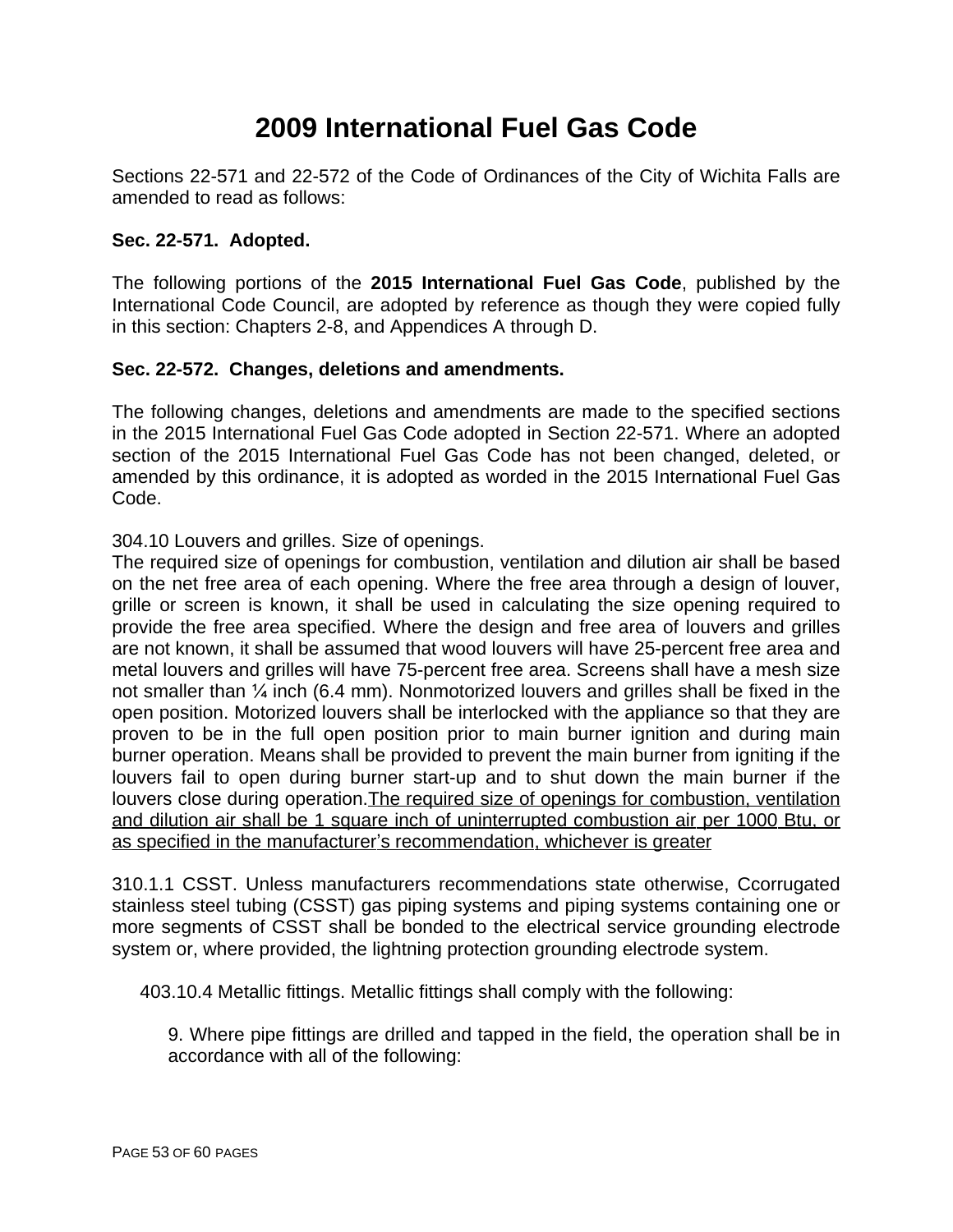9.1. The operation shall be performed on systems having operating pressures of 5 psi (34.5 kPa) or less.

9.2. The operation shall be performed by the gas supplier or the gas supplier's designated representative.

9.3. The drilling and tapping operation shall be per- formed in accordance with written procedures prepared by the gas supplier.

9.4. The fittings shall be located outdoors.

9.5. The tapped fitting assembly shall be inspected and proven to be free of leakage.

408.4 Sediment trap. Where a sediment trap is not incorporated as part of the appliance, a sediment trap shall be installed downstream of the appliance shutoff valve as close to the inlet of the appliance as practical. The sediment trap shall be either a tee fitting having a capped nipple of any length installed vertically in the bottommost opening of the tee as illustrated in Figure 408.4 or other device approved as an effective sediment trap. Illuminating appliances, ranges, clothes dryers, decorative vented appliances for installation in vented fireplaces, gas fireplaces and outdoor grills need not be so equipped.

409.5.3 Located at manifold.

Where the appliance shutoff valve is installed at a manifold, such shutoff valve shall be located within 50 feet (15 240 mm) of the appliance served and shall be readily accessible and permanently identified. The piping from the manifold to within 6 feet (1829 mm) of the appliance shall be designed, sized and installed in accordance with Sections 401 through 408.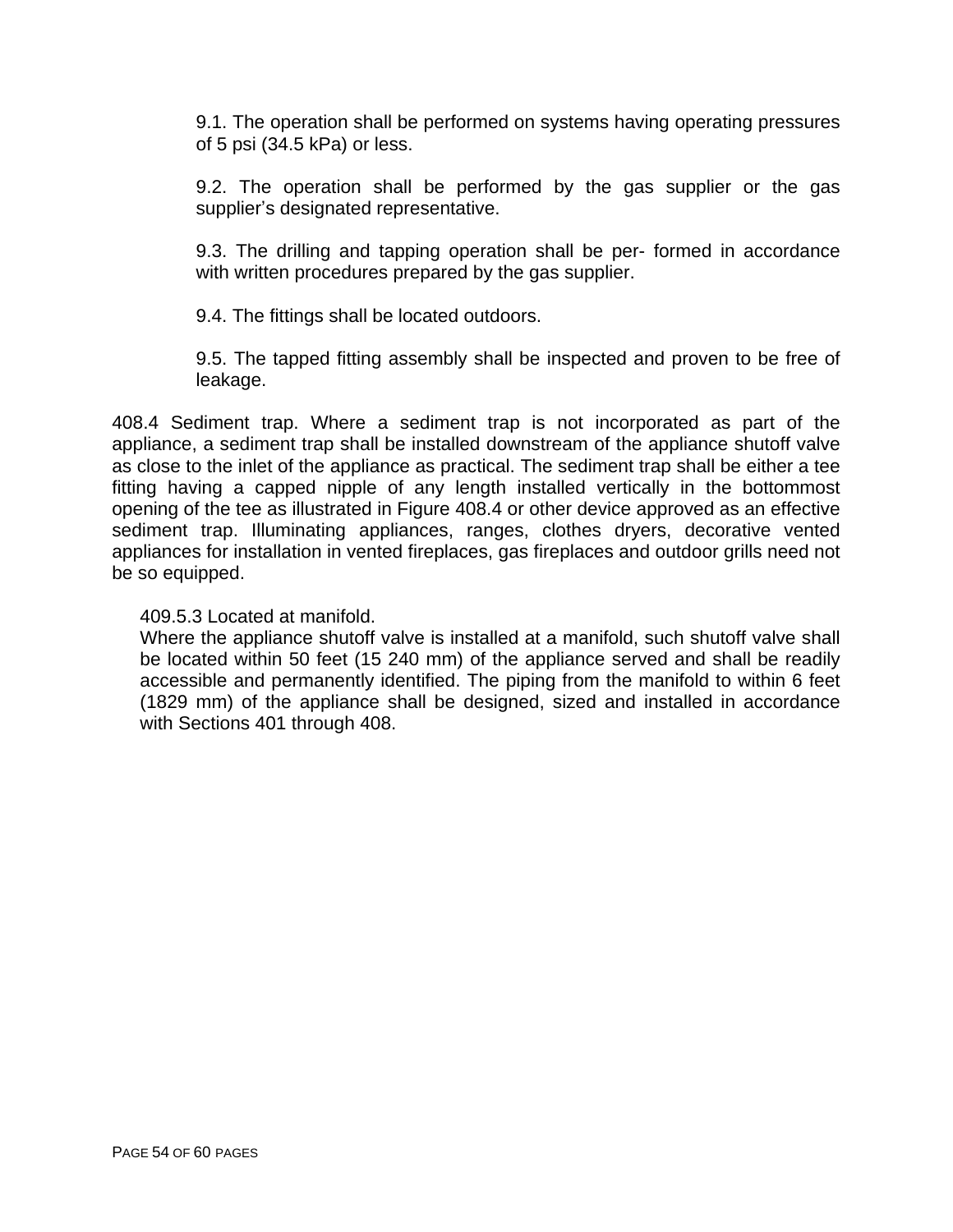# **2009 International Residential Code**

Sections 22-700 and 22-701 of the Code of Ordinances of the City of Wichita Falls are amended to read as follows:

# **Sec. 22-700. Adopted.**

The following portions of the **2015 International Residential Code for Oneand Two-Family Dwellings**, published by the International Code Council, are adopted by reference as though they were copied fully in this section: Chapters 2 through 10, 44 and Appendices F, I and J.

# **Sec. 22-701. Changes, deletions and amendments.**

The following changes, deletions and amendments are made to the specified sections in the 2015 International Residential Code for One- and Two-Family Dwellings adopted in Section 22-700. Where an adopted section of the 2015 International Residential Code for One- and Two-Family Dwellings has not been changed, deleted, or amended by this ordinance, it is adopted as worded in the 2015 International Residential Code for Oneand Two-Family Dwellings.

R302.5.1 Opening protection. Openings from a private garage directly into a room used for sleeping purposes shall not be permitted. Other openings between the garage and residence shall be equipped with solid wood doors not less than 1 3/8 inches (35 mm) in thickness, solid or honeycomb-core steel doors not less than 1 3/8 inches (35 mm) thick, or 20-minute fire-rated doors, equipped with a self-closing device.

# SECTION R313

# AUTOMATIC FIRE SPRINKLER SYSTEMS

R313.1 Townhouse automatic fire sprinkler systems. An automatic residential fire sprinkler system shall be installed in townhouses.

Exception: An automatic residential fire sprinkler system shall not be required where additions or alterations are made to existing townhouses that do not have an automatic residential fire sprinkler system installed.

R313.1.1 Design and installation. Automatic residential fire sprinkler systems for townhouses shall be designed and installed in accordance with Section P2904 or NFPA 13D.

R313.2 One- and two-family dwellings automatic fire systems. An automatic residential fire sprinkler system shall be installed in one- and two-family dwellings.

Exception: An automatic residential fire sprinkler system shall not be required for additions or alterations to existing buildings that are not already provided with an automatic residential sprinkler system.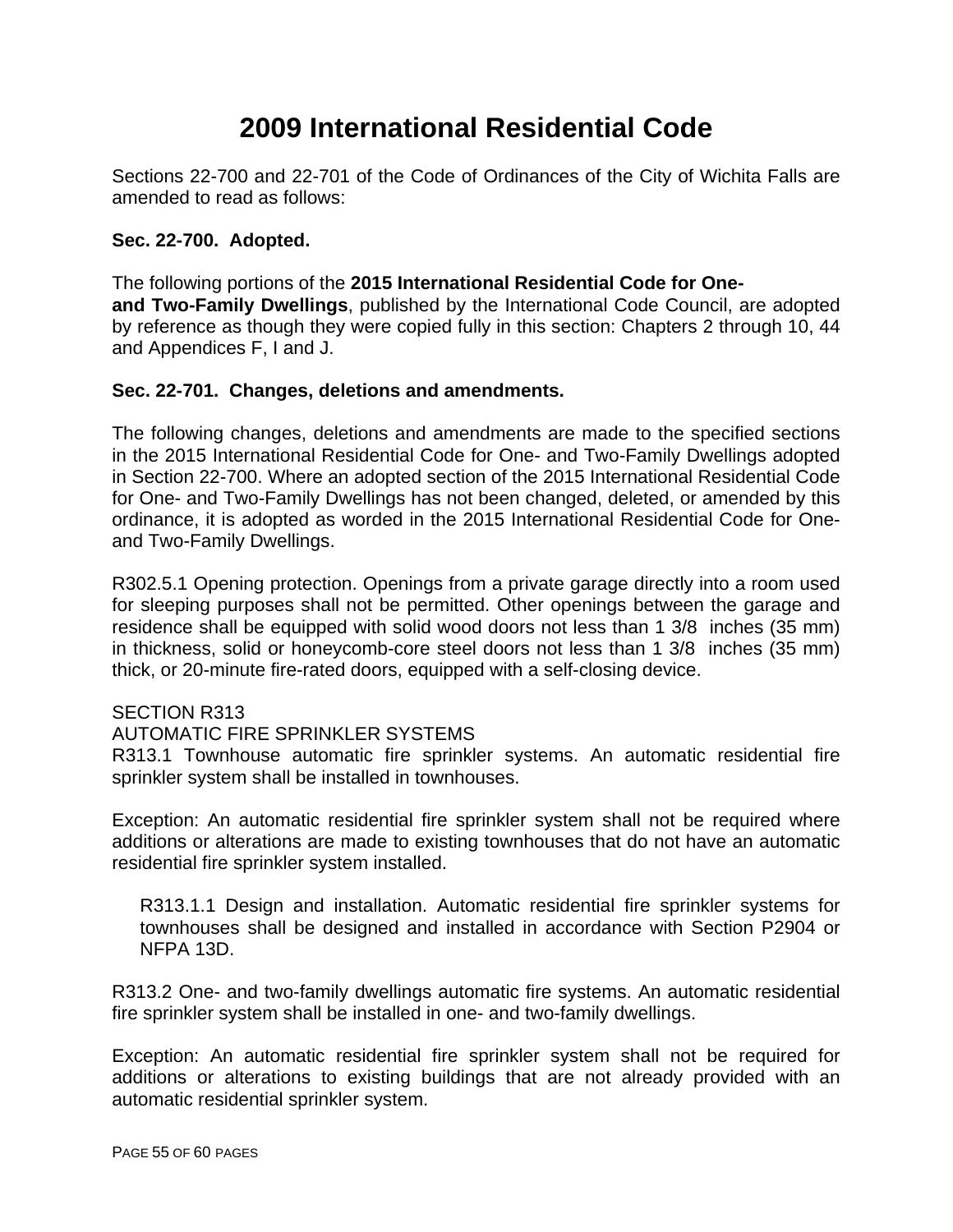R313.2.1 Design and installation. Automatic residential fire sprinkler systems shall be designed and installed in accordance with Section P2904 or NFPA 13D.

# R317.1 Location required.

Protection of wood and wood based products from decay shall be provided in the following locations by the use of naturally durable wood or wood that is preservativetreated in accordance with AWPA U1 for the species, product, preservative and end use. Preservatives shall be listed in Section 4 of AWPA U1.

- 1. Wood joists of the bottom of a wood structural floor when closer than 18 inches (457 mm) or wood girders when closer than 12 inches (305 mm) to the exposed ground in crawl spaces or unexcavated area located within the periphery of the building foundation.
- 2. All wood framing members that rest on concrete or masonry exterior foundation walls and are less than 8 inches (203 mm) from the exposed ground.
- 3. Sills and sleepers on a concrete or masonry slab that is in direct contact with the ground unless separated from such slab by an impervious moisture barrier.
- 43. The ends of wood girders entering exterior masonry or concrete walls having clearances of less than 1/2 inch (12.7 mm) on tops, sides and ends.
- 54. Wood siding, sheathing and wall framing on the exterior of a building having a clearance of less than 6 inches (152 mm) from the ground or less than 2 inches (51 mm) measured vertically from concrete steps, porch slabs, patio slabs, and similar horizontal surfaces exposed to the weather.
- 65. Wood structural members supporting moisture-permeable floors or roofs that are exposed to the weather, such as concrete or masonry slabs, unless separated from such floors or roofs by an impervious moisture barrier.
- 76. Wood furring strips or other wood framing members attached directly to the interior of exterior masonry walls or concrete walls below grade except where an approved vapor retarder is applied between the wall and the furring strips or framing members.

SECTION R323 STORM SHELTERS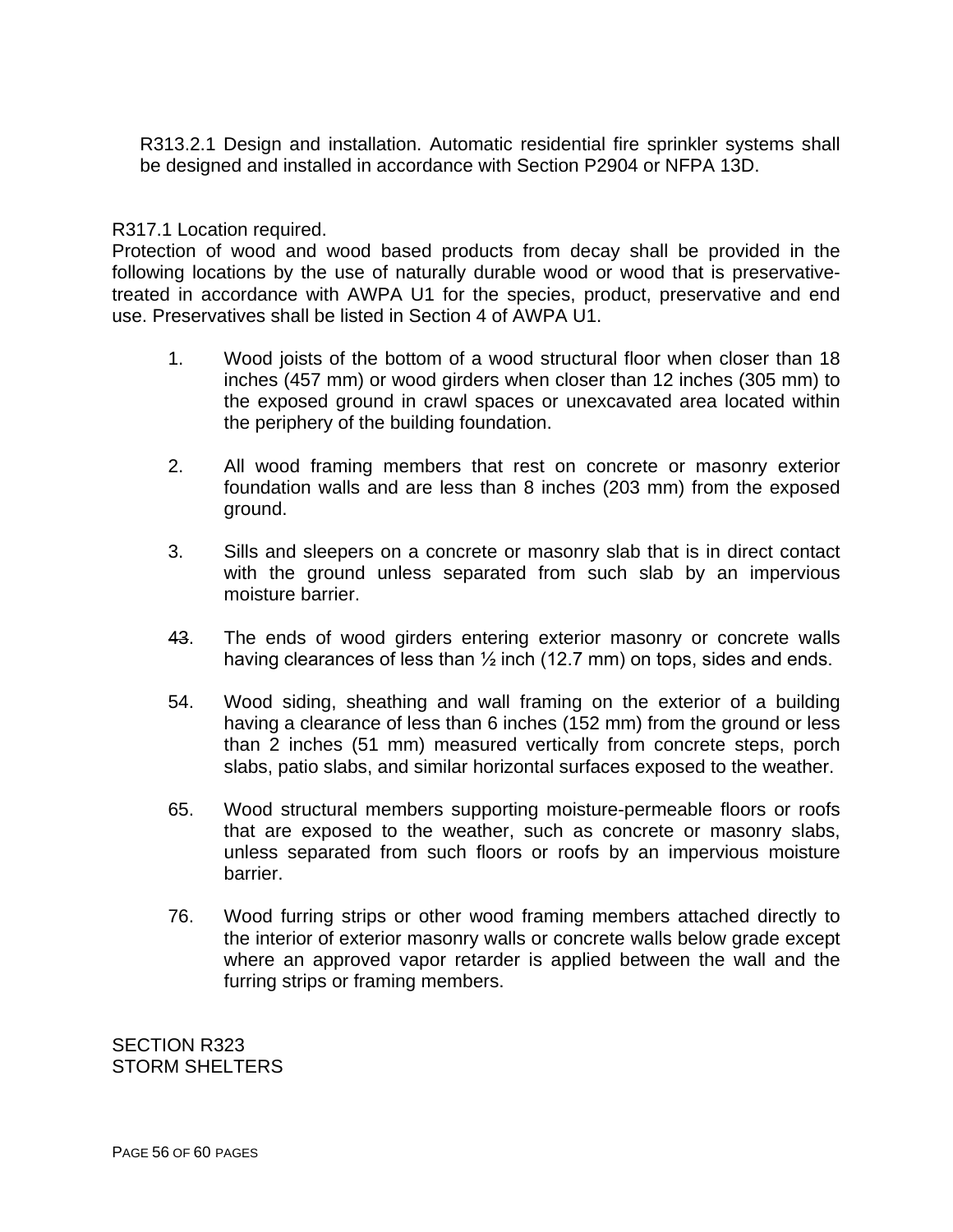R323.1 General. This section applies to the construction of storm shelters when constructed as separate detached buildings or when constructed as safe rooms within buildings for the purpose of providing safe refuge from storms that produce high winds, such as tornados and hurricanes. In addition to other applicable requirements in this code, storm shelters shall be constructed in accordance with ICC/NSSA-500.

R703.8.3 Lintels. Masonry veneer shall not support any vertical load other than the dead load of the veneer above. Veneer above openings shall be supported on lintels of non-combustible materials. The lintels shall have a length of bearing not less than 4 inches (102 mm). Steel lintels shall be shop coated with a rust-inhibitive paint, except for lintels made of corrosion-resistant steel or steel treated with coatings to provide corrosion resistance. Construction of openings shall comply with either Section R703.8.3.1 or 703.8.3.2.

R703.8.3.1 Allowable span. The allowable span shall not exceed the values set forth in Table R703.8.3.1.

R703.8.3.2 Maximum span. The allowable span shall not exceed 18 feet 3 inches (5562 mm) and shall be constructed to comply with Figure R703.8.3.2 and the following:

1. Provide a minimum length of 18 inches (457mm) of masonry veneer on each side of opening as shown in Figure R703.8.3.2.

2. Provide a minimum 5-inch by 3 1/2 inch by 5/16 inch (127 mm by 89 mm by 7.9 mm) steel angle above the opening and shore for a minimum of 7 days after installation.

3. Provide double-wire joint reinforcement extending 12 inches (305 mm) beyond each side of the opening. Lap splices of joint reinforcement not less than 12 inches (305 mm). Comply with one of the following:

3.1. Double-wire joint reinforcement shall be 3/16 inch (4.8 mm) diameter and shall be placed in the first two bed joints above the opening.

3.2. Double-wire joint reinforcement shall be 9 gauge (0.144 inch or 3.66 mm diameter) and shall be placed in the first three bed joints above the opening.

4. Provide the height of masonry veneer above opening, in accordance with Table R703.8.3.2.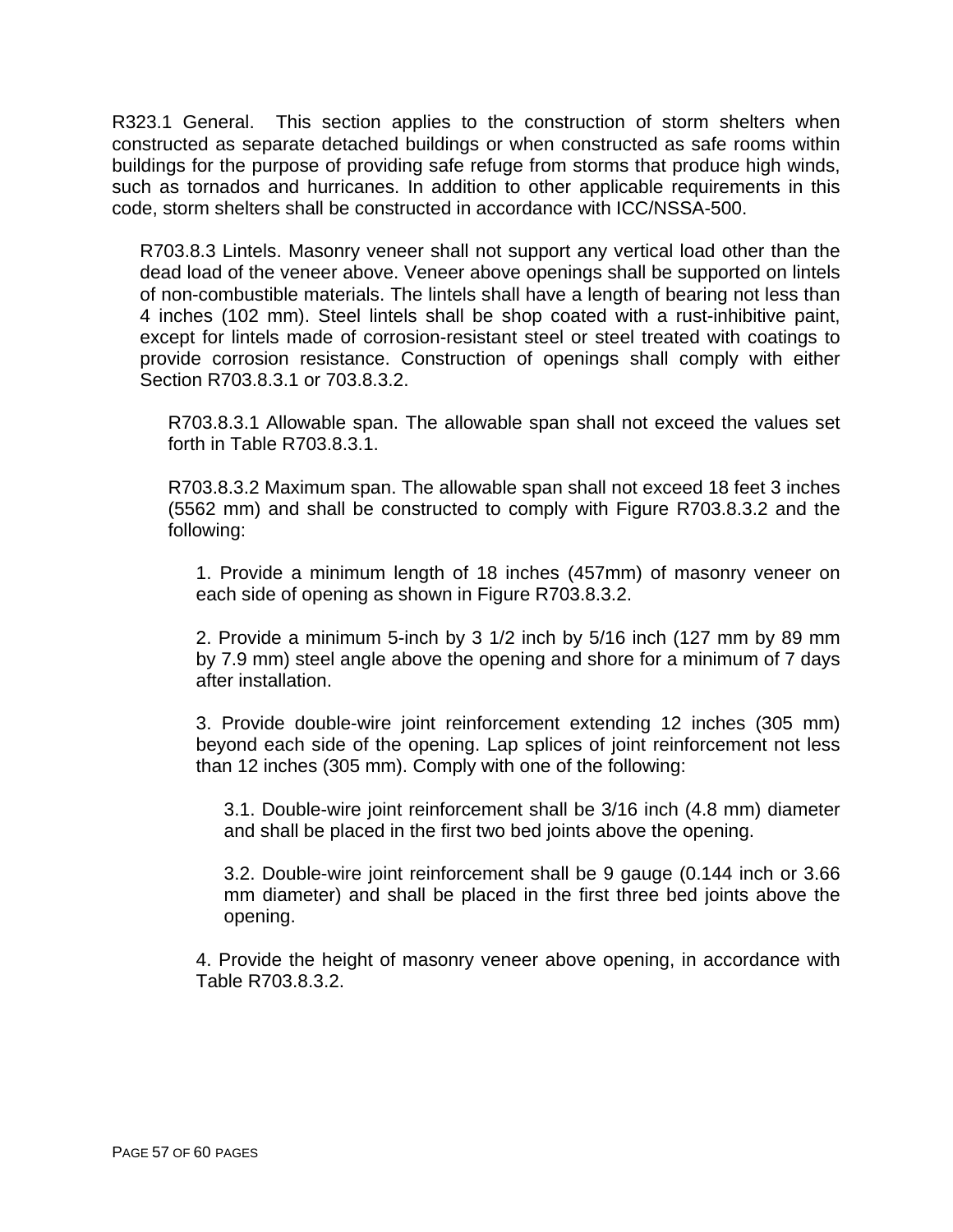# **2009 International Existing Building Code**

Sections 22-710 and 22-711 of the Code of Ordinances of the City of Wichita Falls are amended to read as follows:

# **Sec. 22-710. Adopted.**

The following portions of the **2015 International Existing Building Code**, published by the International Code Council, are adopted by reference as though they were copied fully in this section: Chapters 2-14, Appendix A, and Resource A.

# **Sec. 22-711. Changes, deletions and amendments.**

The following changes, deletions and amendments are made to the specified sections in the 2015 International Existing Building Code adopted in Section 22-710. Where an adopted section of the 2015 International Existing Building Code has not been changed, deleted, or amended by this ordinance, it is adopted as worded in the 2015 International Existing Building Code. Except where noted as deleted or amended, all definitions in the 2015 International Existing Building Code Section 202 are adopted as written.

1401.2 Applicability. Structures existing prior to [DATE TO BE INSERTED BY THE JURISDICTION1945. in which there is work involving additions, alterations or changes of occupancy shall be made to conform to the requirements of this chapter or the provisions of Chapters 5 through 13. The provisions of Sections 1401.2.1 through 1401.2.5 shall apply to existing occupancies that will continue to be, or are proposed to be, in Groups A, B, E, F, I-2, M, R and S. These provisions shall not apply to buildings with occupancies in Group H or I-1, I-3 or I-4.

1401.4 Investigation and evaluation. For proposed work covered by this chapter, the building owner shall cause the existing building to be investigated and evaluated by a Registered Fire Protection Engineer in accordance with the provisions of Sections 1401.4 through 1401.9.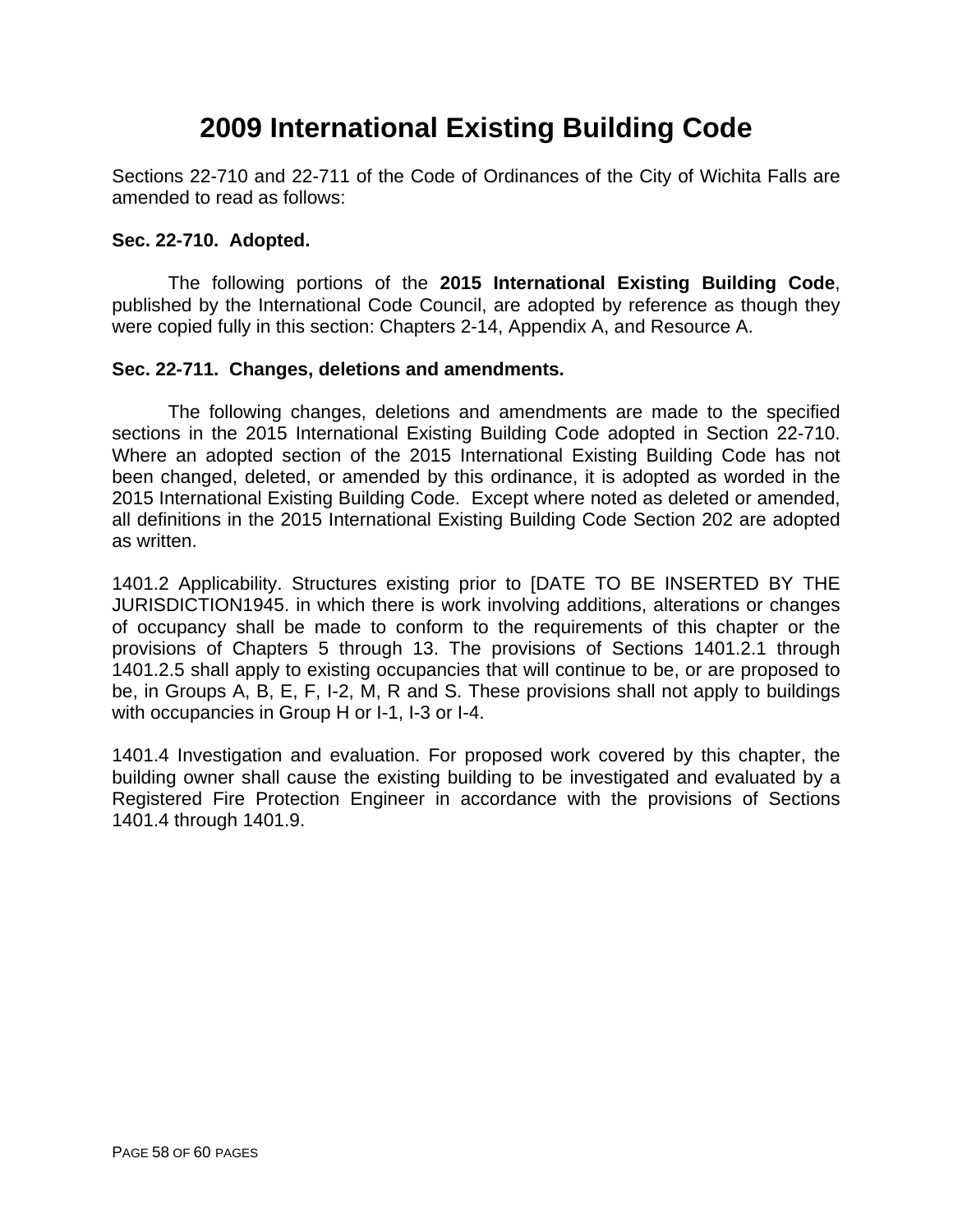# **2009 International Fire Code**

Sections 50-61 and 50-62 of the Code of Ordinances of the City of Wichita Falls are amended to read as follows:

# **Sec. 50-61. Adopted.**

The following portions of the **2015 International Fire Code**, published by the International Code Council, are adopted by reference as though they were copied fully in this section: Chapters 1-80, and Appendices B, C, D, F, H, and I.

# **Sec. 50-62. Changes, deletions and amendments.**

The following changes, deletions and amendments are made to the specified sections in the 2015 International Fire Code adopted in Section 50-61. Where an adopted section of the 2015 International Fire Code has not been changed, deleted, or amended by this ordinance, it is adopted as worded in the 2015 International Fire Code.

103.1 General.

The department of fire prevention is established within the jurisdiction under the direction of the fire code official. The function of the department shall be the implementation, administration and enforcement of the provisions of this code. Any reference in this code to the fire code official shall mean the fire marshal.

105.1.1 Permits required. A property owner or owner's authorized agent who intends to conduct an operation or business, or install or modify systems and equipment that are regulated by this code, or to cause any such work to be performed, shall first make application to the fire code official and obtain the required permit. Where the fire marshal determines that the specific circumstances of any activity do not create a condition potentially hazardous to life, property or public welfare, he shall have the authority to waive the requirement of a permit.

108.1 Board of appeals established. In order to hear and decide aAppeals of orders, decisions or determinations made by the fire code official relative to the application and interpretation of this code, there shall be and is hereby created a board of appeals. The board of appeals shall be appointed by the governing body and shall hold office at its pleasure. The fire code official shall be an ex officio member of said board but shall not have a vote on any matter before the board. The board shall adopt rules of procedure for conducting its business, and shall render all decisions and findings in writing to the appellant with a duplicate copy to the fire code official. shall be appealed to the Construction Board of Adjustment and Appeals per Section 113 of the amendments to the 2015 International Building Code.

108.2 Limitations on authority. An application for appeal shall be based on a claim that the intent of this code or the rules legally adopted hereunder have been incorrectly interpreted, the provisions of this code do not fully apply, or an equivalent method of